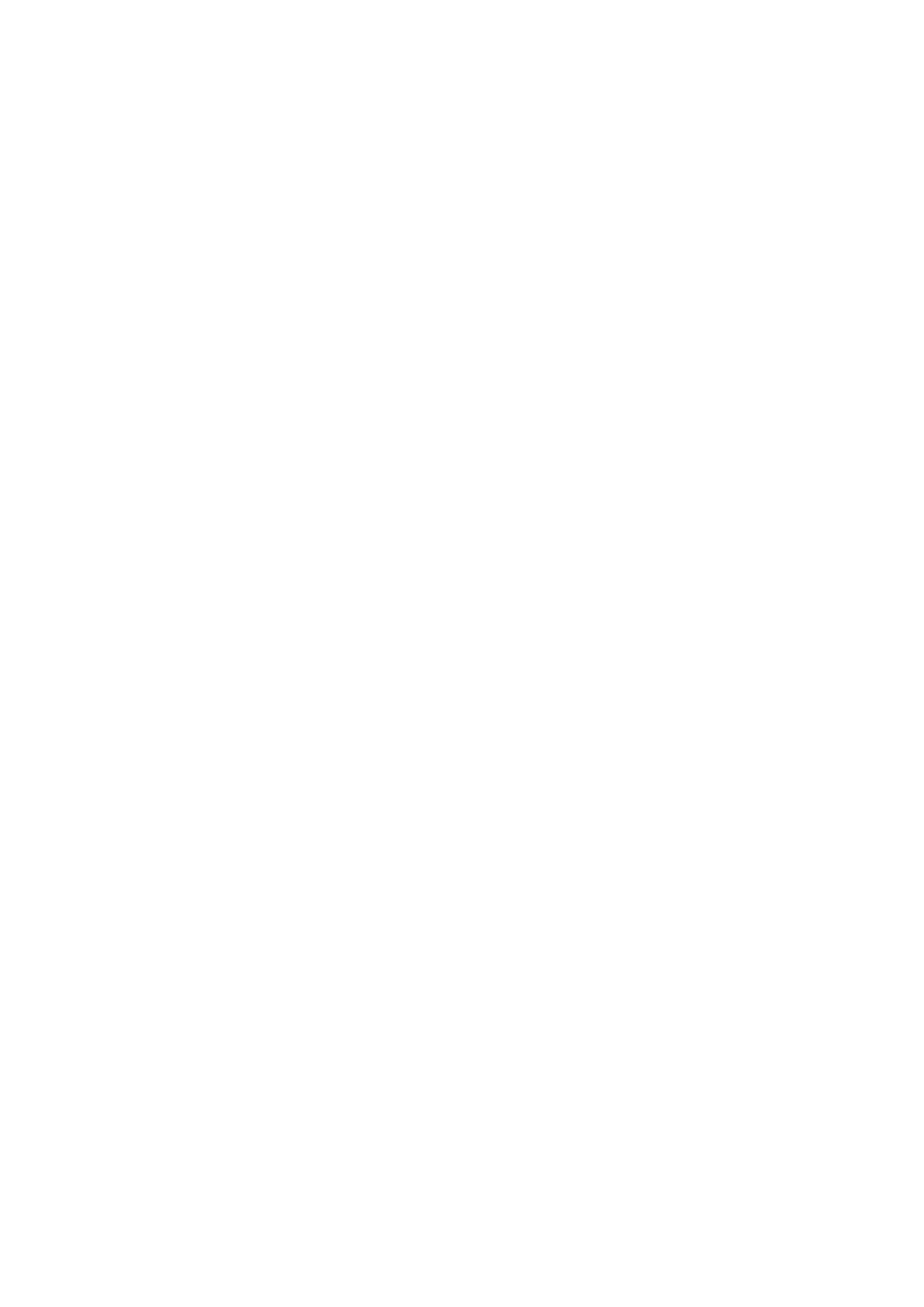Statutory Document No. 2018/0144



*Data Protection Act 2018*

# **DATA PROTECTION (APPLICATION OF LED) ORDER 2018**

*Approved by Tynwald: 16 May 2018 Coming into Operation: See Article 2*

The Council of Ministers makes the following Order under section 4 of the Data Protection Act 2018.

### <span id="page-2-0"></span>**1 Title**

This Order is the Data Protection (Application of LED) Order 2018.

# <span id="page-2-1"></span>**2 Commencement**

- (1) If approved by Tynwald, this Order comes into operation on 1 May 2018<sup>1</sup> . This is subject to paragraph (2).
- (2) This Order will not come into operation any sooner than the date on which at least one public document containing implementing regulations (within the meaning of section 5 of the Act) is approved by Tynwald.<sup>2</sup>

# <span id="page-2-2"></span>**3 Application of LED**

Directive (EU) 2016/680 of the European Parliament and of the Council of 27 April 2016 on the protection of natural persons with regard to the processing of personal data by competent authorities for the purposes of the prevention, investigation, detection or prosecution of criminal offences or the execution of criminal penalties, and on the free movement of such data, and repealing Council Framework Decision 2008/977/JHA, hereafter referred to as "Directive (EU) 2016/680", applies as part of the law of the Island, subject to the modifications set out in the Schedule.

<sup>1</sup> This Order is expressed to come into operation on 1 May 2018, however, under section 4(1) of the Data Protection Act 2018 the Order requires Tynwald approval and under section 30(2) of the Legislation Act 2015 the Order cannot come into operation until it is approved by Tynwald. Consequently the Order commences on 16 May 2018, subject to paragraph (2). <sup>2</sup> SD2018/0145 approved by Tynwald on 18 July 2018.



1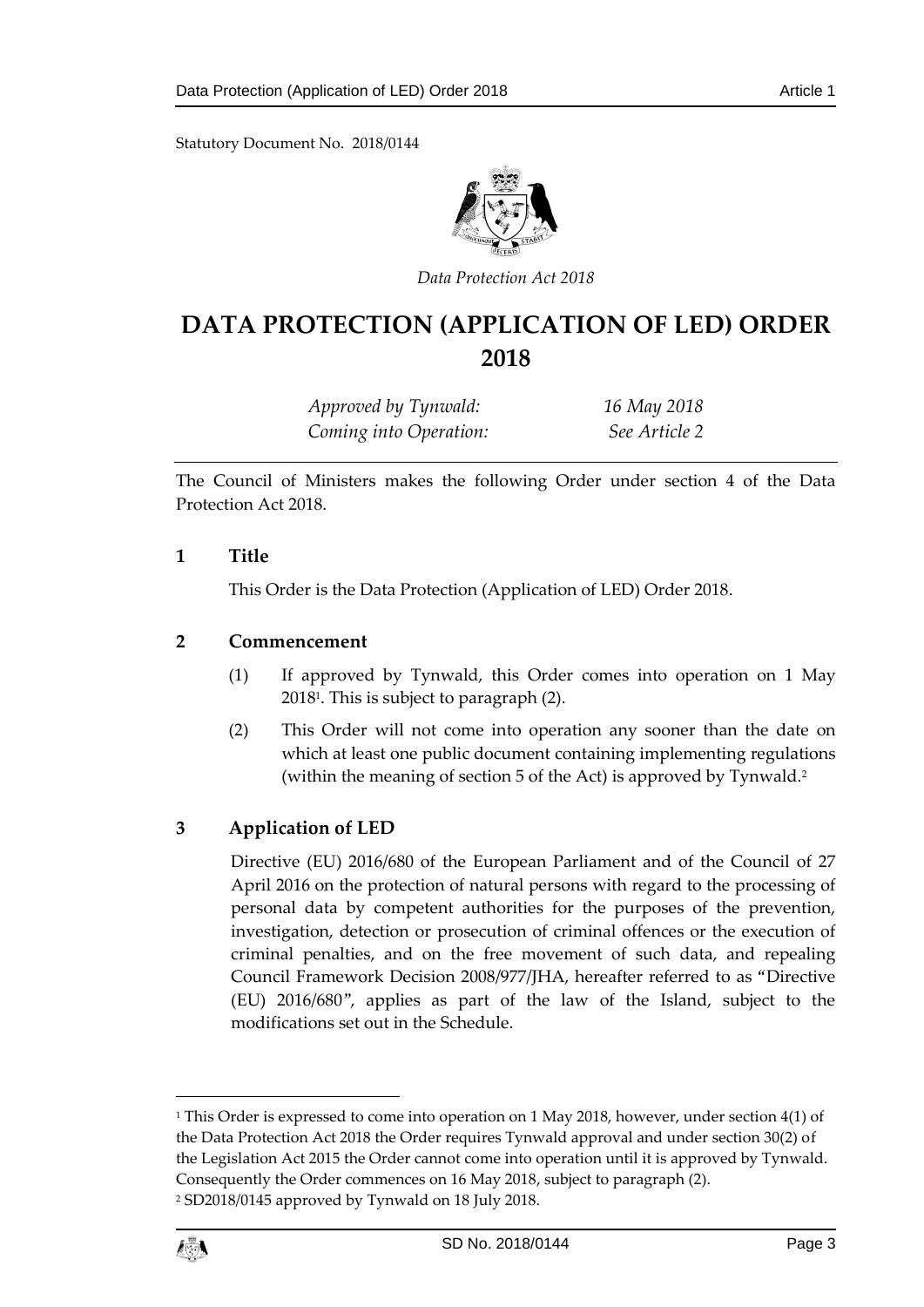# <span id="page-3-0"></span>**4 Interpretation**

In this Order —

**"the Act"** means the *Data Protection Act 2018*;

**"Law Enforcement Directive"** or **"LED"** means Directive (EU) 2016/680, as described more fully in Article 3;

"**applied LED"** means the contents of the Annex.

**MADE 15 MAY 2018**

# **W GREENHOW**

*Chief Secretary*

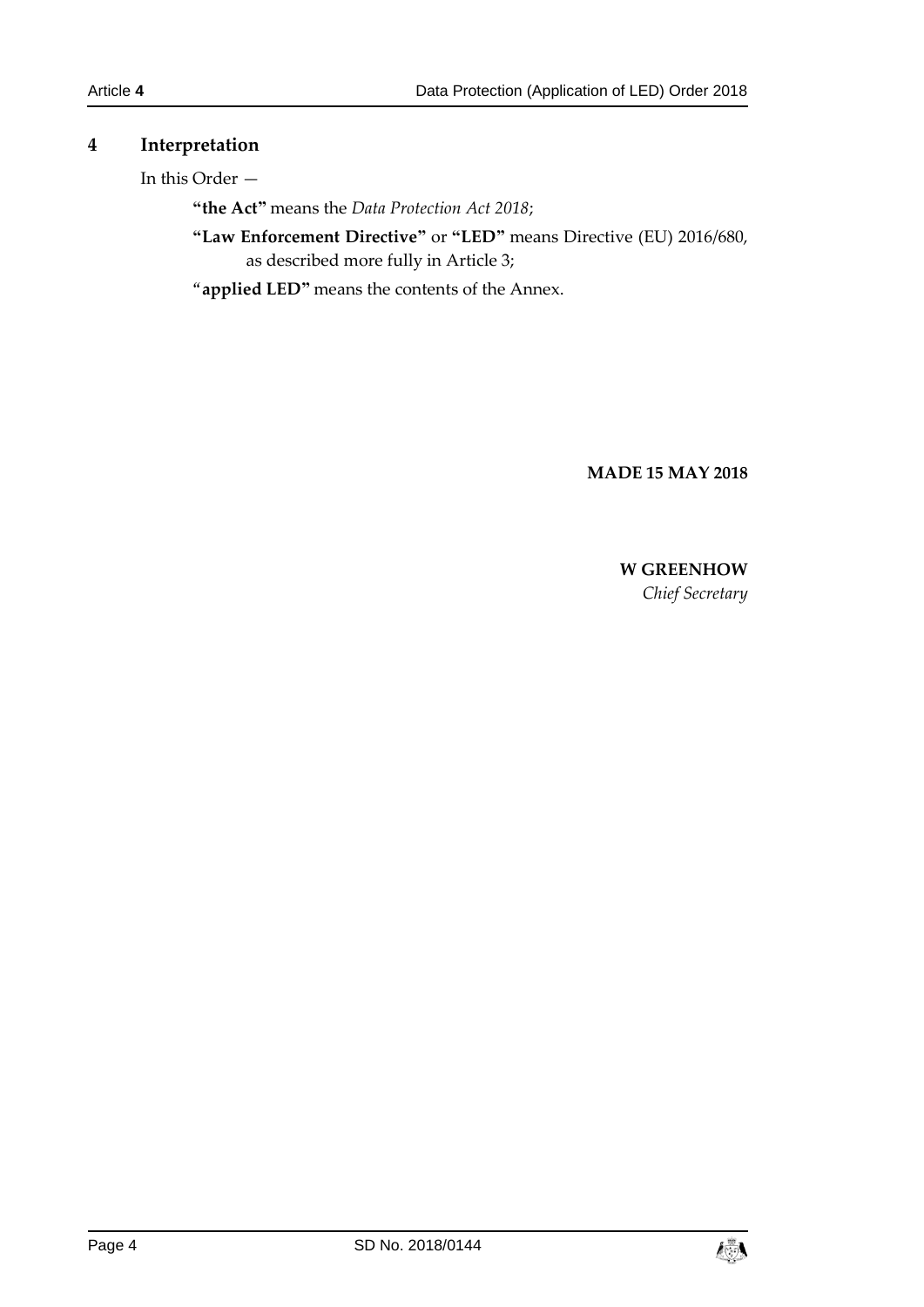### **SCHEDULE**

### <span id="page-4-1"></span><span id="page-4-0"></span>**MODIFICATIONS SUBJECT TO WHICH DIRECTIVE (EU) 2016/680 APPLIES TO THE ISLAND AS PART OF THE LAW OF THE ISLAND**

#### *Article 3*

Directive (EU) 2016/680 applies to the Island, as part of the law of the Island, subject to the following modification:—

1. In Article 3 of the LED, after paragraph (16) insert the following —

 **'Member State' includes the Island;** 

- (18) 'Member State law' includes Manx law;
- (19) 'Union' includes the Island;

 (20) 'Union law' has the usual meaning when used in respect of provisions that are directly applicable to the Island by virtue of Protocol 3 of the UK's Act of Accession to the Treaty of Rome; but where, by virtue of the said Protocol 3, a provision is not directly applicable to the Island, 'Union law' means Union law as applied to the Island by or under the authority of an Act of Tynwald. $\boldsymbol{\mathsf{E}}$ .

2. In Article  $8(2)$  of the LED, insert  $\blacksquare$  and enacted after this order comes into operation $\boldsymbol{\mathsf{\Xi}}$  immediately after "Directive".

3. In Article 37(1) of the LED, omit "(3)" from immediately after "36".

4. Omit Articles 64 and 65 of the LED and substitute —

**E9**The portions of this Directive through which there are no strikethrough lines shall be binding in the Island.  $\boldsymbol{\Xi}$ .

- 5. Omit "; and" from the end of Article 46(1)(k) of the LED and substitute a full stop.
- 6. Omit ", the Commission and the Board" from the end of Article 49 of the LED.
- 7. Omit Articles 2(3), 3(4), 3(8), 3(9), 3(10), 9(4), 36(2) to (8), 46(1)(l), 50(8), 51, 58, 59, 60, 62 and 63 of the LED.
- 8. Omit date, place and acknowledgements from the end of the LED.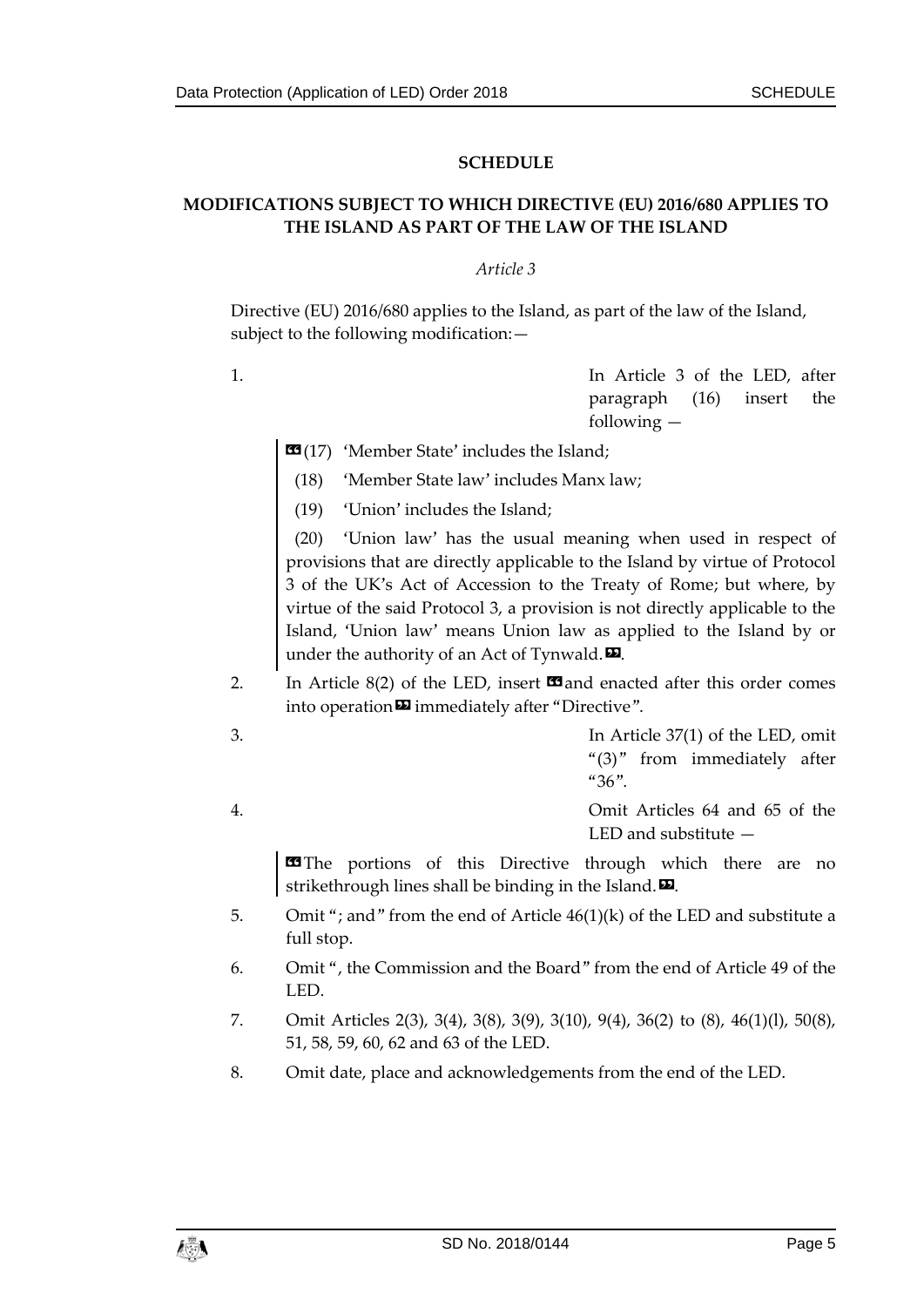### **ANNEX**

### <span id="page-5-1"></span><span id="page-5-0"></span>**TEXT OF THE LAW ENFORCEMENT DIRECTIVE AS APPLIED TO THE ISLAND: THE "APPLIED LED"**

### **IMPORTANT NOTE on how to interpret this Annex:**

- *1. The portions of the text of this Annex through which there are strikethrough lines are portions that have been omitted from the LED insofar as it applies to the Island.*
- *2. The portions of the text of this Annex that are underlined constitute text that has been inserted into the LED insofar as it applies to the Island.*
- *3. The omitted portions and the inserted text collectively constitute exceptions, adaptations and modifications.*
- *4. The exceptions, adaptations and modifications distinguish "the applied LED" from "the LED".* **(See the definitions of these two terms in Article 4 of this Order (not to be confused with Article 4 of this Annex)).**

### **DIRECTIVE (EU) 2016/680 OF THE EUROPEAN PARLIAMENT AND OF THE COUNCIL**

# **of 27 April 2016**

**on the protection of natural persons with regard to the processing of personal data by competent authorities for the purposes of the prevention, investigation,** 

### **detection or prosecution of criminal offences or the execution of criminal penalties, and on the free movement of such data, and repealing Council Framework Decision 2008/977/JHA**

THE EUROPEAN PARLIAMENT AND THE COUNCIL OF THE EUROPEAN UNION,

Having regard to the Treaty on the Functioning of the European Union, and in particular Article 16(2) thereof,

Having regard to the proposal from the European Commission,

After transmission of the draft legislative act to the national parliaments,

Having regard to the opinion of the Committee of the Regions (1[\),](http://eur-lex.europa.eu/legal-content/EN/TXT/HTML/?uri=CELEX:32016L0680&qid=1499938031420&from=EN#ntr1-L_2016119EN.01008901-E0001)

Acting in accordance with the ordinary legislative procedure  $(2)$ ,

Whereas:

(1)The protection of natural persons in relation to the processing of personal data is a fundamental right. Article 8(1) of the Charter of Fundamental Rights of the European Union ('the Charter') and Article 16(1) of the Treaty on the Functioning of the European Union (TFEU) provide that everyone has the right to the protection of personal data concerning him or her.

(2)The principles of, and rules on the protection of natural persons with regard to the

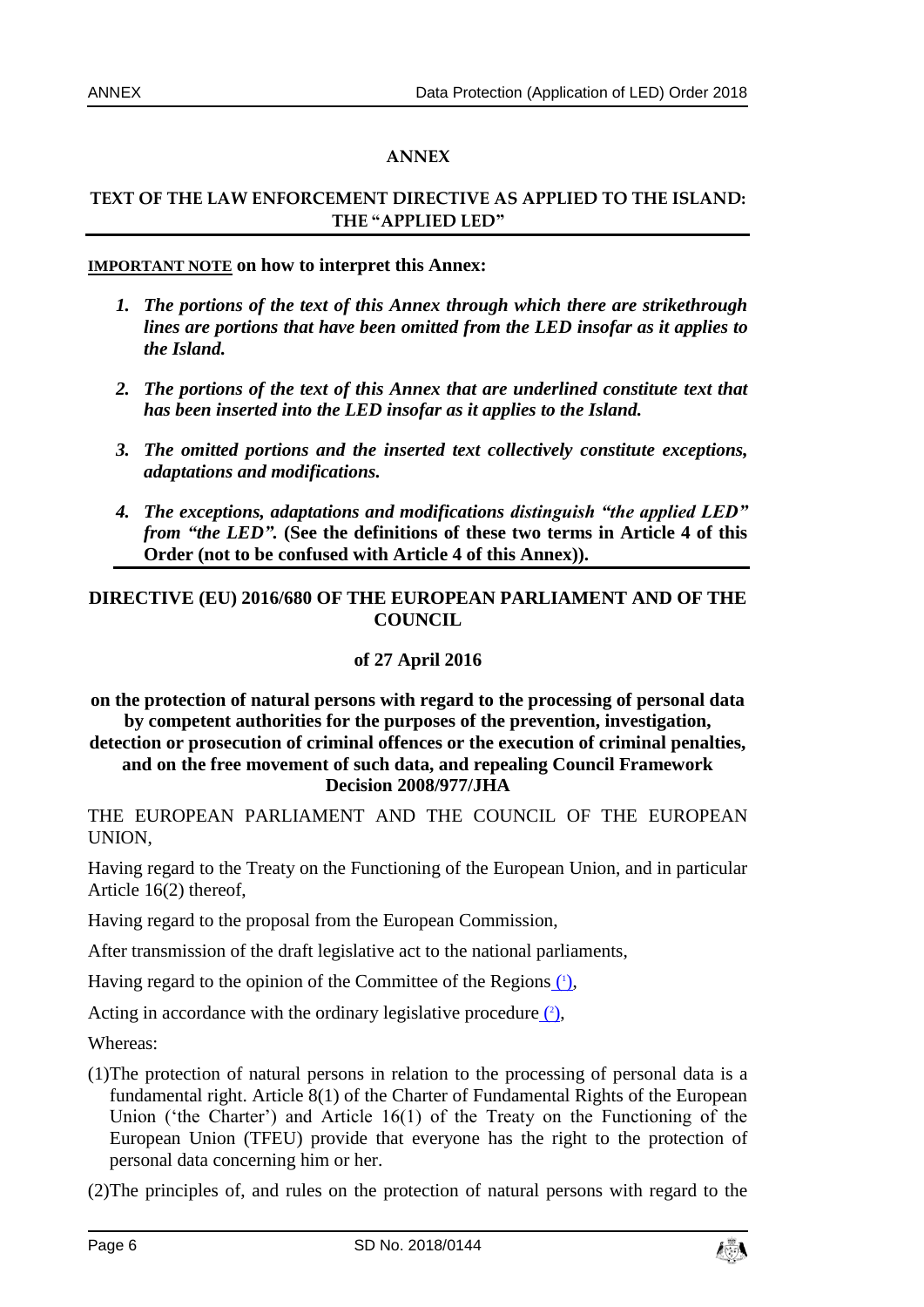processing of their personal data should, whatever their nationality or residence, respect their fundamental rights and freedoms, in particular their right to the protection of personal data. This Directive is intended to contribute to the accomplishment of an area of freedom, security and justice.

- (3)Rapid technological developments and globalisation have brought new challenges for the protection of personal data. The scale of the collection and sharing of personal data has increased significantly. Technology allows personal data to be processed on an unprecedented scale in order to pursue activities such as the prevention, investigation, detection or prosecution of criminal offences or the execution of criminal penalties.
- (4)The free flow of personal data between competent authorities for the purposes of the prevention, investigation, detection or prosecution of criminal offences or the execution of criminal penalties, including the safeguarding against and the prevention of threats to public security within the Union and the transfer of such personal data to third countries and international organisations, should be facilitated while ensuring a high level of protection of personal data. Those developments require the building of a strong and more coherent framework for the protection of personal data in the Union, backed by strong enforcement.
- [\(](http://eur-lex.europa.eu/legal-content/EN/TXT/HTML/?uri=CELEX:32016L0680&qid=1499938031420&from=EN#ntr3-L_2016119EN.01008901-E0003)5) Directive 95/46/EC of the European Parliament and of the Council  $\binom{3}{2}$  applies to all processing of personal data in Member States in both the public and the private sectors. However, it does not apply to the processing of personal data in the course of an activity which falls outside the scope of Community law, such as activities in the areas of judicial cooperation in criminal matters and police cooperation.
- [\(](http://eur-lex.europa.eu/legal-content/EN/TXT/HTML/?uri=CELEX:32016L0680&qid=1499938031420&from=EN#ntr4-L_2016119EN.01008901-E0004)6) Council Framework Decision  $2008/977$  *JHA*  $(4)$  applies in the areas of judicial cooperation in criminal matters and police cooperation. The scope of application of that Framework Decision is limited to the processing of personal data transmitted or made available between Member States.
- (7)Ensuring a consistent and high level of protection of the personal data of natural persons and facilitating the exchange of personal data between competent authorities of Members States is crucial in order to ensure effective judicial cooperation in criminal matters and police cooperation. To that end, the level of protection of the rights and freedoms of natural persons with regard to the processing of personal data by competent authorities for the purposes of the prevention, investigation, detection or prosecution of criminal offences or the execution of criminal penalties, including the safeguarding against and the prevention of threats to public security, should be equivalent in all Member States. Effective protection of personal data throughout the Union requires the strengthening of the rights of data subjects and of the obligations of those who process personal data, as well as equivalent powers for monitoring and ensuring compliance with the rules for the protection of personal data in the Member States.
- (8)Article 16(2) TFEU mandates the European Parliament and the Council to lay down the rules relating to the protection of natural person s with regard to the processing of personal data and the rules relating to the free movement of personal data.
- (9)On that basis, Regulation (EU) 2016/679 of the European Parliament and of the Council  $(3)$  $(3)$  lays down general rules to protect natural persons in relation to the processing of personal data and to ensure the free movement of personal data within the Union.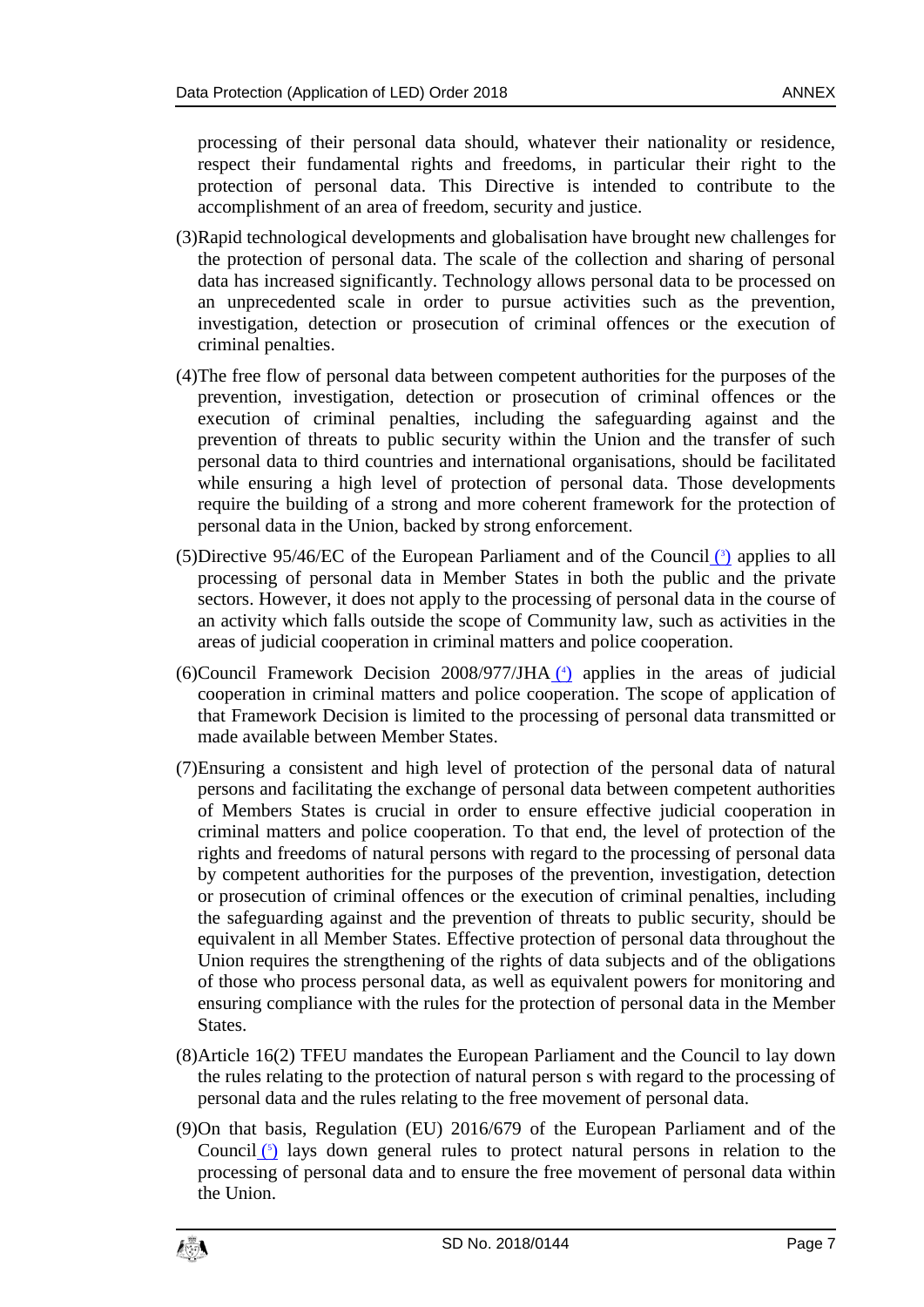- (10)In Declaration No 21 on the protection of personal data in the fields of judicial cooperation in criminal matters and police cooperation, annexed to the final act of the intergovernmental conference which adopted the Treaty of Lisbon, the conference acknowledged that specific rules on the protection of personal data and the free movement of personal data in the fields of judicial cooperation in criminal matters and police cooperation based on Article 16 TFEU may prove necessary because of the specific nature of those fields.
- (11)It is therefore appropriate for those fields to be addressed by a directive that lays down the specific rules relating to the protection of natural persons with regard to the processing of personal data by competent authorities for the purposes of the prevention, investigation, detection or prosecution of criminal offences or the execution of criminal penalties, including the safeguarding against and the prevention of threats to public security, respecting the specific nature of those activities. Such competent authorities may include not only public authorities such as the judicial authorities, the police or other law-enforcement authorities but also any other body or entity entrusted by Member State law to exercise public authority and public powers for the purposes of this Directive. Where such a body or entity processes personal data for purposes other than for the purposes of this Directive, Regulation (EU) 2016/679 applies. Regulation (EU) 2016/679 therefore applies in cases where a body or entity collects personal data for other purposes and further processes those personal data in order to comply with a legal obligation to which it is subject. For example, for the purposes of investigation detection or prosecution of criminal offences financial institutions retain certain personal data which are processed by them, and provide those personal data only to the competent national authorities in specific cases and in accordance with Member State law. A body or entity which processes personal data on behalf of such authorities within the scope of this Directive should be bound by a contract or other legal act and by the provisions applicable to processors pursuant to this Directive, while the application of Regulation (EU) 2016/679 remains unaffected for the processing of personal data by the processor outside the scope of this Directive.
- (12)The activities carried out by the police or other law-enforcement authorities are focused mainly on the prevention, investigation, detection or prosecution of criminal offences, including police activities without prior knowledge if an incident is a criminal offence or not. Such activities can also include the exercise of authority by taking coercive measures such as police activities at demonstrations, major sporting events and riots. They also include maintaining law and order as a task conferred on the police or other law-enforcement authorities where necessary to safeguard against and prevent threats to public security and to fundamental interests of the society protected by law which may lead to a criminal offence. Member States may entrust competent authorities with other tasks which are not necessarily carried out for the purposes of the prevention, investigation, detection or prosecution of criminal offences, including the safeguarding against and the prevention of threats to public security, so that the processing of personal data for those other purposes, in so far as it is within the scope of Union law, falls within the scope of Regulation (EU) 2016/679.
- (13)A criminal offence within the meaning of this Directive should be an autonomous concept of Union law as interpreted by the Court of Justice of the European Union (the 'Court of Justice').

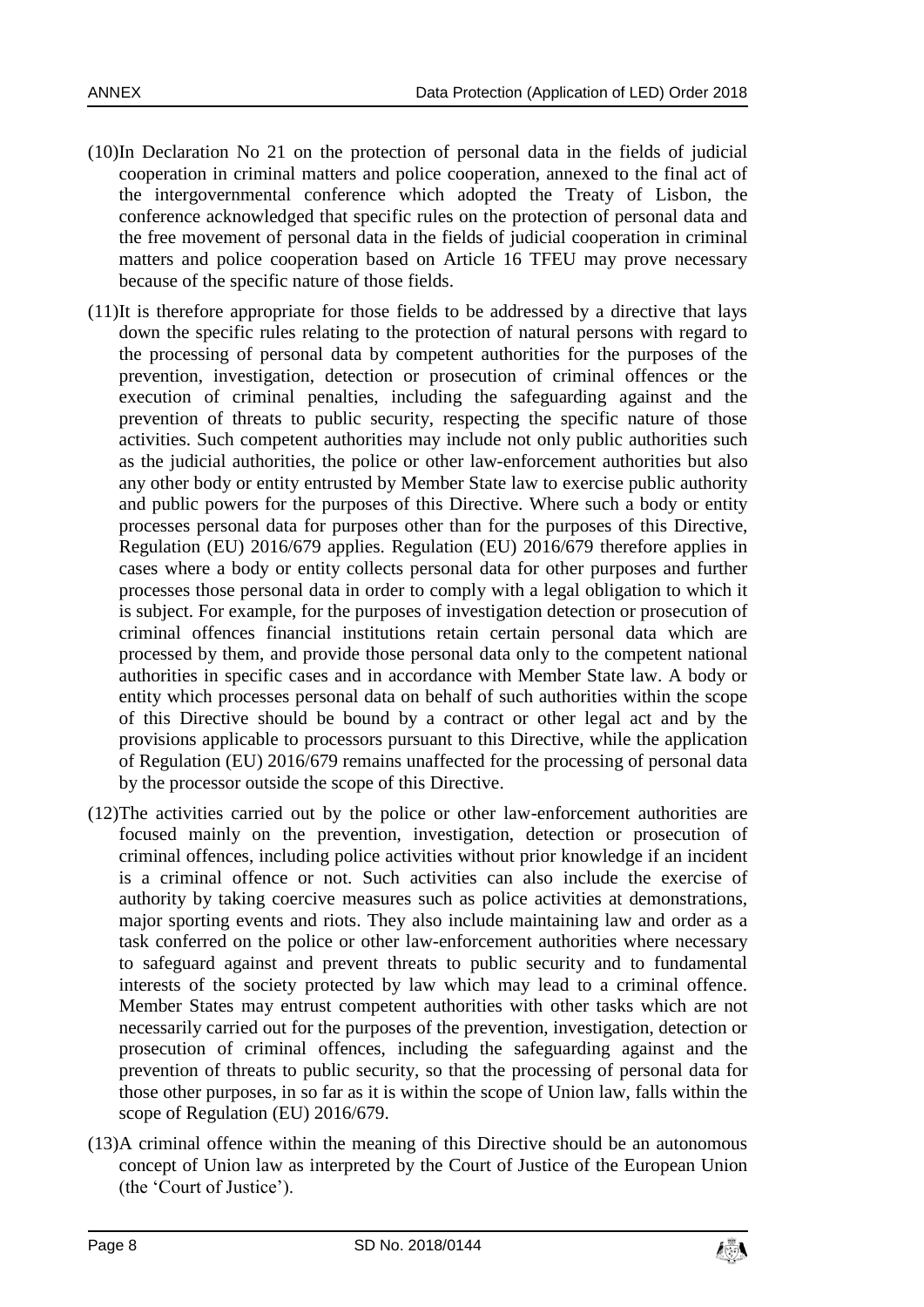- (14)Since this Directive should not apply to the processing of personal data in the course of an activity which falls outside the scope of Union law, activities concerning national security, activities of agencies or units dealing with national security issues and the processing of personal data by the Member States when carrying out activities which fall within the scope of Chapter 2 of Title V of the Treaty on European Union (TEU) should not be considered to be activities falling within the scope of this Directive.
- (15)In order to ensure the same level of protection for natural persons through legally enforceable rights throughout the Union and to prevent divergences hampering the exchange of personal data between competent authorities, this Directive should provide for harmonised rules for the protection and the free movement of personal data processed for the purposes of the prevention, investigation, detection or prosecution of criminal offences or the execution of criminal penalties, including the safeguarding against and the prevention of threats to public security. The approximation of Member States' laws should not result in any lessening of the personal data protection they afford but should, on the contrary, seek to ensure a high level of protection within the Union. Member States should not be precluded from providing higher safeguards than those established in this Directive for the protection of the rights and freedoms of the data subject with regard to the processing of personal data by competent authorities.
- (16)This Directive is without prejudice to the principle of public access to official documents. Under Regulation (EU) 2016/679 personal data in official documents held by a public authority or a public or private body for the performance of a task carried out in the public interest may be disclosed by that authority or body in accordance with Union or Member State law to which the public authority or body is subject in order to reconcile public access to official documents with the right to the protection of personal data.
- (17)The protection afforded by this Directive should apply to natural persons, whatever their nationality or place of residence, in relation to the processing of their personal data.
- (18)In order to prevent creating a serious risk of circumvention, the protection of natural persons should be technologically neutral and should not depend on the techniques used. The protection of natural persons should apply to the processing of personal data by automated means, as well as to manual processing, if the personal data are contained or are intended to be contained in a filing system. Files or sets of files, as well as their cover pages, which are not structured according to specific criteria should not fall within the scope of this Directive.
- [\(](http://eur-lex.europa.eu/legal-content/EN/TXT/HTML/?uri=CELEX:32016L0680&qid=1499938031420&from=EN#ntr6-L_2016119EN.01008901-E0006)19) Regulation (EC) No 45/2001 of the European Parliament and of the Council  $\binom{6}{1}$ applies to the processing of personal data by the Union institutions, bodies, offices and agencies. Regulation (EC) No 45/2001 and other Union legal acts applicable to such processing of personal data should be adapted to the principles and rules established in Regulation (EU) 2016/679.
- (20)This Directive does not preclude Member States from specifying processing operations and processing procedures in national rules on criminal procedures in relation to the processing of personal data by courts and other judicial authorities, in particular as regards personal data contained in a judicial decision or in records in relation to criminal proceedings.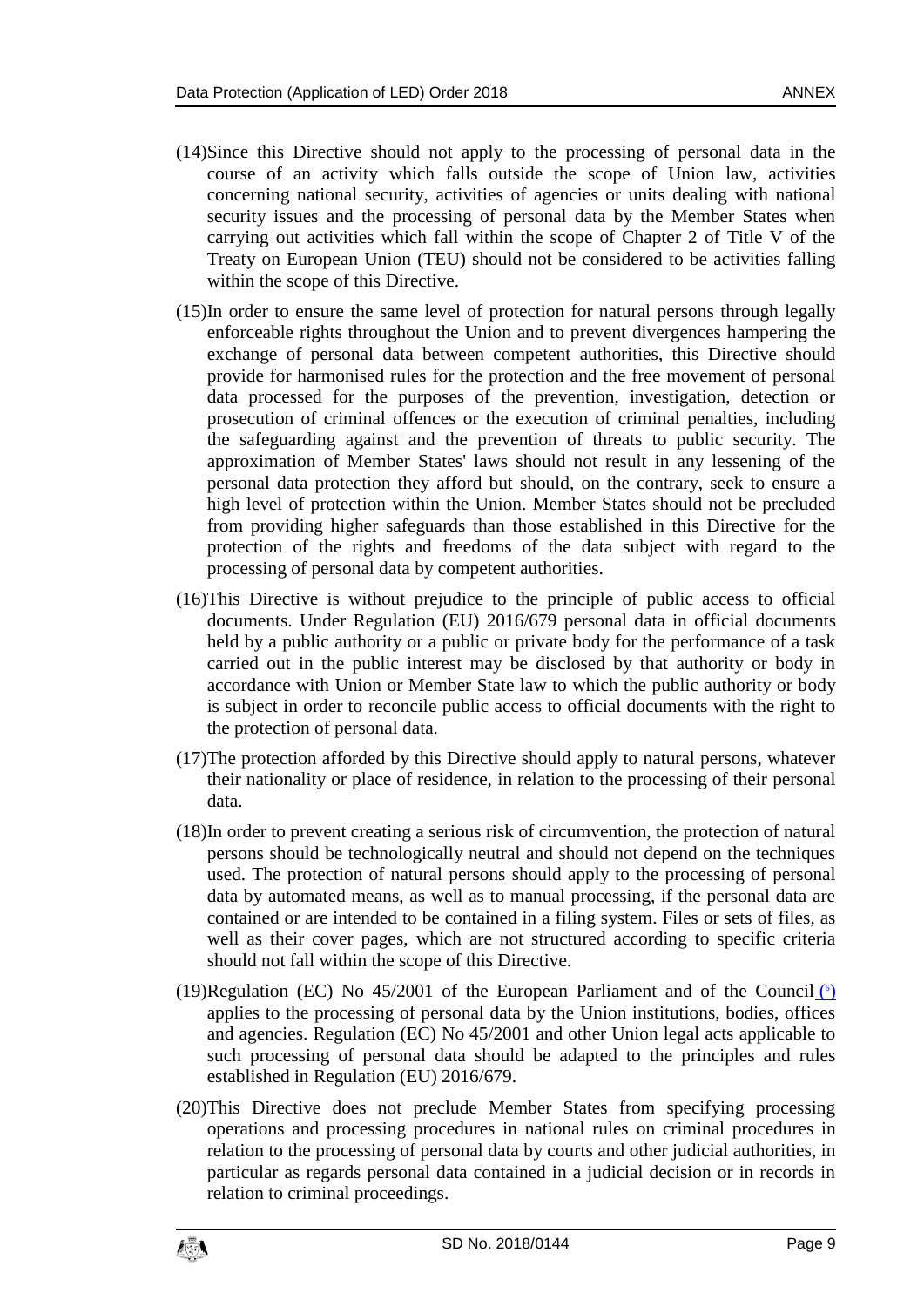- (21)The principles of data protection should apply to any information concerning an identified or identifiable natural person. To determine whether a natural person is identifiable, account should be taken of all the means reasonably likely to be used, such as singling out, either by the controller or by another person to identify the natural person directly or indirectly. To ascertain whether means are reasonably likely to be used to identify the natural person, account should be taken of all objective factors, such as the costs of and the amount of time required for identification, taking into consideration the available technology at the time of the processing and technological developments. The principles of data protection should therefore not apply to anonymous information, namely information which does not relate to an identified or identifiable natural person or to personal data rendered anonymous in such a manner that the data subject is no longer identifiable.
- (22)Public authorities to which personal data are disclosed in accordance with a legal obligation for the exercise of their official mission, such as tax and customs authorities, financial investigation units, independent administrative authorities, or financial market authorities responsible for the regulation and supervision of securities markets should not be regarded as recipients if they receive personal data which are necessary to carry out a particular inquiry in the general interest, in accordance with Union or Member State law. The requests for disclosure sent by the public authorities should always be in writing, reasoned and occasional and should not concern the entirety of a filing system or lead to the interconnection of filing systems. The processing of personal data by those public authorities should comply with the applicable data protection rules according to the purposes of the processing.
- (23)Genetic data should be defined as personal data relating to the inherited or acquired genetic characteristics of a natural person which give unique information about the physiology or health of that natural person and which result from the analysis of a biological sample from the natural person in question, in particular chromosomal, deoxyribonucleic acid (DNA) or ribonucleic acid (RNA) analysis, or from the analysis of another element enabling equivalent information to be obtained. Considering the complexity and sensitivity of genetic information, there is a great risk of misuse and re-use for various purposes by the controller. Any discrimination based on genetic features should in principle be prohibited.
- (24)Personal data concerning health should include all data pertaining to the health status of a data subject which reveal information relating to the past, current or future physical or mental health status of the data subject. This includes information about the natural person collected in the course of the registration for, or the provision of, health care services as referred to in Directive 2011/24/EU of the European Parliament and of the Council  $(2)$  $(2)$  to that natural person; a number, symbol or particular assigned to a natural person to uniquely identify the natural person for health purposes; information derived from the testing or examination of a body part or bodily substance, including from genetic data and biological samples; and any information on, for example, a disease, disability, disease risk, medical history, clinical treatment or the physiological or biomedical state of the data subject independent of its source, for example from a physician or other health professional, a hospital, a medical device or an in vitro diagnostic test.
- (25)All Member States are affiliated to the International Criminal Police Organisation (Interpol). To fulfil its mission, Interpol receives, stores and circulates personal data

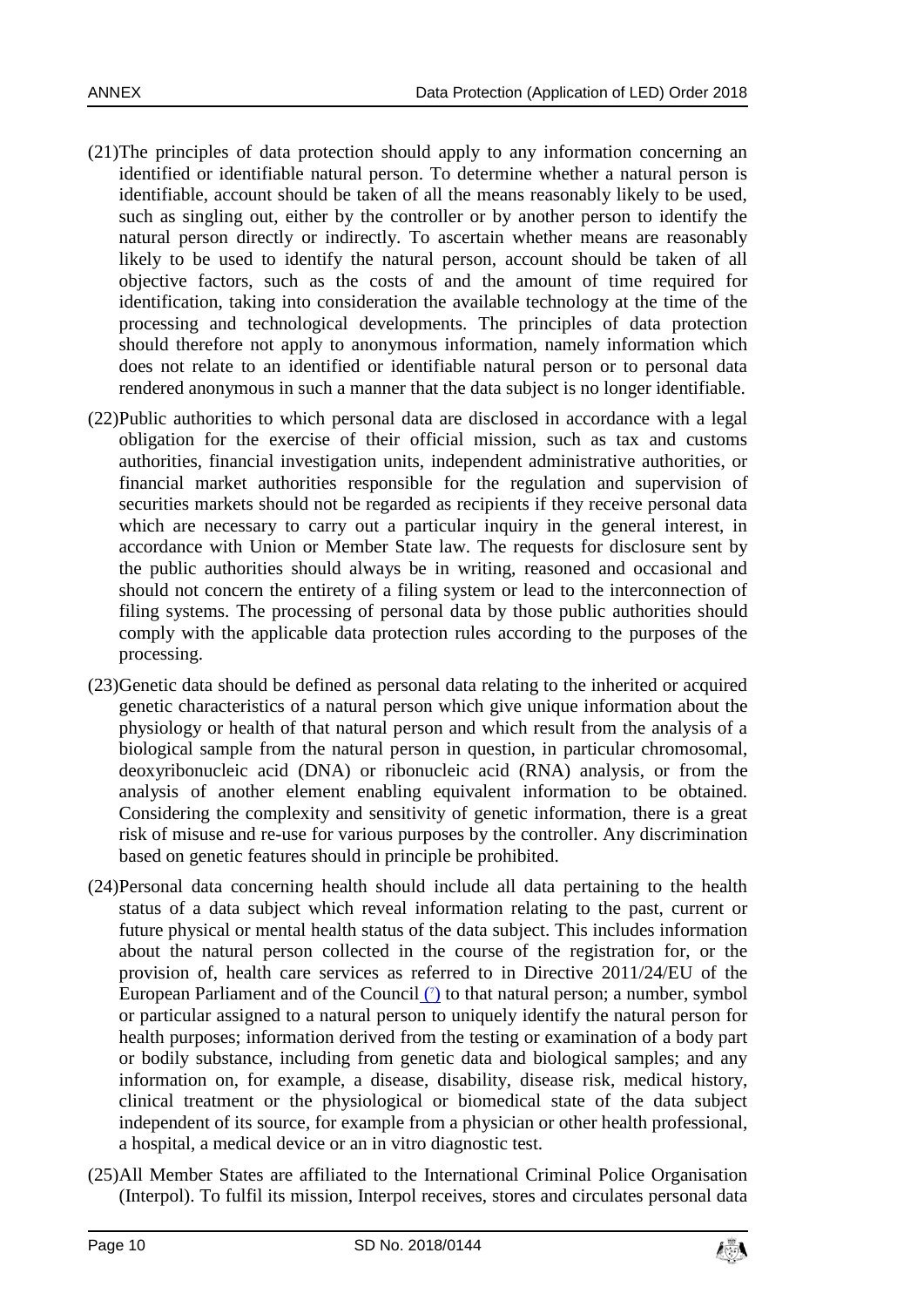to assist competent authorities in preventing and combating international crime. It is therefore appropriate to strengthen cooperation between the Union and Interpol by promoting an efficient exchange of personal data whilst ensuring respect for fundamental rights and freedoms regarding the automatic processing of personal data. Where personal data are transferred from the Union to Interpol, and to countries which have delegated members to Interpol, this Directive, in particular the provisions on international transfers, should apply. This Directive should be without prejudice to the specific rules laid down in Council Common Position 2005/69/JHA [\(](http://eur-lex.europa.eu/legal-content/EN/TXT/HTML/?uri=CELEX:32016L0680&qid=1499938031420&from=EN#ntr8-L_2016119EN.01008901-E0008)<sup>8</sup>) and Council Decision 2007/533/JHA (<sup>9</sup>[\).](http://eur-lex.europa.eu/legal-content/EN/TXT/HTML/?uri=CELEX:32016L0680&qid=1499938031420&from=EN#ntr9-L_2016119EN.01008901-E0009)

- (26)Any processing of personal data must be lawful, fair and transparent in relation to the natural persons concerned, and only processed for specific purposes laid down by law. This does not in itself prevent the law-enforcement authorities from carrying out activities such as covert investigations or video surveillance. Such activities can be done for the purposes of the prevention, investigation, detection or prosecution of criminal offences or the execution of criminal penalties, including the safeguarding against and the prevention of threats to public security, as long as they are laid down by law and constitute a necessary and proportionate measure in a democratic society with due regard for the legitimate interests of the natural person concerned. The data protection principle of fair processing is a distinct notion from the right to a fair trial as defined in Article 47 of the Charter and in Article 6 of the European Convention for the Protection of Human Rights and Fundamental Freedoms (ECHR). Natural persons should be made aware of risks, rules, safeguards and rights in relation to the processing of their personal data and how to exercise their rights in relation to the processing. In particular, the specific purposes for which the personal data are processed should be explicit and legitimate and determined at the time of the collection of the personal data. The personal data should be adequate and relevant for the purposes for which they are processed. It should, in particular, be ensured that the personal data collected are not excessive and not kept longer than is necessary for the purpose for which they are processed. Personal data should be processed only if the purpose of the processing could not reasonably be fulfilled by other means. In order to ensure that the data are not kept longer than necessary, time limits should be established by the controller for erasure or for a periodic review. Member States should lay down appropriate safeguards for personal data stored for longer periods for archiving in the public interest, scientific, statistical or historical use.
- (27)For the prevention, investigation and prosecution of criminal offences, it is necessary for competent authorities to process personal data collected in the context of the prevention, investigation, detection or prosecution of specific criminal offences beyond that context in order to develop an understanding of criminal activities and to make links between different criminal offences detected.
- (28)In order to maintain security in relation to processing and to prevent processing in infringement of this Directive, personal data should be processed in a manner that ensures an appropriate level of security and confidentiality, including by preventing unauthorised access to or use of personal data and the equipment used for the processing, and that takes into account available state of the art and technology, the costs of implementation in relation to the risks and the nature of the personal data to be protected.
- (29)Personal data should be collected for specified, explicit and legitimate purposes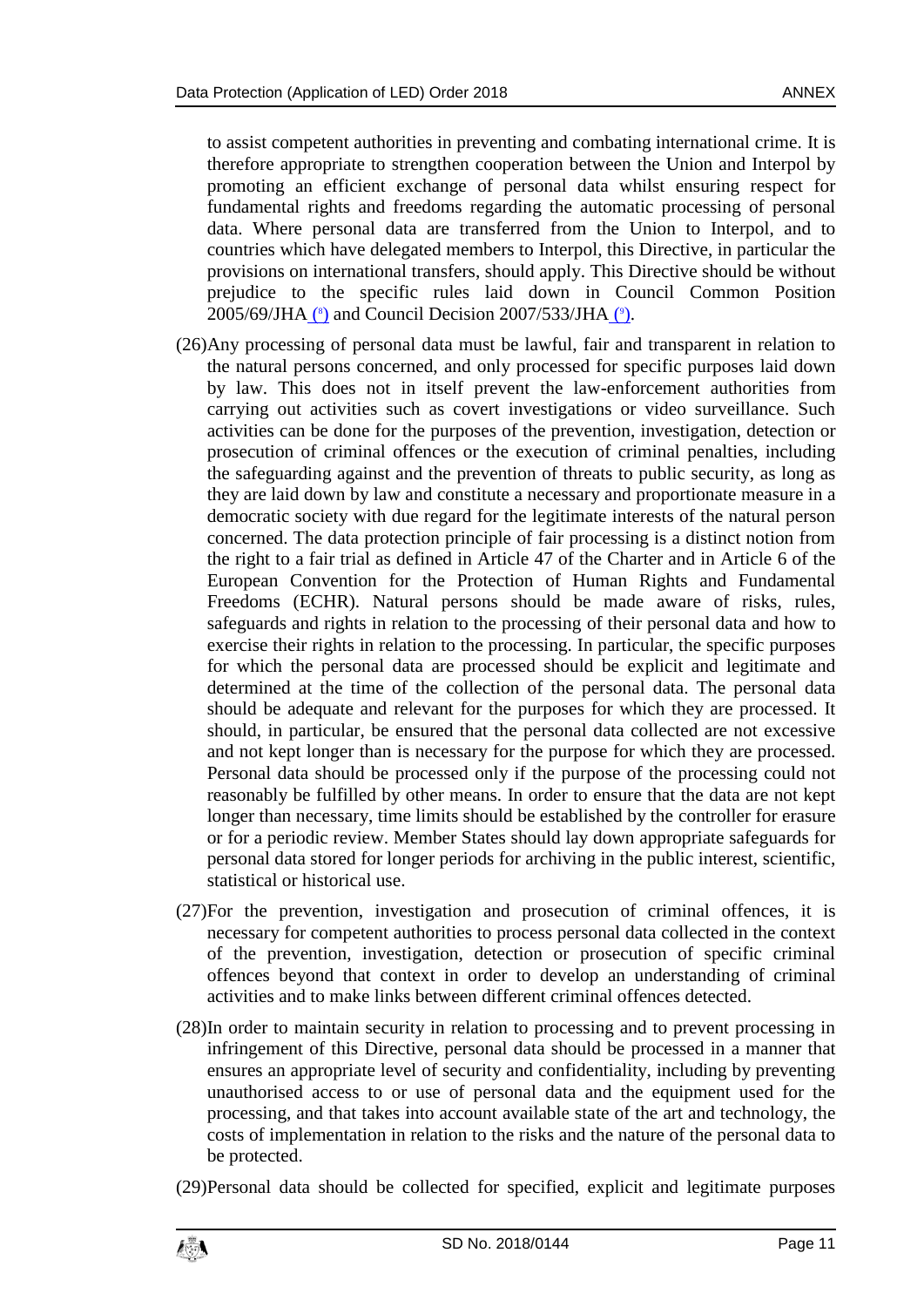within the scope of this Directive and should not be processed for purposes incompatible with the purposes of the prevention, investigation, detection or prosecution of criminal offences or the execution of criminal penalties, including the safeguarding against and the prevention of threats to public security. If personal data are processed by the same or another controller for a purpose within the scope of this Directive other than that for which it has been collected, such processing should be permitted under the condition that such processing is authorised in accordance with applicable legal provisions and is necessary for and proportionate to that other purpose.

- (30)The principle of accuracy of data should be applied while taking account of the nature and purpose of the processing concerned. In particular in judicial proceedings, statements containing personal data are based on the subjective perception of natural persons and are not always verifiable. Consequently, the requirement of accuracy should not appertain to the accuracy of a statement but merely to the fact that a specific statement has been made.
- (31)It is inherent to the processing of personal data in the areas of judicial cooperation in criminal matters and police cooperation that personal data relating to different categories of data subjects are processed. Therefore, a clear distinction should, where applicable and as far as possible, be made between personal data of different categories of data subjects such as: suspects; persons convicted of a criminal offence; victims and other parties, such as witnesses; persons possessing relevant information or contacts; and associates of suspects and convicted criminals. This should not prevent the application of the right of presumption of innocence as guaranteed by the Charter and by the ECHR, as interpreted in the case-law of the Court of Justice and by the European Court of Human Rights respectively.
- (32)The competent authorities should ensure that personal data which are inaccurate, incomplete or no longer up to date are not transmitted or made available. In order to ensure the protection of natural persons, the accuracy, completeness or the extent to which the personal data are up to date and the reliability of the personal data transmitted or made available, the competent authorities should, as far as possible, add necessary information in all transmissions of personal data.
- (33)Where this Directive refers to Member State law, a legal basis or a legislative measure, this does not necessarily require a legislative act adopted by a parliament, without prejudice to requirements pursuant to the constitutional order of the Member State concerned. However, such a Member State law, legal basis or legislative measure should be clear and precise and its application foreseeable for those subject to it, as required by the case-law of the Court of Justice and the European Court of Human Rights. Member State law regulating the processing of personal data within the scope of this Directive should specify at least the objectives, the personal data to be processed, the purposes of the processing and procedures for preserving the integrity and confidentiality of personal data and procedures for its destruction, thus providing sufficient guarantees against the risk of abuse and arbitrariness.
- (34)The processing of personal data by competent authorities for the purposes of the prevention, investigation, detection or prosecution of criminal offences or the execution of criminal penalties, including the safeguarding against and the prevention of threats to public security, should cover any operation or set of operations which are performed upon personal data or sets of personal data for

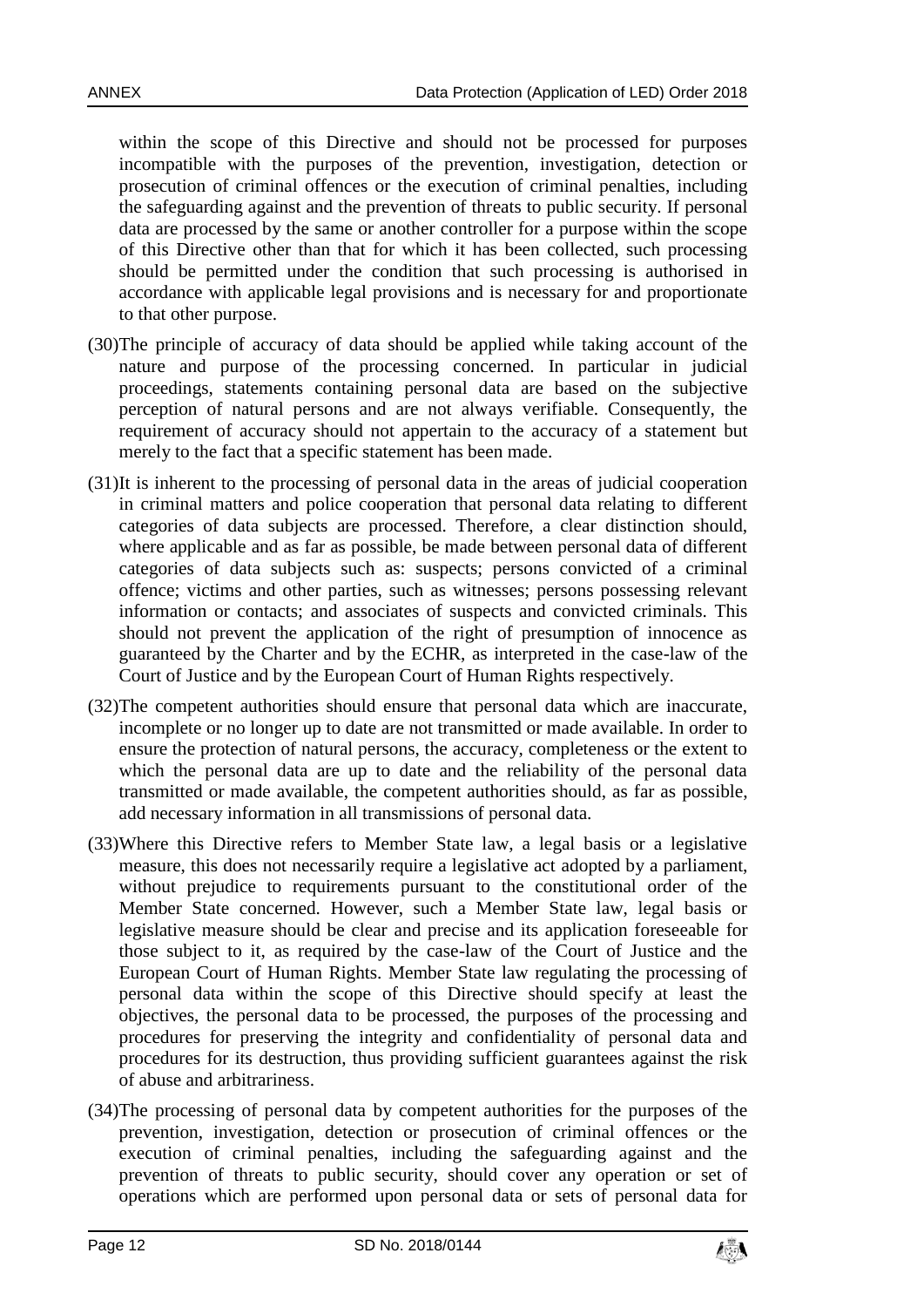those purposes, whether by automated means or otherwise, such as collection, recording, organisation, structuring, storage, adaptation or alteration, retrieval, consultation, use, alignment or combination, restriction of processing, erasure or destruction. In particular, the rules of this Directive should apply to the transmission of personal data for the purposes of this Directive to a recipient not subject to this Directive. Such a recipient should encompass a natural or legal person, public authority, agency or any other body to which personal data are lawfully disclosed by the competent authority. Where personal data were initially collected by a competent authority for one of the purposes of this Directive, Regulation (EU) 2016/679 should apply to the processing of those data for purposes other than the purposes of this Directive where such processing is authorised by Union or Member State law. In particular, the rules of Regulation (EU) 2016/679 should apply to the transmission of personal data for purposes outside the scope of this Directive. For the processing of personal data by a recipient that is not a competent authority or that is not acting as such within the meaning of this Directive and to which personal data are lawfully disclosed by a competent authority, Regulation (EU) 2016/679 should apply. While implementing this Directive, Member States should also be able to further specify the application of the rules of Regulation (EU) 2016/679, subject to the conditions set out therein.

- (35)In order to be lawful, the processing of personal data under this Directive should be necessary for the performance of a task carried out in the public interest by a competent authority based on Union or Member State law for the purposes of the prevention, investigation, detection or prosecution of criminal offences or the execution of criminal penalties, including the safeguarding against and the prevention of threats to public security. Those activities should cover the protection of vital interests of the data subject. The performance of the tasks of preventing, investigating, detecting or prosecuting criminal offences institutionally conferred by law to the competent authorities allows them to require or order natural persons to comply with requests made. In such a case, the consent of the data subject, as defined in Regulation (EU) 2016/679, should not provide a legal ground for processing personal data by competent authorities. Where the data subject is required to comply with a legal obligation, the data subject has no genuine and free choice, so that the reaction of the data subject could not be considered to be a freely given indication of his or her wishes. This should not preclude Member States from providing, by law, that the data subject may agree to the processing of his or her personal data for the purposes of this Directive, such as DNA tests in criminal investigations or the monitoring of his or her location with electronic tags for the execution of criminal penalties.
- (36)Member States should provide that where Union or Member State law applicable to the transmitting competent authority provides for specific conditions applicable in specific circumstances to the processing of personal data, such as the use of handling codes, the transmitting competent authority should inform the recipient of such personal data of those conditions and the requirement to respect them. Such conditions could, for example, include a prohibition against transmitting the personal data further to others, or using them for purposes other than those for which they were transmitted to the recipient, or informing the data subject in the case of a limitation of the right of information without the prior approval of the transmitting competent authority. Those obligations should also apply to transfers by the transmitting competent authority to recipients in third countries or

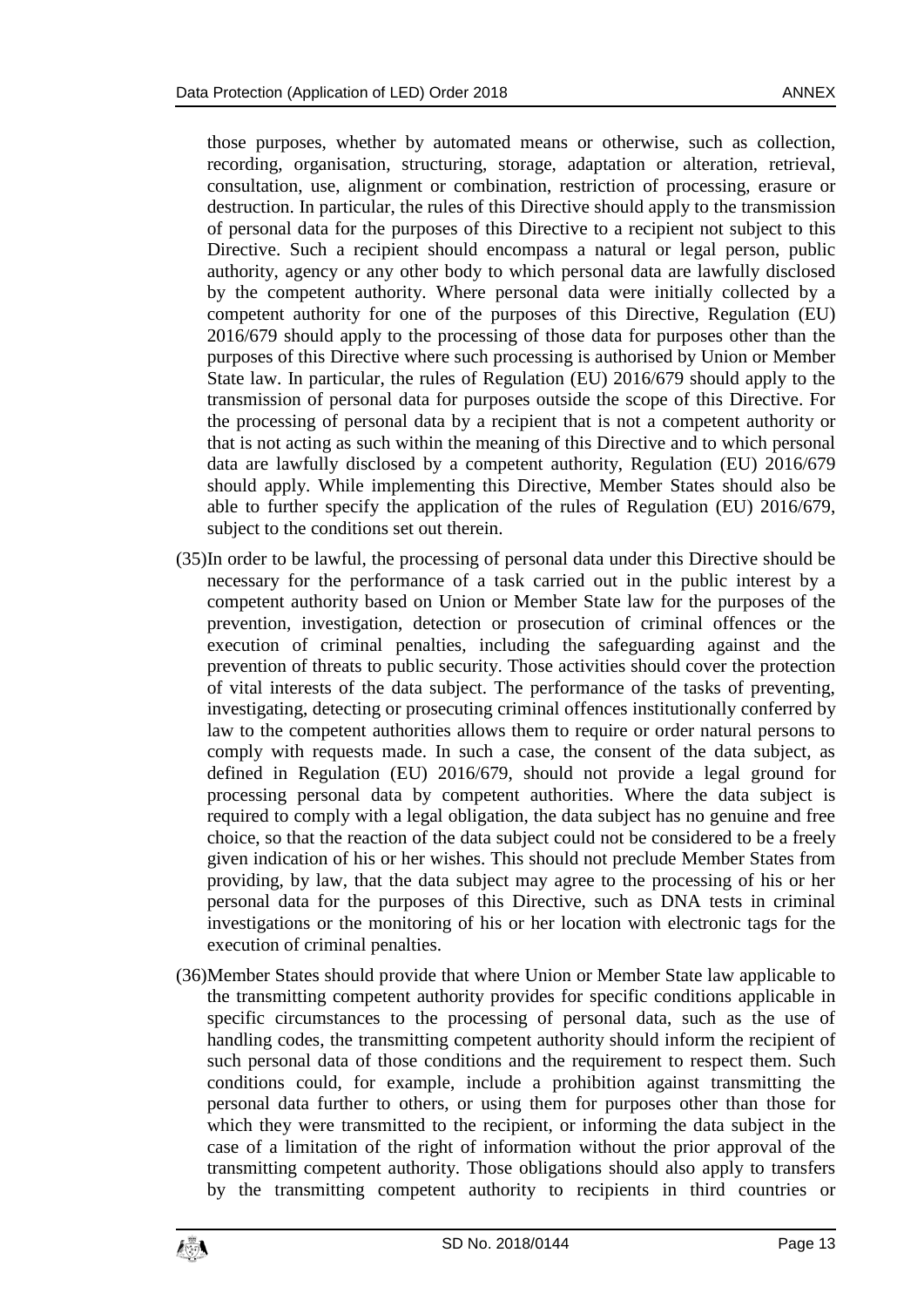international organisations. Member States should ensure that the transmitting competent authority does not apply such conditions to recipients in other Member States or to agencies, offices and bodies established pursuant to Chapters 4 and 5 of Title V of the TFEU other than those applicable to similar data transmissions within the Member State of that competent authority.

- (37)Personal data which are, by their nature, particularly sensitive in relation to fundamental rights and freedoms merit specific protection as the context of their processing could create significant risks to the fundamental rights and freedoms. Those personal data should include personal data revealing racial or ethnic origin, whereby the use of the term 'racial origin' in this Directive does not imply an acceptance by the Union of theories which attempt to determine the existence of separate human races. Such personal data should not be processed, unless processing is subject to appropriate safeguards for the rights and freedoms of the data subject laid down by law and is allowed in cases authorised by law; where not already authorised by such a law, the processing is necessary to protect the vital interests of the data subject or of another person; or the processing relates to data which are manifestly made public by the data subject. Appropriate safeguards for the rights and freedoms of the data subject could include the possibility to collect those data only in connection with other data on the natural person concerned, the possibility to secure the data collected adequately, stricter rules on the access of staff of the competent authority to the data and the prohibition of transmission of those data. The processing of such data should also be allowed by law where the data subject has explicitly agreed to the processing that is particularly intrusive to him or her. However, the consent of the data subject should not provide in itself a legal ground for processing such sensitive personal data by competent authorities.
- (38)The data subject should have the right not to be subject to a decision evaluating personal aspects relating to him or her which is based solely on automated processing and which produces adverse legal effects concerning, or significantly affects, him or her. In any case, such processing should be subject to suitable safeguards, including the provision of specific information to the data subject and the right to obtain human intervention, in particular to express his or her point of view, to obtain an explanation of the decision reached after such assessment or to challenge the decision. Profiling that results in discrimination against natural persons on the basis of personal data which are by their nature particularly sensitive in relation to fundamental rights and freedoms should be prohibited under the conditions laid down in Articles 21 and 52 of the Charter.
- (39)In order to enable him or her to exercise his or her rights, any information to the data subject should be easily accessible, including on the website of the controller, and easy to understand, using clear and plain language. Such information should be adapted to the needs of vulnerable persons such as children.
- (40)Modalities should be provided for facilitating the exercise of the data subject's rights under the provisions adopted pursuant to this Directive, including mechanisms to request and, if applicable, obtain, free of charge, in particular, access to and rectification or erasure of personal data and restriction of processing. The controller should be obliged to respond to requests of the data subject without undue delay, unless the controller applies limitations to data subject rights in accordance with this Directive. Moreover, if requests are manifestly unfounded or excessive, such as where the data subject unreasonably and repetitiously requests

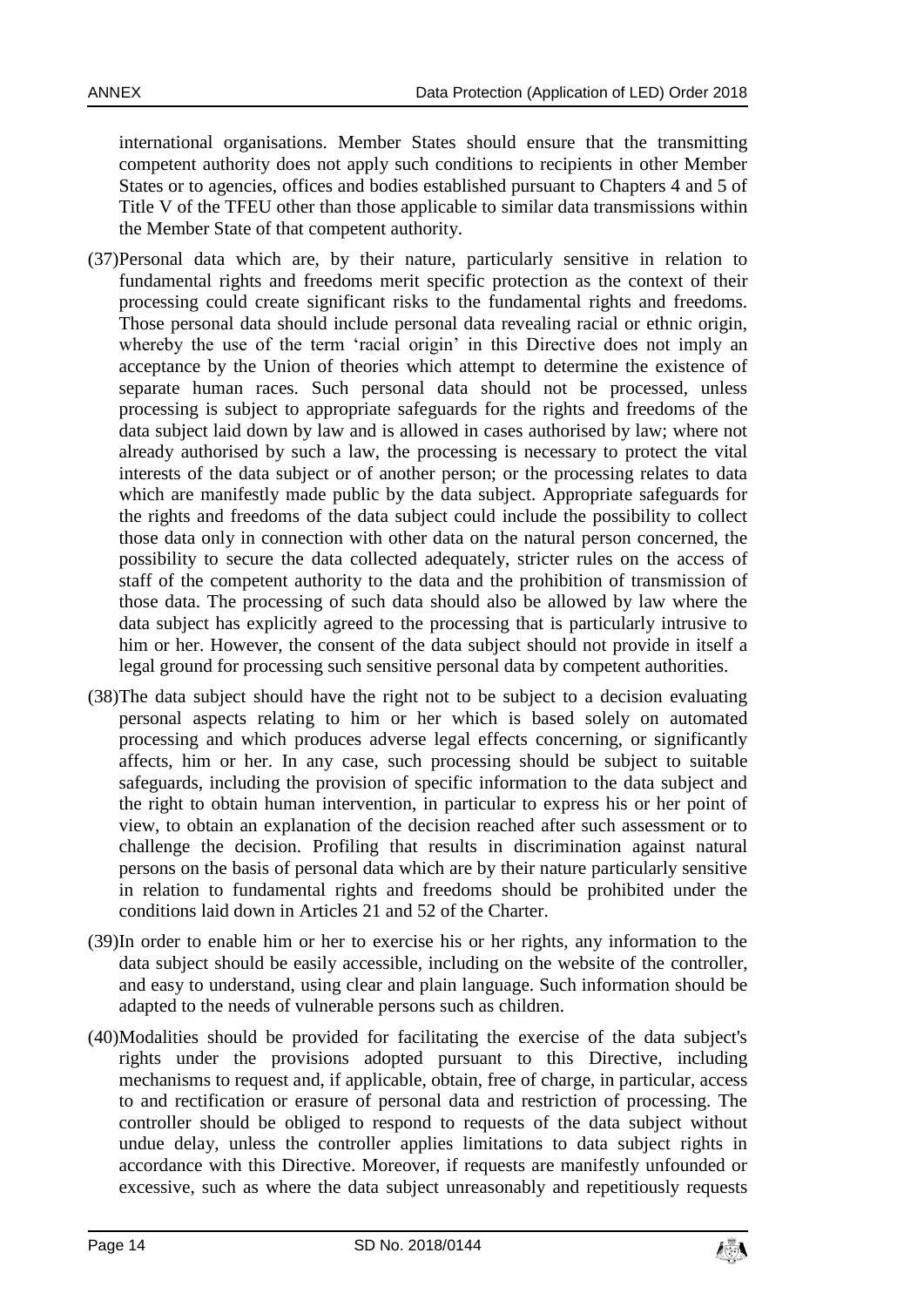information or where the data subject abuses his or her right to receive information, for example, by providing false or misleading information when making the request, the controller should be able to charge a reasonable fee or refuse to act on the request.

- (41)Where the controller requests the provision of additional information necessary to confirm the identity of the data subject, that information should be processed only for that specific purpose and should not be stored for longer than needed for that purpose.
- (42)At least the following information should be made available to the data subject: the identity of the controller, the existence of the processing operation, the purposes of the processing, the right to lodge a complaint and the existence of the right to request from the controller access to and rectification or erasure of personal data or restriction of processing. This could take place on the website of the competent authority. In addition, in specific cases and in order to enable the exercise of his or her rights, the data subject should be informed of the legal basis for the processing and of how long the data will be stored, in so far as such further information is necessary, taking into account the specific circumstances in which the data are processed, to guarantee fair processing in respect of the data subject.
- (43)A natural person should have the right of access to data which has been collected concerning him or her, and to exercise this right easily and at reasonable intervals, in order to be aware of and verify the lawfulness of the processing. Every data subject should therefore have the right to know, and obtain communications about, the purposes for which the data are processed, the period during which the data are processed and the recipients of the data, including those in third countries. Where such communications include information as to the origin of the personal data, the information should not reveal the identity of natural persons, in particular confidential sources. For that right to be complied with, it is sufficient that the data subject be in possession of a full summary of those data in an intelligible form, that is to say a form which allows that data subject to become aware of those data and to verify that they are accurate and processed in accordance with this Directive, so that it is possible for him or her to exercise the rights conferred on him or her by this Directive. Such a summary could be provided in the form of a copy of the personal data undergoing processing.
- (44)Member States should be able to adopt legislative measures delaying, restricting or omitting the information to data subjects or restricting, wholly or partly, the access to their personal data to the extent that and as long as such a measure constitutes a necessary and proportionate measure in a democratic society with due regard for the fundamental rights and the legitimate interests of the natural person concerned, to avoid obstructing official or legal inquiries, investigations or procedures, to avoid prejudicing the prevention, investigation, detection or prosecution of criminal offences or the execution of criminal penalties, to protect public security or national security, or to protect the rights and freedoms of others. The controller should assess, by way of a concrete and individual examination of each case, whether the right of access should be partially or completely restricted.
- (45)Any refusal or restriction of access should in principle be set out in writing to the data subject and include the factual or legal reasons on which the decision is based.
- (46)Any restriction of the rights of the data subject must comply with the Charter and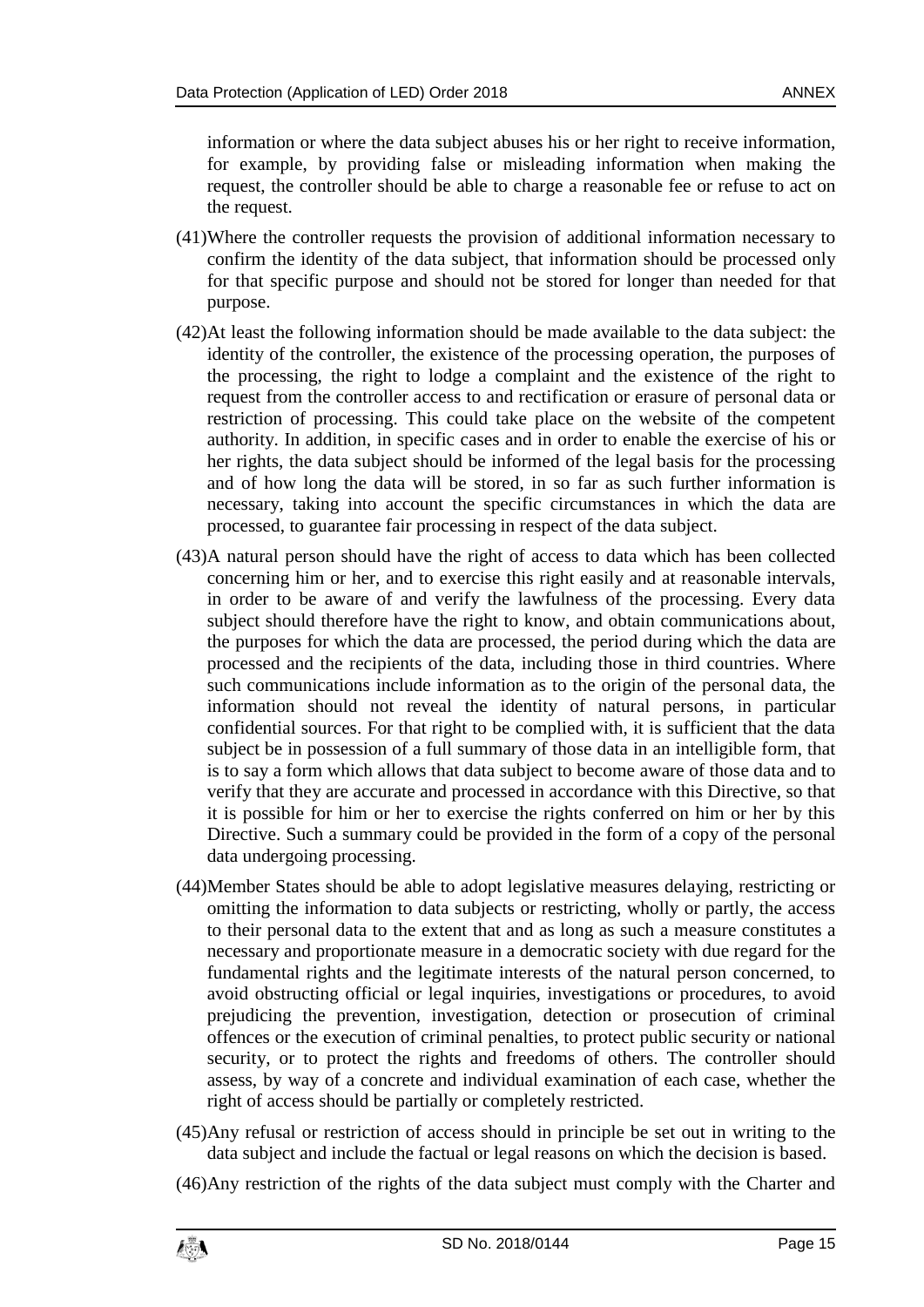with the ECHR, as interpreted in the case-law of the Court of Justice and by the European Court of Human Rights respectively, and in particular respect the essence of those rights and freedoms.

- (47)A natural person should have the right to have inaccurate personal data concerning him or her rectified, in particular where it relates to facts, and the right to erasure where the processing of such data infringes this Directive. However, the right to rectification should not affect, for example, the content of a witness testimony. A natural person should also have the right to restriction of processing where he or she contests the accuracy of personal data and its accuracy or inaccuracy cannot be ascertained or where the personal data have to be maintained for purpose of evidence. In particular, instead of erasing personal data, processing should be restricted if in a specific case there are reasonable grounds to believe that erasure could affect the legitimate interests of the data subject. In such a case, restricted data should be processed only for the purpose which prevented their erasure. Methods to restrict the processing of personal data could include, inter alia, moving the selected data to another processing system, for example for archiving purposes, or making the selected data unavailable. In automated filing systems the restriction of processing should in principle be ensured by technical means. The fact that the processing of personal data is restricted should be indicated in the system in such a manner that it is clear that the processing of the personal data is restricted. Such rectification or erasure of personal data or restriction of processing should be communicated to recipients to whom the data have been disclosed and to the competent authorities from which the inaccurate data originated. The controllers should also abstain from further dissemination of such data.
- (48)Where the controller denies a data subject his or her right to information, access to or rectification or erasure of personal data or restriction of processing, the data subject should have the right to request that the national supervisory authority verify the lawfulness of the processing. The data subject should be informed of that right. Where the supervisory authority acts on behalf of the data subject, the data subject should be informed by the supervisory authority at least that all necessary verifications or reviews by the supervisory authority have taken place. The supervisory authority should also inform the data subject of the right to seek a judicial remedy.
- (49)Where the personal data are processed in the course of a criminal investigation and court proceedings in criminal matters, Member States should be able to provide that the exercise the right to information, access to and rectification or erasure of personal data and restriction of processing is carried out in accordance with national rules on judicial proceedings.
- (50)The responsibility and liability of the controller for any processing of personal data carried out by the controller or on the controller's behalf should be established. In particular, the controller should be obliged to implement appropriate and effective measures and should be able to demonstrate that processing activities are in compliance with this Directive. Such measures should take into account the nature, scope, context and purposes of the processing and the risk to the rights and freedoms of natural persons. The measures taken by the controller should include drawing up and implementing specific safeguards in respect of the treatment of personal data of vulnerable natural persons, such as children.
- (51)The risk to the rights and freedoms of natural persons, of varying likelihood and

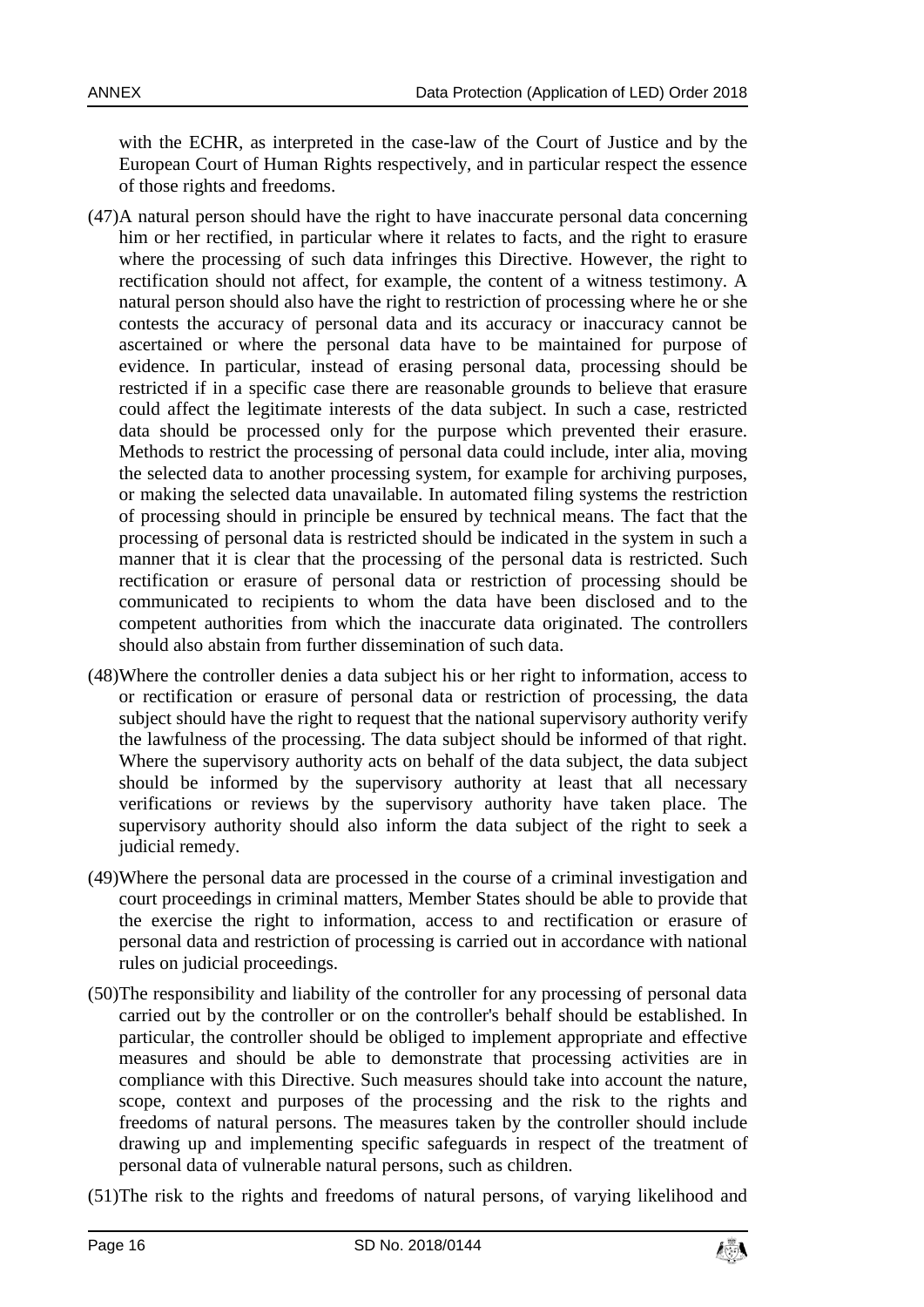severity, may result from data processing which could lead to physical, material or non-material damage, in particular: where the processing may give rise to discrimination, identity theft or fraud, financial loss, damage to the reputation, loss of confidentiality of data protected by professional secrecy, unauthorised reversal of pseudonymisation or any other significant economic or social disadvantage; where data subjects might be deprived of their rights and freedoms or from exercising control over their personal data; where personal data are processed which reveal racial or ethnic origin, political opinions, religion or philosophical beliefs or trade union membership; where genetic data or biometric data are processed in order to uniquely identify a person or where data concerning health or data concerning sex life and sexual orientation or criminal convictions and offences or related security measures are processed; where personal aspects are evaluated, in particular analysing and predicting aspects concerning performance at work, economic situation, health, personal preferences or interests, reliability or behaviour, location or movements, in order to create or use personal profiles; where personal data of vulnerable natural persons, in particular children, are processed; or where processing involves a large amount of personal data and affects a large number of data subjects.

- (52)The likelihood and severity of the risk should be determined by reference to the nature, scope, context and purposes of the processing. Risk should be evaluated on the basis of an objective assessment, through which it is established whether dataprocessing operations involve a high risk. A high risk is a particular risk of prejudice to the rights and freedoms of data subjects.
- (53)The protection of the rights and freedoms of natural persons with regard to the processing of personal data requires that appropriate technical and organisational measures are taken, to ensure that the requirements of this Directive are met. The implementation of such measures should not depend solely on economic considerations. In order to be able to demonstrate compliance with this Directive, the controller should adopt internal policies and implement measures which adhere in particular to the principles of data protection by design and data protection by default. Where the controller has carried out a data protection impact assessment pursuant to this Directive, the results should be taken into account when developing those measures and procedures. The measures could consist, inter alia, of the use of pseudonymisation, as early as possible. The use of pseudonymisation for the purposes of this Directive can serve as a tool that could facilitate, in particular, the free flow of personal data within the area of freedom, security and justice.
- (54)The protection of the rights and freedoms of data subjects as well as the responsibility and liability of controllers and processors, also in relation to the monitoring by and measures of supervisory authorities, requires a clear attribution of the responsibilities set out in this Directive, including where a controller determines the purposes and means of the processing jointly with other controllers or where a processing operation is carried out on behalf of a controller.
- (55)The carrying-out of processing by a processor should be governed by a legal act including a contract binding the processor to the controller and stipulating, in particular, that the processor should act only on instructions from the controller. The processor should take into account the principle of data protection by design and by default.
- (56)In order to demonstrate compliance with this Directive, the controller or processor

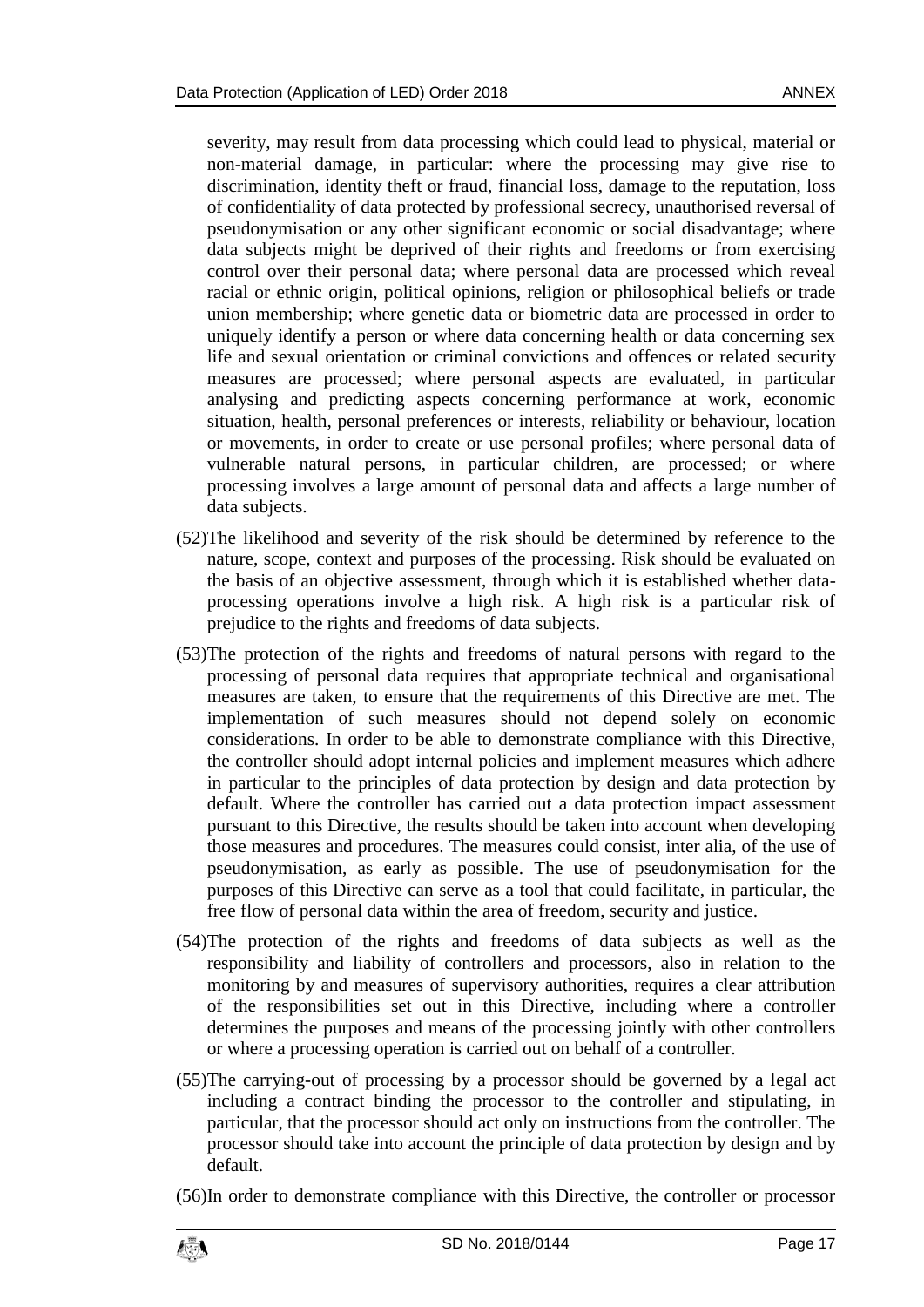should maintain records regarding all categories of processing activities under its responsibility. Each controller and processor should be obliged to cooperate with the supervisory authority and make those records available to it on request, so that they might serve for monitoring those processing operations. The controller or the processor processing personal data in non-automated processing systems should have in place effective methods of demonstrating the lawfulness of the processing, of enabling self-monitoring and of ensuring data integrity and data security, such as logs or other forms of records.

- (57)Logs should be kept at least for operations in automated processing systems such as collection, alteration, consultation, disclosure including transfers, combination or erasure. The identification of the person who consulted or disclosed personal data should be logged and from that identification it should be possible to establish the justification for the processing operations. The logs should solely be used for the verification of the lawfulness of the processing, self-monitoring, for ensuring data integrity and data security and criminal proceedings. Self-monitoring also includes internal disciplinary proceedings of competent authorities.
- (58)A data protection impact assessment should be carried out by the controller where the processing operations are likely to result in a high risk to the rights and freedoms of data subjects by virtue of their nature, scope or purposes, which should include, in particular, the measures, safeguards and mechanisms envisaged to ensure the protection of personal data and to demonstrate compliance with this Directive. Impact assessments should cover relevant systems and processes of processing operations, but not individual cases.
- (59)In order to ensure effective protection of the rights and freedoms of data subjects, the controller or processor should consult the supervisory authority, in certain cases, prior to the processing.
- (60)In order to maintain security and to prevent processing that infringes this Directive, the controller or processor should evaluate the risks inherent in the processing and should implement measures to mitigate those risks, such as encryption. Such measures should ensure an appropriate level of security, including confidentiality and take into account the state of the art, the costs of implementation in relation to the risk and the nature of the personal data to be protected. In assessing data security risks, consideration should be given to the risks that are presented by data processing, such as the accidental or unlawful destruction, loss, alteration or unauthorised disclosure of or access to personal data transmitted, stored or otherwise processed, which may, in particular, lead to physical, material or nonmaterial damage. The controller and processor should ensure that the processing of personal data is not carried out by unauthorised persons.
- (61)A personal data breach may, if not addressed in an appropriate and timely manner, result in physical, material or non-material damage to natural persons such as loss of control over their personal data or limitation of their rights, discrimination, identity theft or fraud, financial loss, unauthorised reversal of pseudonymisation, damage to reputation, loss of confidentiality of personal data protected by professional secrecy or any other significant economic or social disadvantage to the natural person concerned. Therefore, as soon as the controller becomes aware that a personal data breach has occurred, the controller should notify the personal data breach to the supervisory authority without undue delay and, where feasible, not later than 72 hours after having become aware of it, unless the controller is able to

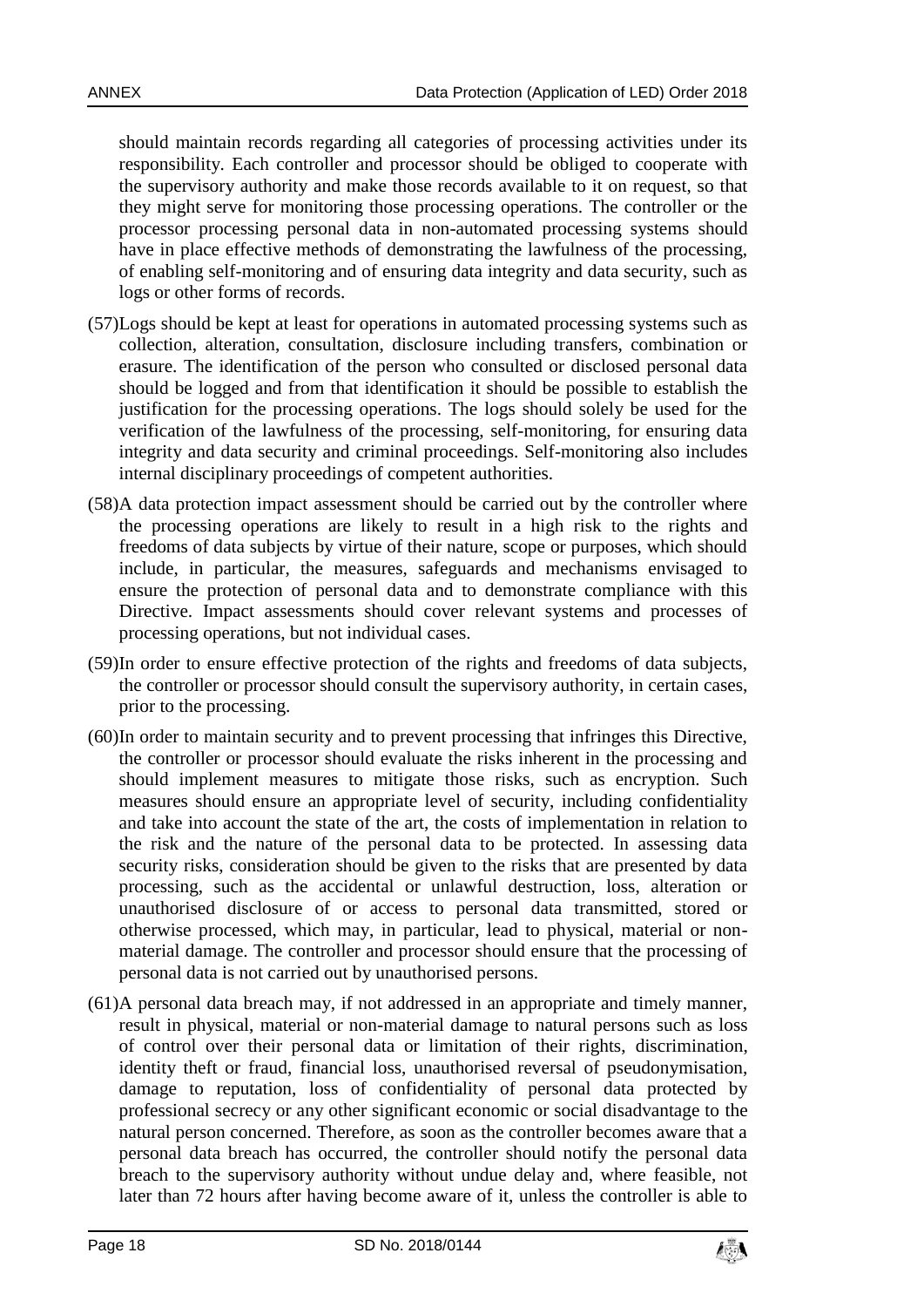demonstrate, in accordance with the accountability principle, that the personal data breach is unlikely to result in a risk to the rights and freedoms of natural persons. Where such notification cannot be achieved within 72 hours, the reasons for the delay should accompany the notification and information may be provided in phases without undue further delay.

- (62)Natural persons should be informed without undue delay where the personal data breach is likely to result in a high risk to the rights and freedoms of natural persons, in order to allow them to take the necessary precautions. The communication should describe the nature of the personal data breach and include recommendations for the natural person concerned to mitigate potential adverse effects. Communication to data subjects should be made as soon as reasonably feasible, in close cooperation with the supervisory authority, and respecting guidance provided by it or other relevant authorities. For example, the need to mitigate an immediate risk of damage would call for a prompt communication to data subjects, whereas the need to implement appropriate measures against continuing or similar data breaches may justify more time for the communication. Where avoiding obstruction of official or legal inquiries, investigations or procedures, avoiding prejudice to the prevention, detection, investigation or prosecution of criminal offences or the execution of criminal penalties, protecting public security, protecting national security or protecting the rights and freedoms of others cannot be achieved by delaying or restricting the communication of a personal data breach to the natural person concerned, such communication could, in exceptional circumstances, be omitted.
- (63)The controller should designate a person who would assist it in monitoring internal compliance with the provisions adopted pursuant to this Directive, except where a Member State decides to exempt courts and other independent judicial authorities when acting in their judicial capacity. That person could be a member of the existing staff of the controller who received special training in data protection law and practice in order to acquire expert knowledge in that field. The necessary level of expert knowledge should be determined, in particular, according to the data processing carried out and the protection required for the personal data processed by the controller. His or her task could be carried out on a part-time or full-time basis. A data protection officer may be appointed jointly by several controllers, taking into account their organisational structure and size, for example in the case of shared resources in central units. That person can also be appointed to different positions within the structure of the relevant controllers. That person should help the controller and the employees processing personal data by informing and advising them on compliance with their relevant data protection obligations. Such data protection officers should be in a position to perform their duties and tasks in an independent manner in accordance with Member State law.
- (64)Member States should ensure that a transfer to a third country or to an international organisation takes place only if necessary for the prevention, investigation, detection or prosecution of criminal offences or the execution of criminal penalties, including the safeguarding against and the prevention of threats to public security, and that the controller in the third country or international organisation is an authority competent within the meaning of this Directive. A transfer should be carried out only by competent authorities acting as controllers, except where processors are explicitly instructed to transfer on behalf of controllers. Such a transfer may take place in cases where the Commission has decided that the third country or international organisation in question ensures an adequate level of

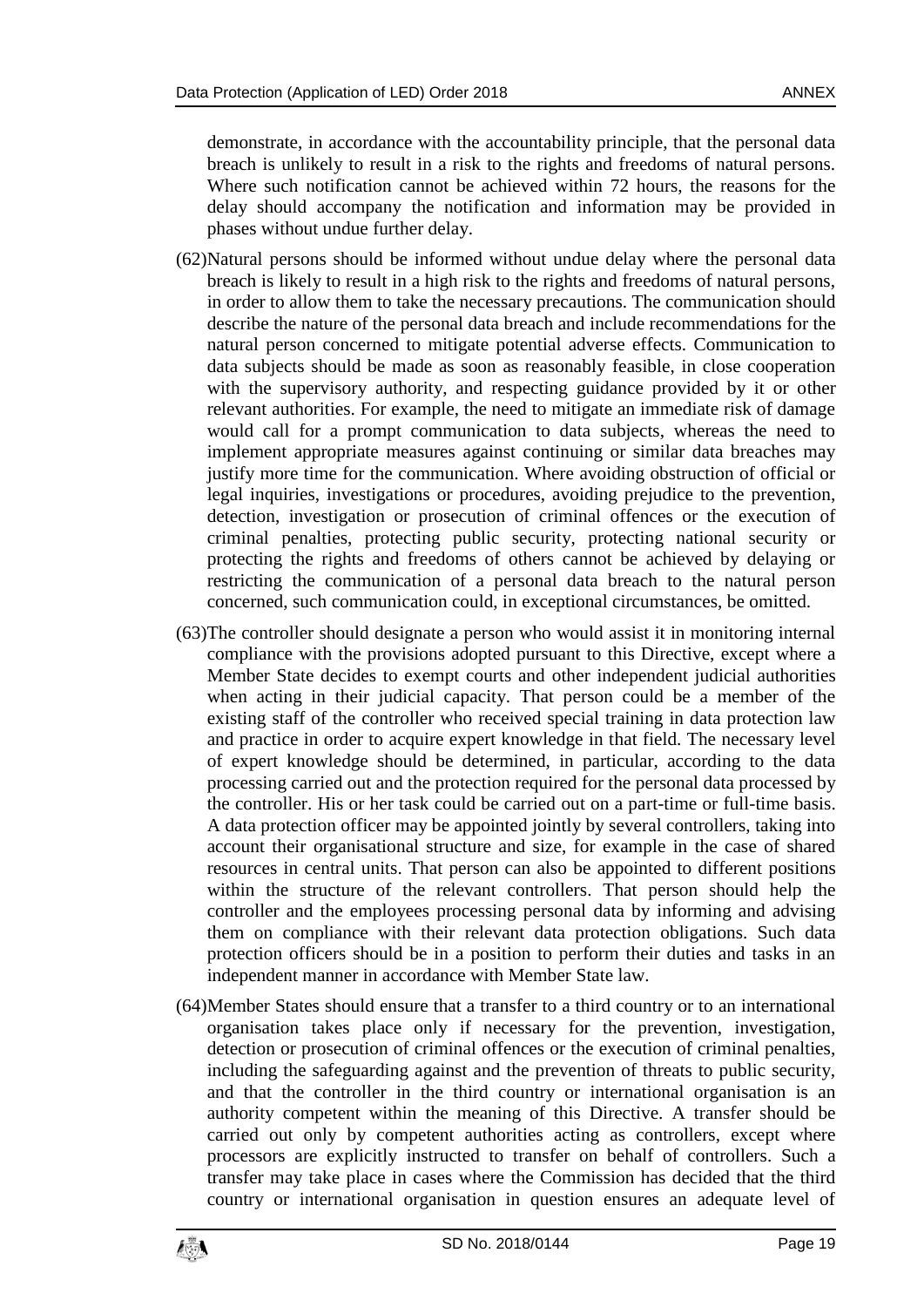protection, where appropriate safeguards have been provided, or where derogations for specific situations apply. Where personal data are transferred from the Union to controllers, to processors or to other recipients in third countries or international organisations, the level of protection of natural persons provided for in the Union by this Directive should not be undermined, including in cases of onward transfers of personal data from the third country or international organisation to controllers or processors in the same or in another third country or international organisation.

- (65)Where personal data are transferred from a Member State to third countries or international organisations, such a transfer should, in principle, take place only after the Member State from which the data were obtained has given its authorisation to the transfer. The interests of efficient law-enforcement cooperation require that where the nature of a threat to the public security of a Member State or a third country or to the essential interests of a Member State is so immediate as to render it impossible to obtain prior authorisation in good time, the competent authority should be able to transfer the relevant personal data to the third country or international organisation concerned without such a prior authorisation. Member States should provide that any specific conditions concerning the transfer should be communicated to third countries or international organisations. Onward transfers of personal data should be subject to prior authorisation by the competent authority that carried out the original transfer. When deciding on a request for the authorisation of an onward transfer, the competent authority that carried out the original transfer should take due account of all relevant factors, including the seriousness of the criminal offence, the specific conditions subject to which, and the purpose for which, the data was originally transferred, the nature and conditions of the execution of the criminal penalty, and the level of personal data protection in the third country or an international organisation to which personal data are onward transferred. The competent authority that carried out the original transfer should also be able to subject the onward transfer to specific conditions. Such specific conditions can be described, for example, in handling codes.
- (66)The Commission should be able to decide with effect for the entire Union that certain third countries, a territory or one or more specified sectors within a third country, or an international organisation, offer an adequate level of data protection, thus providing legal certainty and uniformity throughout the Union as regards the third countries or international organisations which are considered to provide such a level of protection. In such cases, transfers of personal data to those countries should be able to take place without the need to obtain any specific authorisation, except where another Member State from which the data were obtained has to give its authorisation to the transfer.
- (67)In line with the fundamental values on which the Union is founded, in particular the protection of human rights, the Commission should, in its assessment of the third country, or of a territory or specified sector within a third country, take into account how a particular third country respects the rule of law, access to justice as well as international human rights norms and standards and its general and sectoral law, including legislation concerning public security, defence and national security, as well as public order and criminal law. The adoption of an adequacy decision with regard to a territory or a specified sector in a third country should take into account clear and objective criteria, such as specific processing activities and the scope of applicable legal standards and legislation in force in the third country. The third country should offer guarantees ensuring an adequate level of protection essentially

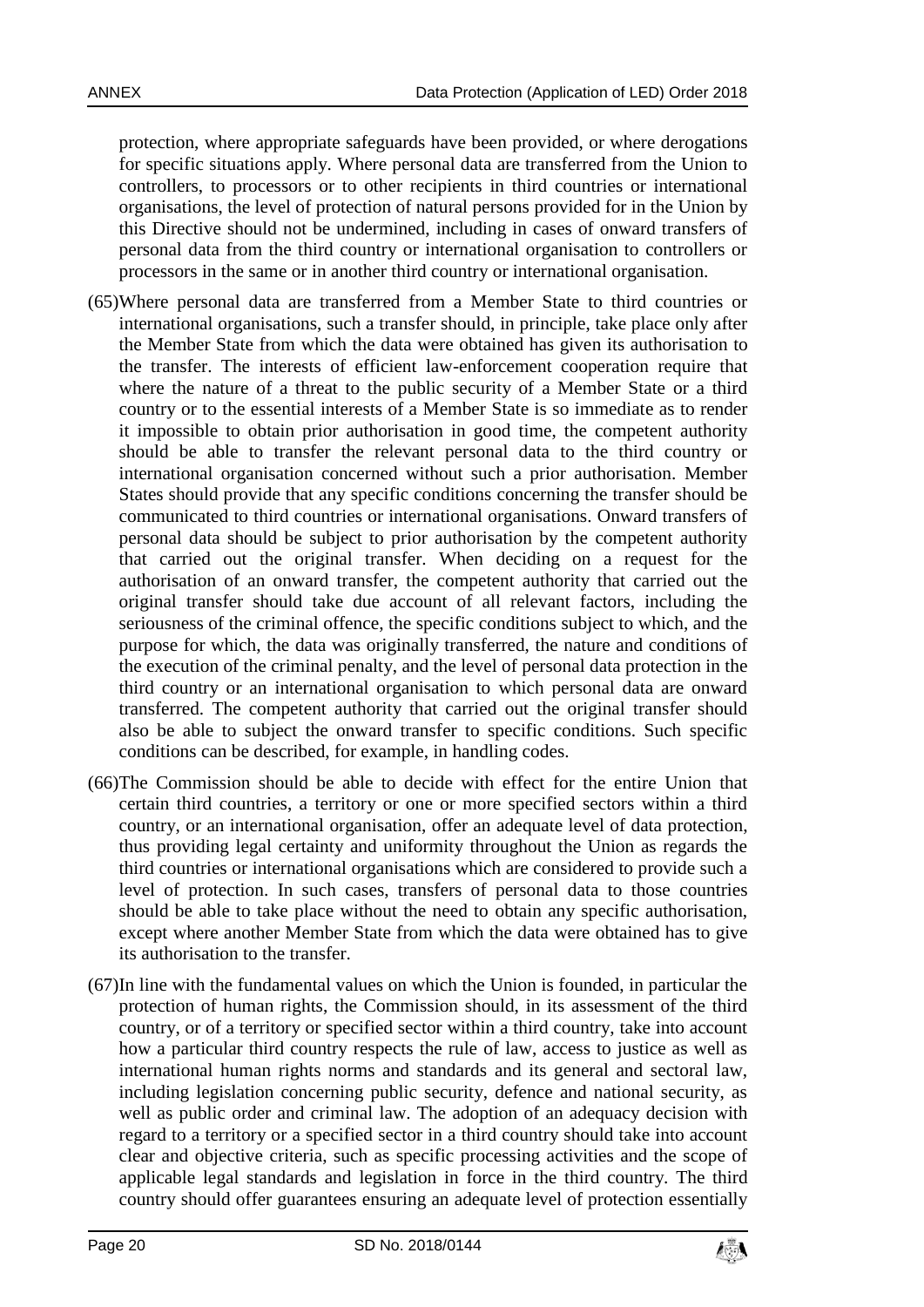equivalent to that ensured within the Union, in particular where data are processed in one or several specific sectors. In particular, the third country should ensure effective independent data protection supervision and provide for cooperation mechanisms with the Member States' data protection authorities, and the data subjects should be provided with effective and enforceable rights and effective administrative and judicial redress.

- (68)Apart from the international commitments the third country or international organisation has entered into, the Commission should also take account of obligations arising from the third country's or international organisation's participation in multilateral or regional systems, in particular in relation to the protection of personal data, as well as the implementation of such obligations. In particular the third country's accession to the Council of Europe Convention of 28 January 1981 for the Protection of Individuals with regard to the Automatic Processing of Personal Data and its Additional Protocol should be taken into account. The Commission should consult with the European Data Protection Board established by Regulation (EU) 2016/679 (the 'Board') when assessing the level of protection in third countries or international organisations. The Commission should also take into account any relevant Commission adequacy decision adopted in accordance with Article 45 of Regulation (EU) 2016/679.
- (69)The Commission should monitor the functioning of decisions on the level of protection in a third country, a territory or a specified sector within a third country, or an international organisation. In its adequacy decisions, the Commission should provide for a periodic review mechanism of their functioning. That periodic review should be undertaken in consultation with the third country or international organisation in question and should take into account all relevant developments in the third country or international organisation.
- (70)The Commission should also be able to recognise that a third country, a territory or a specified sector within a third country, or an international organisation, no longer ensures an adequate level of data protection. Consequently, the transfer of personal data to that third country or international organisation should be prohibited unless the requirements in this Directive relating to transfers subject to appropriate safeguards and derogations for specific situations are fulfilled. Provision should be made for procedures for consultations between the Commission and such third countries or international organisations. The Commission should, in a timely manner, inform the third country or international organisation of the reasons and enter into consultations with it in order to remedy the situation.
- (71)Transfers not based on such an adequacy decision should be allowed only where appropriate safeguards have been provided in a legally binding instrument which ensures the protection of personal data or where the controller has assessed all the circumstances surrounding the data transfer and, on the basis of that assessment, considers that appropriate safeguards with regard to the protection of personal data exist. Such legally binding instruments could, for example, be legally binding bilateral agreements which have been concluded by the Member States and implemented in their legal order and which could be enforced by their data subjects, ensuring compliance with data protection requirements and the rights of the data subjects, including the right to obtain effective administrative or judicial redress. The controller should be able to take into account cooperation agreements concluded between Europol or Eurojust and third countries which allow for the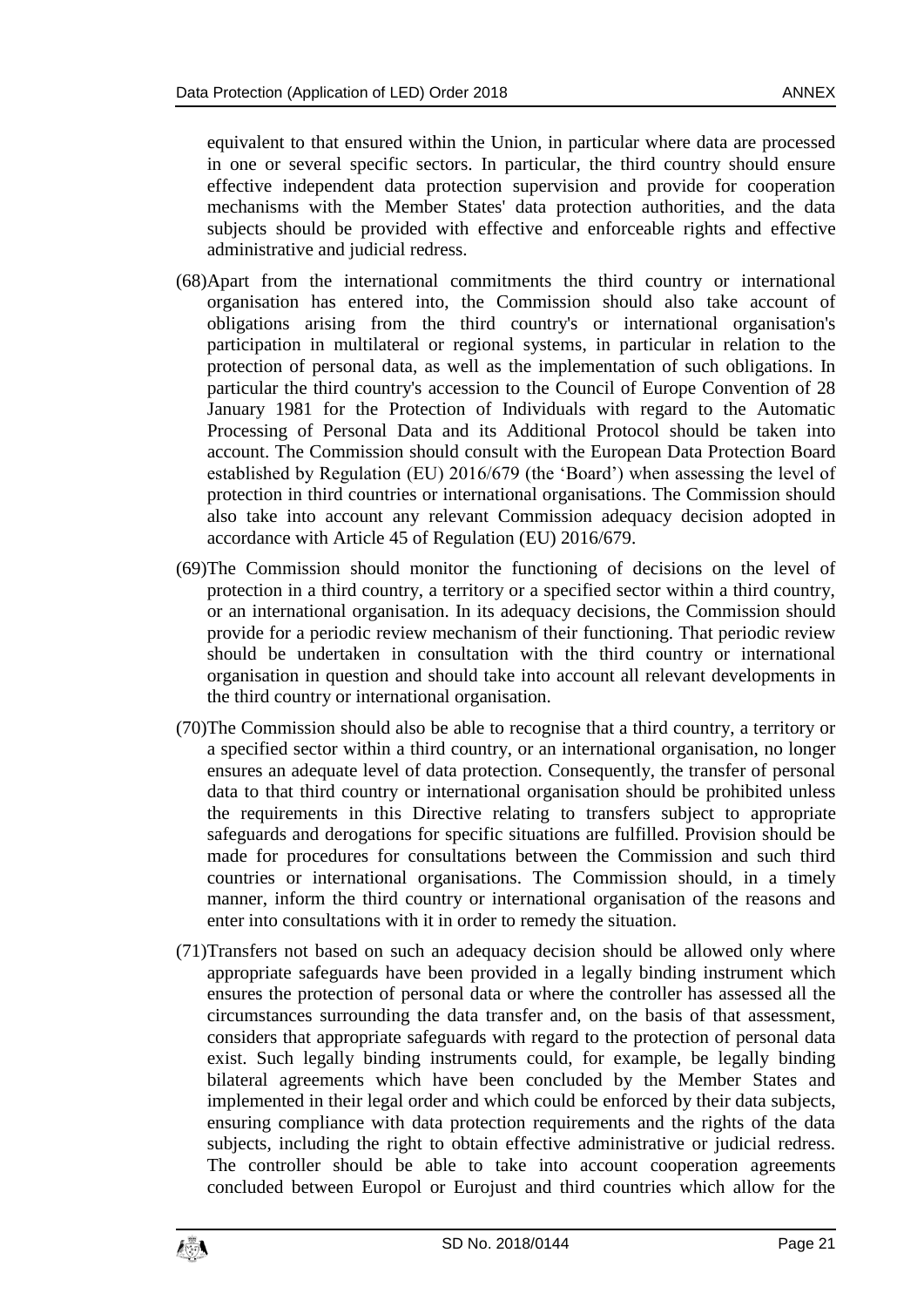exchange of personal data when carrying out the assessment of all the circumstances surrounding the data transfer. The controller should be able to also take into account the fact that the transfer of personal data will be subject to confidentiality obligations and the principle of specificity, ensuring that the data will not be processed for other purposes than for the purposes of the transfer. In addition, the controller should take into account that the personal data will not be used to request, hand down or execute a death penalty or any form of cruel and inhuman treatment. While those conditions could be considered to be appropriate safeguards allowing the transfer of data, the controller should be able to require additional safeguards.

- (72)Where no adequacy decision or appropriate safeguards exist, a transfer or a category of transfers could take place only in specific situations, if necessary to protect the vital interests of the data subject or another person, or to safeguard legitimate interests of the data subject where the law of the Member State transferring the personal data so provides; for the prevention of an immediate and serious threat to the public security of a Member State or a third country; in an individual case for the purposes of the prevention, investigation, detection or prosecution of criminal offences or the execution of criminal penalties, including the safeguarding against and the prevention of threats to public security; or in an individual case for the establishment, exercise or defence of legal claims. Those derogations should be interpreted restrictively and should not allow frequent, massive and structural transfers of personal data, or large-scale transfers of data, but should be limited to data strictly necessary. Such transfers should be documented and should be made available to the supervisory authority on request in order to monitor the lawfulness of the transfer.
- (73)Competent authorities of Member States apply bilateral or multilateral international agreements in force, concluded with third countries in the field of judicial cooperation in criminal matters and police cooperation, for the exchange of relevant information to allow them to perform their legally assigned tasks. In principle, this takes place through, or at least with, the cooperation of the authorities competent in the third countries concerned for the purposes of this Directive, sometimes even in the absence of a bilateral or multilateral international agreement. However, in specific individual cases, the regular procedures requiring contacting such an authority in the third country may be ineffective or inappropriate, in particular because the transfer could not be carried out in a timely manner, or because that authority in the third country does not respect the rule of law or international human rights norms and standards, so that competent authorities of Member States could decide to transfer personal data directly to recipients established in those third countries. This may be the case where there is an urgent need to transfer personal data to save the life of a person who is in danger of becoming a victim of a criminal offence or in the interest of preventing an imminent perpetration of a crime, including terrorism. Even if such a transfer between competent authorities and recipients established in third countries should take place only in specific individual cases, this Directive should provide for conditions to regulate such cases. Those provisions should not be considered to be derogations from any existing bilateral or multilateral international agreements in the field of judicial cooperation in criminal matters and police cooperation. Those rules should apply in addition to the other rules of this Directive, in particular those on the lawfulness of processing and Chapter V.

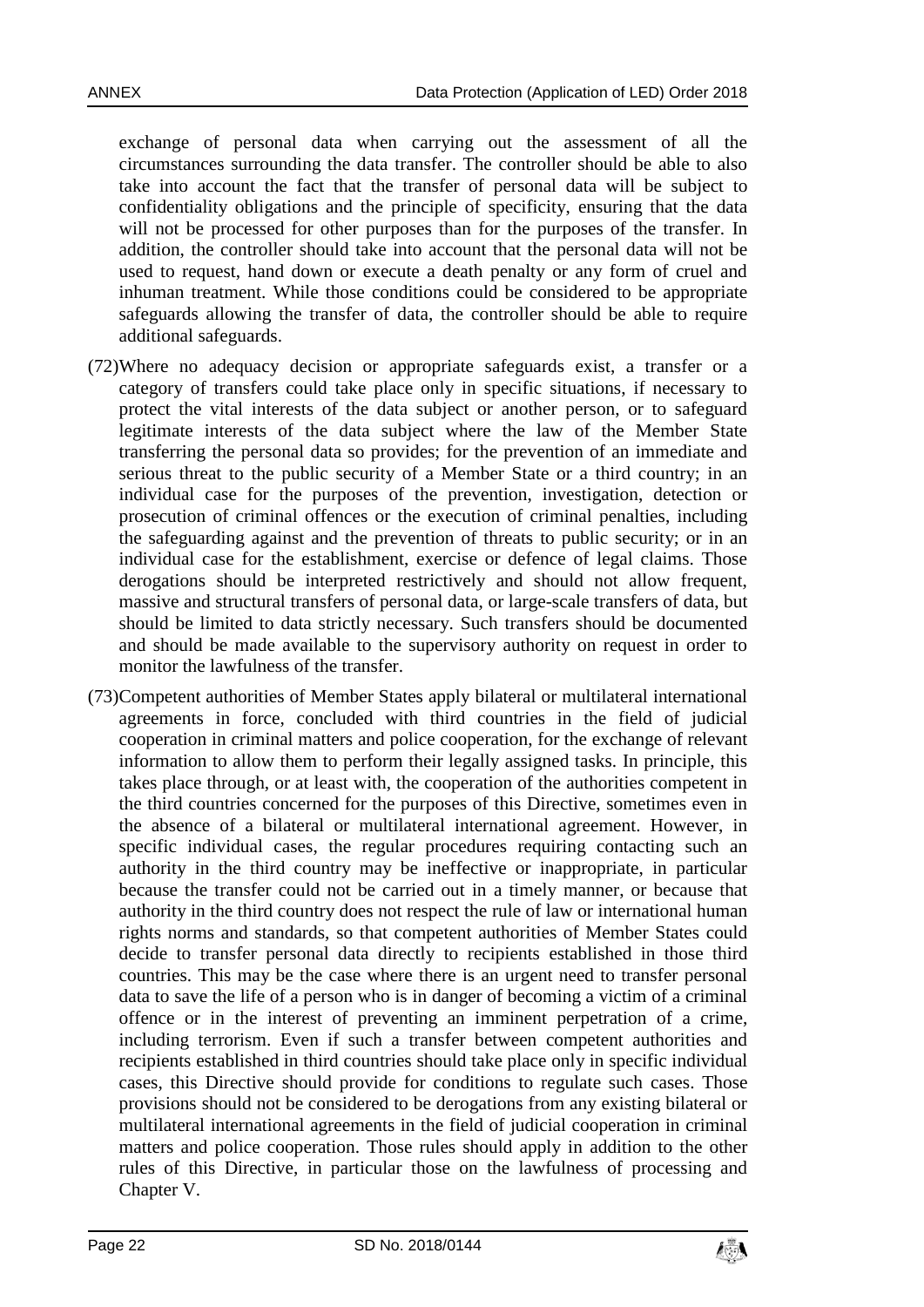- (74)Where personal data move across borders it may put at increased risk the ability of natural persons to exercise data protection rights to protect themselves from the unlawful use or disclosure of those data. At the same time, supervisory authorities may find that they are unable to pursue complaints or conduct investigations relating to the activities outside their borders. Their efforts to work together in the cross-border context may also be hampered by insufficient preventative or remedial powers and inconsistent legal regimes. Therefore, there is a need to promote closer cooperation among data protection supervisory authorities to help them exchange information with their foreign counterparts.
- (75)The establishment in Member States of supervisory authorities that are able to exercise their functions with complete independence is an essential component of the protection of natural persons with regard to the processing of their personal data. The supervisory authorities should monitor the application of the provisions adopted pursuant to this Directive and should contribute to their consistent application throughout the Union in order to protect natural persons with regard to the processing of their personal data. To that end, the supervisory authorities should cooperate with each other and with the Commission.
- (76)Member States may entrust a supervisory authority already established under Regulation (EU) 2016/679 with the responsibility for the tasks to be performed by the national supervisory authorities to be established under this Directive.
- (77)Member States should be allowed to establish more than one supervisory authority to reflect their constitutional, organisational and administrative structure. Each supervisory authority should be provided with the financial and human resources, premises and infrastructure, which are necessary for the effective performance of their tasks, including for the tasks related to mutual assistance and cooperation with other supervisory authorities throughout the Union. Each supervisory authority should have a separate, public annual budget, which may be part of the overall state or national budget.
- (78)Supervisory authorities should be subject to independent control or monitoring mechanisms regarding their financial expenditure, provided that such financial control does not affect their independence.
- (79)The general conditions for the member or members of the supervisory authority should be laid down by Member State law and should in particular provide that those members should be either appointed by the parliament or the government or the head of State of the Member State based on a proposal from the government or a member of the government, or the parliament or its chamber, or by an independent body entrusted by Member State law with the appointment by means of a transparent procedure. In order to ensure the independence of the supervisory authority, the member or members should act with integrity, should refrain from any action incompatible with their duties and should not, during their term of office, engage in any incompatible occupation, whether gainful or not. In order to ensure the independence of the supervisory authority, the staff should be chosen by the supervisory authority which may include an intervention by an independent body entrusted by Member State law.
- (80)While this Directive applies also to the activities of national courts and other judicial authorities, the competence of the supervisory authorities should not cover the processing of personal data where courts are acting in their judicial capacity, in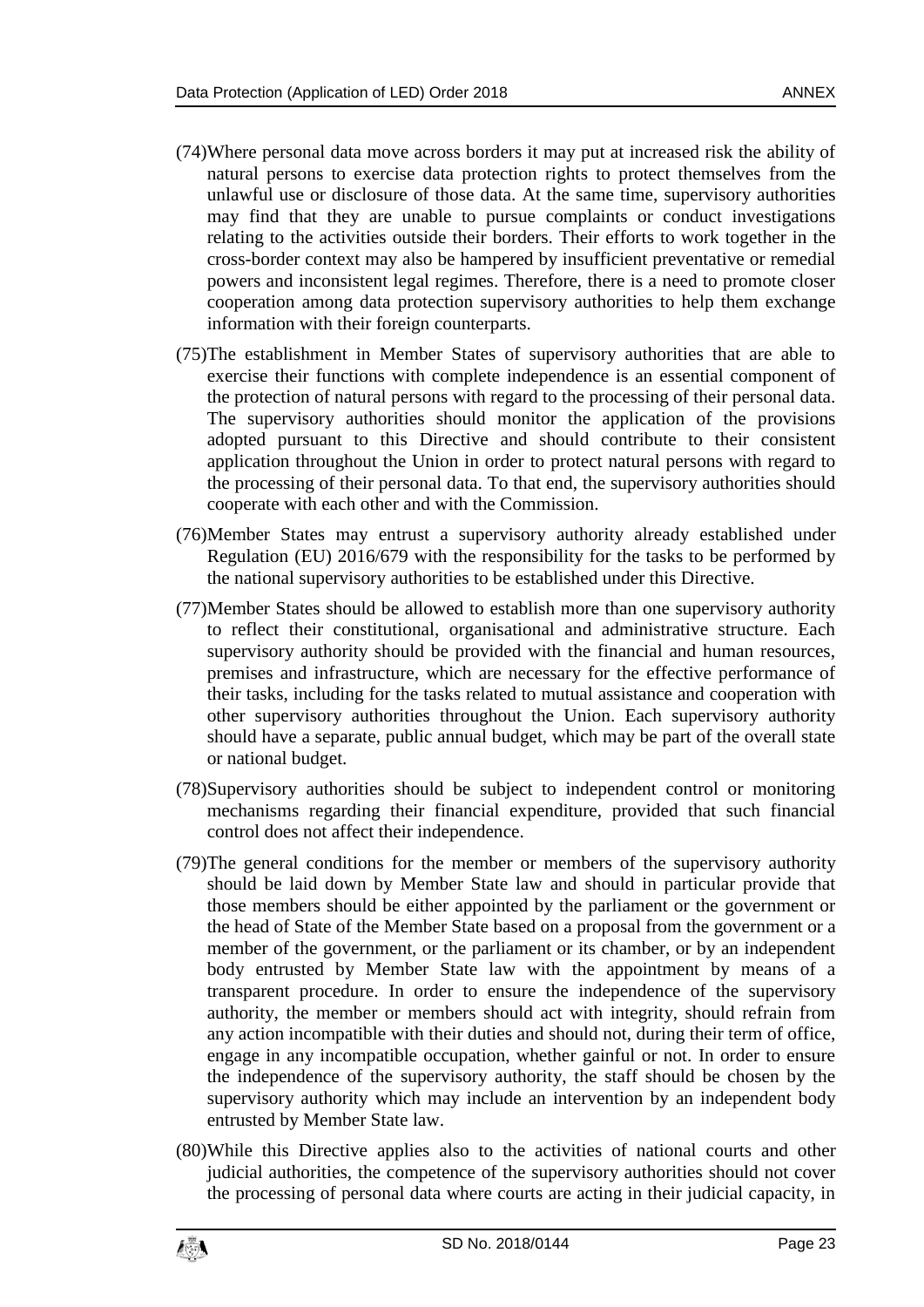order to safeguard the independence of judges in the performance of their judicial tasks. That exemption should be limited to judicial activities in court cases and not apply to other activities where judges might be involved in accordance with Member State law. Member States should also be able to provide that the competence of the supervisory authority does not cover the processing of personal data of other independent judicial authorities when acting in their judicial capacity, for example public prosecutor's office. In any event, the compliance with the rules of this Directive by the courts and other independent judicial authorities is always subject to independent supervision in accordance with Article 8(3) of the Charter.

- (81)Each supervisory authority should handle complaints lodged by any data subject and should investigate the matter or transmit it to the competent supervisory authority. The investigation following a complaint should be carried out, subject to judicial review, to the extent that is appropriate in the specific case. The supervisory authority should inform the data subject of the progress and the outcome of the complaint within a reasonable period. If the case requires further investigation or coordination with another supervisory authority, intermediate information should be provided to the data subject.
- (82)In order to ensure effective, reliable and consistent monitoring of compliance with and enforcement of this Directive throughout the Union pursuant to the TFEU as interpreted by the Court of Justice, the supervisory authorities should have in each Member State the same tasks and effective powers, including investigative, corrective, and advisory powers which constitute necessary means to perform their tasks. However, their powers should not interfere with specific rules for criminal proceedings, including investigation and prosecution of criminal offences, or the independence of the judiciary. Without prejudice to the powers of prosecutorial authorities under Member State law, supervisory authorities should also have the power to bring infringements of this Directive to the attention of the judicial authorities or to engage in legal proceedings. The powers of supervisory authorities should be exercised in accordance with appropriate procedural safeguards laid down by Union and Member State law, impartially, fairly and within a reasonable time. In particular each measure should be appropriate, necessary and proportionate in view of ensuring compliance with this Directive, taking into account the circumstances of each individual case, respect the right of every person to be heard before any individual measure that would adversely affect the person concerned is taken, and avoiding superfluous costs and excessive inconvenience to the person concerned. Investigative powers as regards access to premises should be exercised in accordance with specific requirements in Member State law, such as the requirement to obtain a prior judicial authorisation. The adoption of a legally binding decision should be subject to judicial review in the Member State of the supervisory authority that adopted the decision.
- (83)The supervisory authorities should assist one another in performing their tasks and provide mutual assistance, so as to ensure the consistent application and enforcement of the provisions adopted pursuant to this Directive.
- (84)The Board should contribute to the consistent application of this Directive throughout the Union, including advising the Commission and promoting the cooperation of the supervisory authorities throughout the Union.
- (85)Every data subject should have the right to lodge a complaint with a single supervisory authority and to an effective judicial remedy in accordance with Article

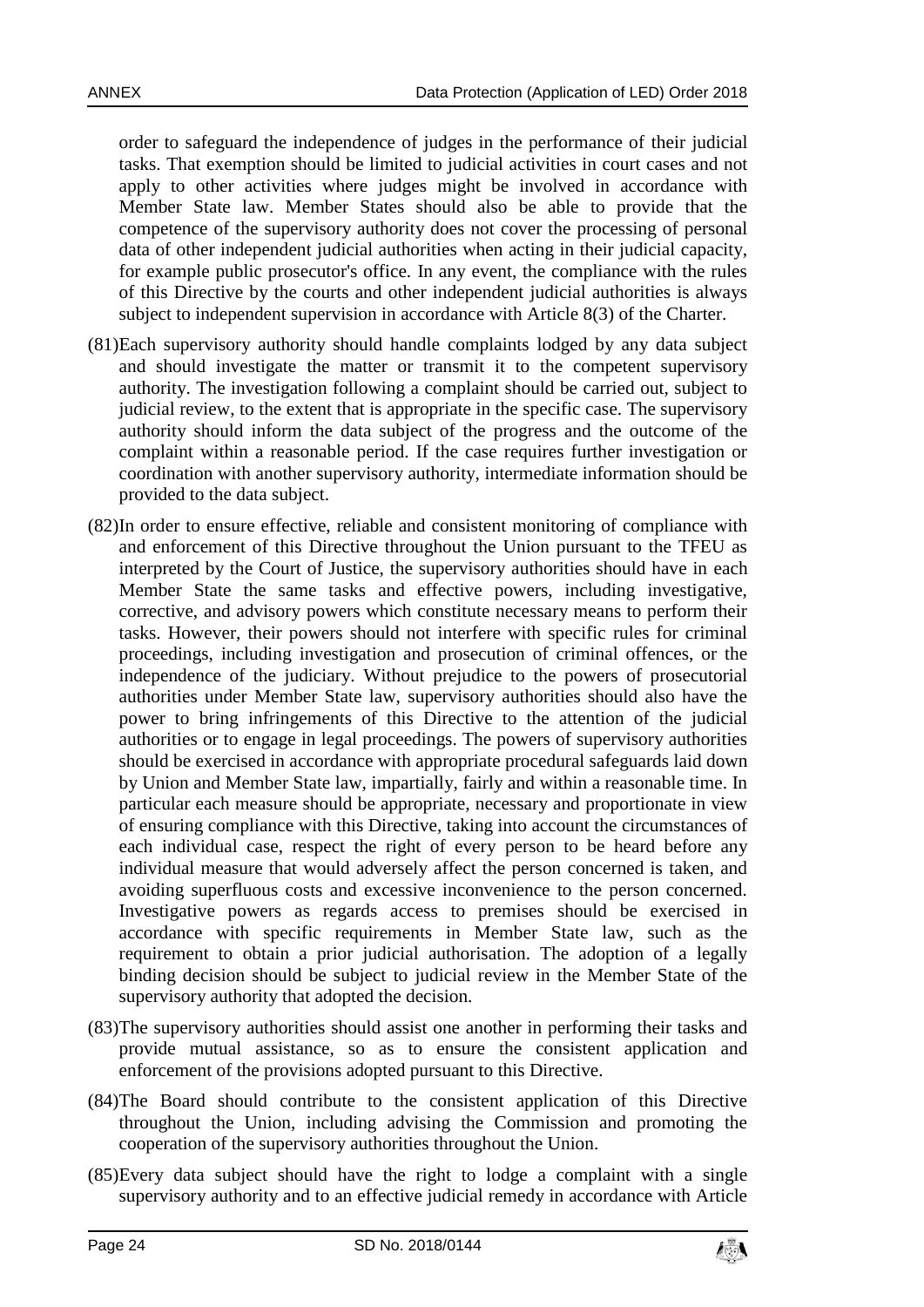47 of the Charter where the data subject considers that his or her rights under provisions adopted pursuant to this Directive are infringed or where the supervisory authority does not act on a complaint, partially or wholly rejects or dismisses a complaint or does not act where such action is necessary to protect the rights of the data subject. The investigation following a complaint should be carried out, subject to judicial review, to the extent that is appropriate in the specific case. The competent supervisory authority should inform the data subject of the progress and the outcome of the complaint within a reasonable period. If the case requires further investigation or coordination with another supervisory authority, intermediate information should be provided to the data subject. In order to facilitate the submission of complaints, each supervisory authority should take measures such as providing a complaint submission form which can also be completed electronically, without excluding other means of communication.

- (86)Each natural or legal person should have the right to an effective judicial remedy before the competent national court against a decision of a supervisory authority which produces legal effects concerning that person. Such a decision concerns in particular the exercise of investigative, corrective and authorisation powers by the supervisory authority or the dismissal or rejection of complaints. However, that right does not encompass other measures of supervisory authorities which are not legally binding, such as opinions issued by or advice provided by the supervisory authority. Proceedings against a supervisory authority should be brought before the courts of the Member State where the supervisory authority is established and should be conducted in accordance with Member State law. Those courts should exercise full jurisdiction which should include jurisdiction to examine all questions of fact and law relevant to the dispute before it.
- (87)Where a data subject considers that his or her rights under this Directive are infringed, he or she should have the right to mandate a body which aims to protect the rights and interests of data subjects in relation to the protection of their personal data and is constituted according to Member State law to lodge a complaint on his or her behalf with a supervisory authority and to exercise the right to a judicial remedy. The right of representation of data subjects should be without prejudice to Member State procedural law which may require mandatory representation of data subjects by a lawyer, as defined in Council Directive  $77/249/EEC$  ( $^{10}$ [\),](http://eur-lex.europa.eu/legal-content/EN/TXT/HTML/?uri=CELEX:32016L0680&qid=1499938031420&from=EN#ntr10-L_2016119EN.01008901-E0010) before national courts.
- (88)Any damage which a person may suffer as a result of processing that infringes the provisions adopted pursuant to this Directive should be compensated by the controller or any other authority competent under Member State law. The concept of damage should be broadly interpreted in the light of the case-law of the Court of Justice in a manner which fully reflects the objectives of this Directive. This is without prejudice to any claims for damage deriving from the violation of other rules in Union or Member State law. When reference is made to processing that is unlawful or that infringes the provisions adopted pursuant to this Directive it also covers processing that infringes implementing acts adopted pursuant to this Directive. Data subjects should receive full and effective compensation for the damage that they have suffered.
- (89)Penalties should be imposed on any natural or legal person, whether governed by private or public law, who infringes this Directive. Member States should ensure that the penalties are effective, proportionate and dissuasive and should take all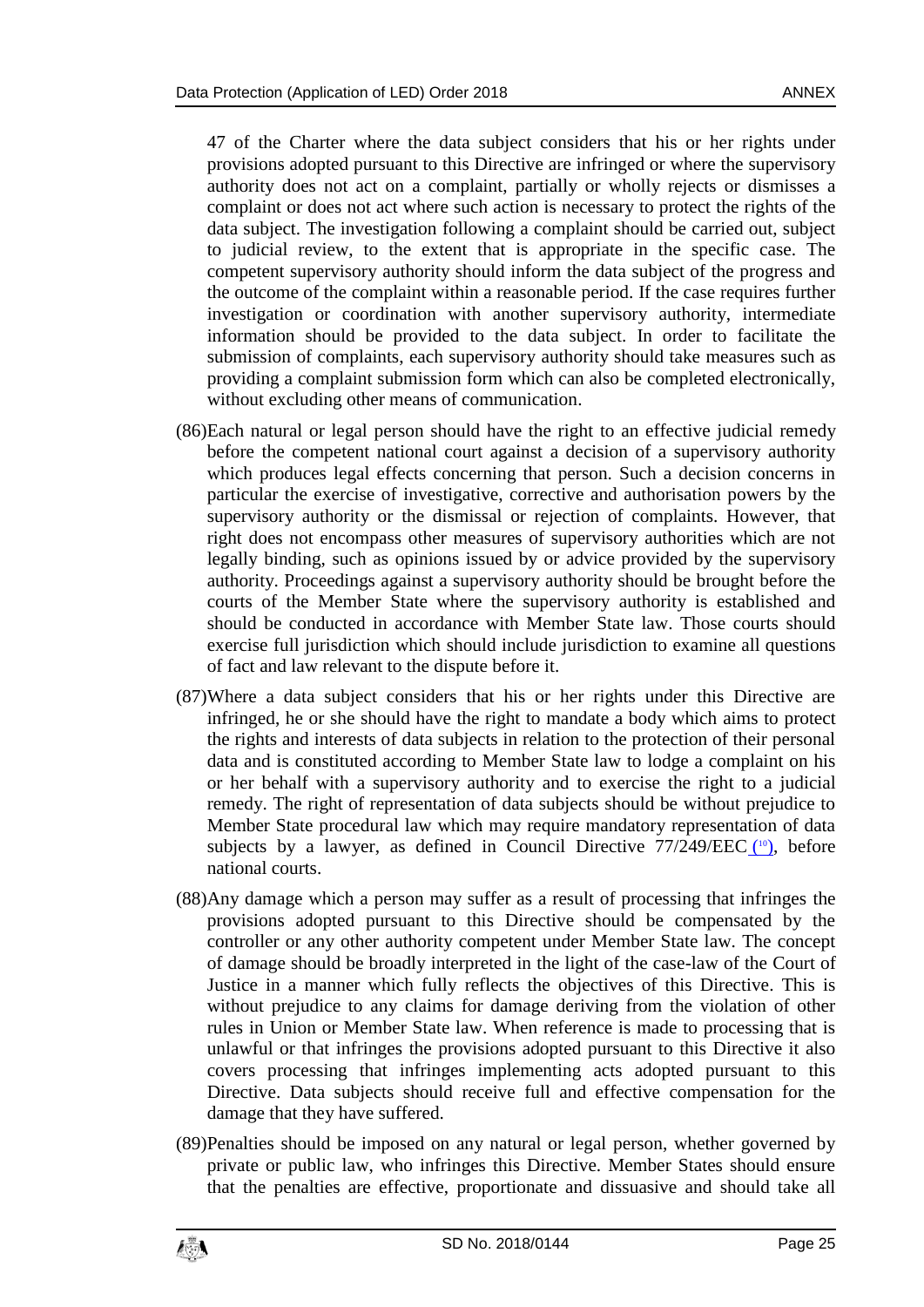measures to implement the penalties.

- (90)In order to ensure uniform conditions for the implementation of this Directive, implementing powers should be conferred on the Commission with regard to the adequate level of protection afforded by a third country, a territory or a specified sector within a third country, or an international organisation and the format and procedures for mutual assistance and the arrangements for the exchange of information by electronic means between supervisory authorities, and between supervisory authorities and the Board. Those powers should be exercised in accordance with Regulation (EU) No 182/2011 of the European Parliament and of the Council $(1)$ .
- (91)The examination procedure should be used for the adoption of implementing acts on the adequate level of protection afforded by a third country, a territory or a specified sector within a third country, or an international organisation and on the format and procedures for mutual assistance and the arrangements for the exchange of information by electronic means between supervisory authorities, and between supervisory authorities and the Board, given that those acts are of a general scope.
- (92)The Commission should adopt immediately applicable implementing acts where, in duly justified cases relating to a third country, a territory or a specified sector within a third country, or an international organisation which no longer ensure an adequate level of protection, imperative grounds of urgency so require.
- (93)Since the objectives of this Directive, namely to protect the fundamental rights and freedoms of natural persons and in particular their right to the protection of personal data and to ensure the free exchange of personal data by competent authorities within the Union, cannot be sufficiently achieved by the Member States and can rather, by reason of the scale or effects of the action, be better achieved at Union level, the Union may adopt measures, in accordance with the principle of subsidiarity as set out in Article 5 of the TEU. In accordance with the principle of proportionality as set out in that Article, this Directive does not go beyond what is necessary in order to achieve those objectives
- (94)Specific provisions of acts of the Union adopted in the field of judicial cooperation in criminal matters and police cooperation which were adopted prior to the date of the adoption of this Directive, regulating the processing of personal data between Member States or the access of designated authorities of Member States to information systems established pursuant to the Treaties, should remain unaffected, such as, for example, the specific provisions concerning the protection of personal data applied pursuant to Council Decision  $2008/615/JHA$   $(12)$ , or Article 23 of the Convention on Mutual Assistance in Criminal Matters between the Member States of the European Union (13[\).](http://eur-lex.europa.eu/legal-content/EN/TXT/HTML/?uri=CELEX:32016L0680&qid=1499938031420&from=EN#ntr13-L_2016119EN.01008901-E0013) Since Article 8 of the Charter and Article 16 TFEU require that the fundamental right to the protection of personal data be ensured in a consistent manner throughout the Union, the Commission should evaluate the situation with regard to the relationship between this Directive and the acts adopted prior to the date of adoption of this Directive regulating the processing of personal data between Member States or the access of designated authorities of Member States to information systems established pursuant to the Treaties, in order to assess the need for alignment of those specific provisions with this Directive. Where appropriate, the Commission should make proposals with a view to ensuring consistent legal rules relating to the processing of personal data.

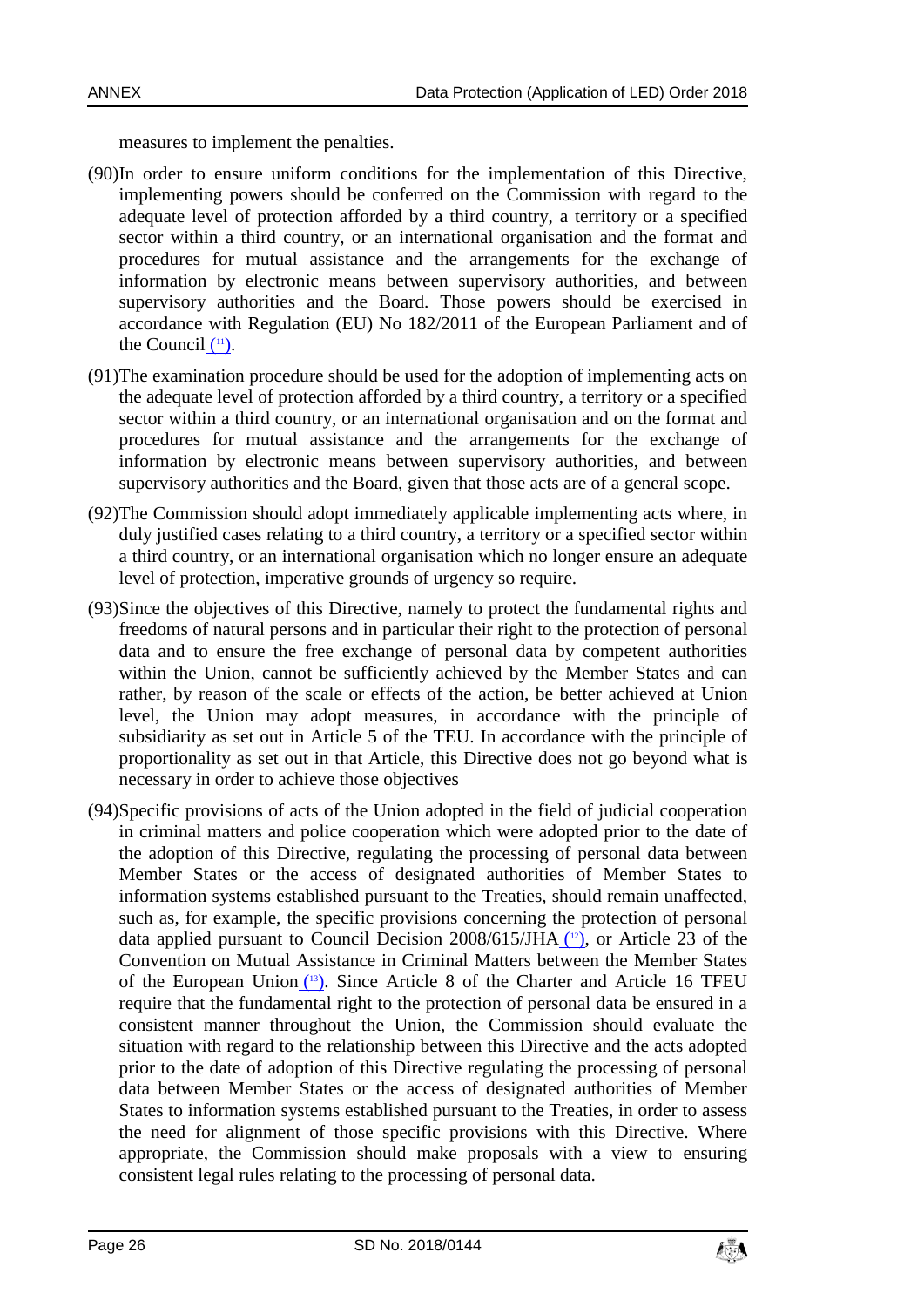- (95)In order to ensure a comprehensive and consistent protection of personal data in the Union, international agreements which were concluded by Member States prior to the date of entry into force of this Directive and which comply with the relevant Union law applicable prior to that date should remain in force until amended, replaced or revoked.
- (96)Member States should be allowed a period of not more than two years from the date of entry into force of this Directive to transpose it. Processing already under way on that date should be brought into conformity with this Directive within the period of two years after which this Directive enters into force. However, where such processing complies with the Union law applicable prior to the date of entry into force of this Directive, the requirements of this Directive concerning the prior consultation of the supervisory authority should not apply to the processing operations already under way on that date given that those requirements, by their very nature, are to be met prior to the processing. Where Member States use the longer implementation period expiring seven years after the date of entry into force of this Directive for meeting the logging obligations for automated processing systems set up prior to that date, the controller or the processor should have in place effective methods for demonstrating the lawfulness of the data processing, for enabling self-monitoring and for ensuring data integrity and data security, such as logs or other forms of records.
- (97)This Directive is without prejudice to the rules on combating the sexual abuse and sexual exploitation of children and child pornography as laid down in Directive 2011/93/EU of the European Parliament and of the Council (14[\).](http://eur-lex.europa.eu/legal-content/EN/TXT/HTML/?uri=CELEX:32016L0680&qid=1499938031420&from=EN#ntr14-L_2016119EN.01008901-E0014)
- (98) Framework Decision 2008/977/JHA should therefore be repealed.
- (99)In accordance with Article 6a of Protocol No 21 on the position of the United Kingdom and Ireland in respect of the area of freedom, security and justice, as annexed to the TEU and to the TFEU, the United Kingdom and Ireland are not bound by the rules laid down in this Directive which relate to the processing of personal data by the Member States when carrying out activities which fall within the scope of Chapter 4 or Chapter 5 of Title V of Part Three of the TFEU where the United Kingdom and Ireland are not bound by the rules governing the forms of judicial cooperation in criminal matters or police cooperation which require compliance with the provisions laid down on the basis of Article 16 TFEU.
- (100)In accordance with Articles 2 and 2a of Protocol No 22 on the position of Denmark, as annexed to the TEU and to the TFEU, Denmark is not bound by the rules laid down in this Directive or subject to their application which relate to the processing of personal data by the Member States when carrying out activities which fall within the scope of Chapter 4 or Chapter 5 of Title V of Part Three of the TFEU. Given that this Directive builds upon the Schengen *acquis*, under Title V of Part Three of the TFEU, Denmark, in accordance with Article 4 of that Protocol, is to decide within six months after adoption of this Directive whether it will implement it in its national law.
- (101)As regards Iceland and Norway, this Directive constitutes a development of provisions of the Schengen *acquis*, as provided for by the Agreement concluded by the Council of the European Union and the Republic of Iceland and the Kingdom of Norway concerning the association of those two States with the implementation, application and development of the Schengen *acquis* ( 15[\).](http://eur-lex.europa.eu/legal-content/EN/TXT/HTML/?uri=CELEX:32016L0680&qid=1499938031420&from=EN#ntr15-L_2016119EN.01008901-E0015)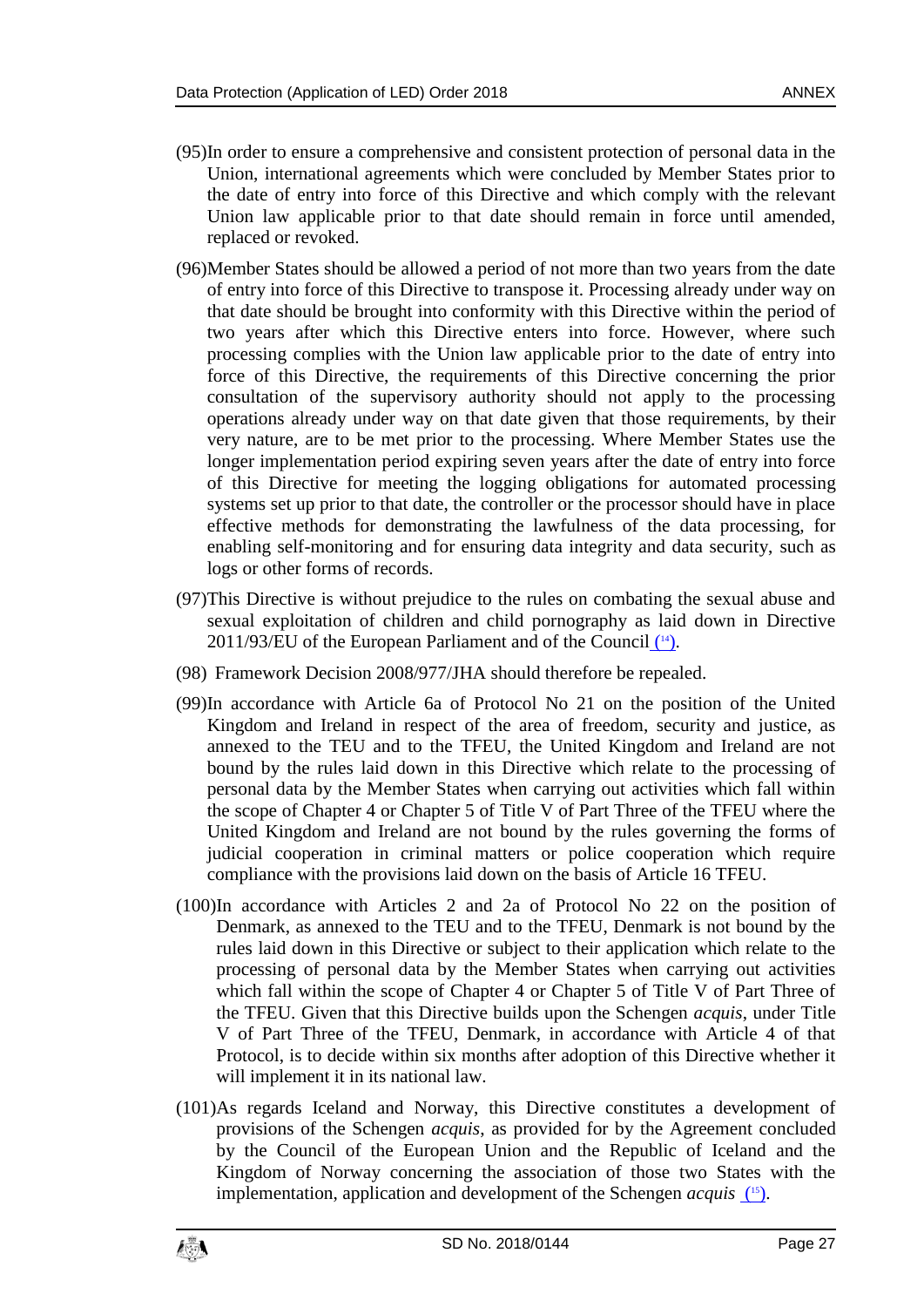- (102)As regards Switzerland, this Directive constitutes a development of provisions of the Schengen *acquis*, as provided for by the Agreement between the European Union, the European Community and the Swiss Confederation concerning the association of the Swiss Confederation with the implementation, application and development of the Schengen *acquis* ( <sup>16</sup>[\).](http://eur-lex.europa.eu/legal-content/EN/TXT/HTML/?uri=CELEX:32016L0680&qid=1499938031420&from=EN#ntr16-L_2016119EN.01008901-E0016)
- (103)As regards Liechtenstein, this Directive constitutes a development of provisions of the Schengen *acquis*, as provided for by the Protocol between the European Union, the European Community, the Swiss Confederation and the Principality of Liechtenstein on the accession of the Principality of Liechtenstein to the Agreement between the European Union, the European Community and the Swiss Confederation on the Swiss Confederation's association with the implementation, application and development of the Schengen *acquis* (<sup>17</sup>[\).](http://eur-lex.europa.eu/legal-content/EN/TXT/HTML/?uri=CELEX:32016L0680&qid=1499938031420&from=EN#ntr17-L_2016119EN.01008901-E0017)
- (104)This Directive respects the fundamental rights and observes the principles recognised in the Charter as enshrined in the TFEU, in particular the right to respect for private and family life, the right to the protection of personal data, the right to an effective remedy and to a fair trial. Limitations placed on those rights are in accordance with Article 52(1) of the Charter as they are necessary to meet objectives of general interest recognised by the Union or the need to protect the rights and freedoms of others.
- (105)In accordance with the Joint Political Declaration of 28 September 2011 of Member States and the Commission on explanatory documents, Member States have undertaken to accompany, in justified cases, the notification of their transposition measures with one or more documents explaining the relationship between the components of a directive and the corresponding parts of national transposition measures. With regard to this Directive, the legislator considers the transmission of such documents to be justified.
- (106)The European Data Protection Supervisor was consulted in accordance with Article 28(2) of Regulation (EC) No 45/2001 and delivered an opinion on 7 March  $2012(18)$ .
- (107)This Directive should not preclude Member States from implementing the exercise of the rights of data subjects on information, access to and rectification or erasure of personal data and restriction of processing in the course of criminal proceedings, and their possible restrictions thereto, in national rules on criminal procedure,

HAVE ADOPTED THIS DIRECTIVE:

# *CHAPTER I*

### *General provisions*

### *Article 1*

### **Subject-matter and objectives**

1. This Directive lays down the rules relating to the protection of natural persons with regard to the processing of personal data by competent authorities for the purposes of the prevention, investigation, detection or prosecution of criminal offences or the

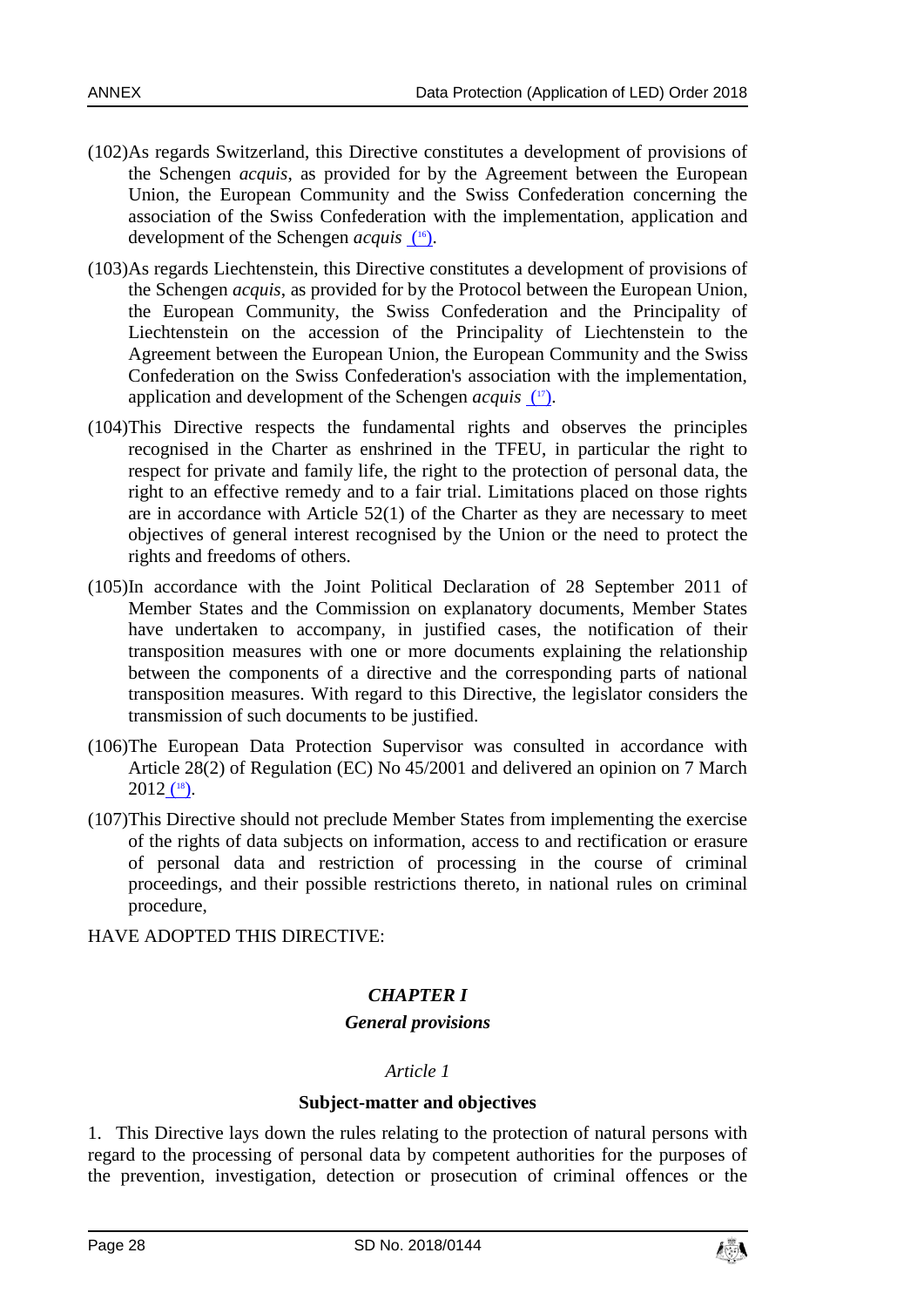execution of criminal penalties, including the safeguarding against and the prevention of threats to public security.

- 2. In accordance with this Directive, Member States shall:
- (a)protect the fundamental rights and freedoms of natural persons and in particular their right to the protection of personal data; and
- (b)ensure that the exchange of personal data by competent authorities within the Union, where such exchange is required by Union or Member State law, is neither restricted nor prohibited for reasons connected with the protection of natural persons with regard to the processing of personal data.

3. This Directive shall not preclude Member States from providing higher safeguards than those established in this Directive for the protection of the rights and freedoms of the data subject with regard to the processing of personal data by competent authorities.

### *Article 2*

### **Scope**

1. This Directive applies to the processing of personal data by competent authorities for the purposes set out in Article 1(1).

2. This Directive applies to the processing of personal data wholly or partly by automated means, and to the processing other than by automated means of personal data which form part of a filing system or are intended to form part of a filing system.

3. This Directive does not apply to the processing of personal data:

(a) in the course of an activity which falls outside the scope of Union law;

(b) by the Union institutions, bodies, offices and agencies.

### *Article 3*

# **Definitions**

For the purposes of this Directive:

- (1)'personal data' means any information relating to an identified or identifiable natural person ('data subject'); an identifiable natural person is one who can be identified, directly or indirectly, in particular by reference to an identifier such as a name, an identification number, location data, an online identifier or to one or more factors specific to the physical, physiological, genetic, mental, economic, cultural or social identity of that natural person;
- (2)'processing' means any operation or set of operations which is performed on personal data or on sets of personal data, whether or not by automated means, such as collection, recording, organisation, structuring, storage, adaptation or alteration, retrieval, consultation, use, disclosure by transmission, dissemination or otherwise making available, alignment or combination, restriction, erasure or destruction;
- (3)'restriction of processing' means the marking of stored personal data with the aim of limiting their processing in the future;
- (4)'profiling' means any form of automated processing of personal data consisting of the use of personal data to evaluate certain personal aspects relating to a natural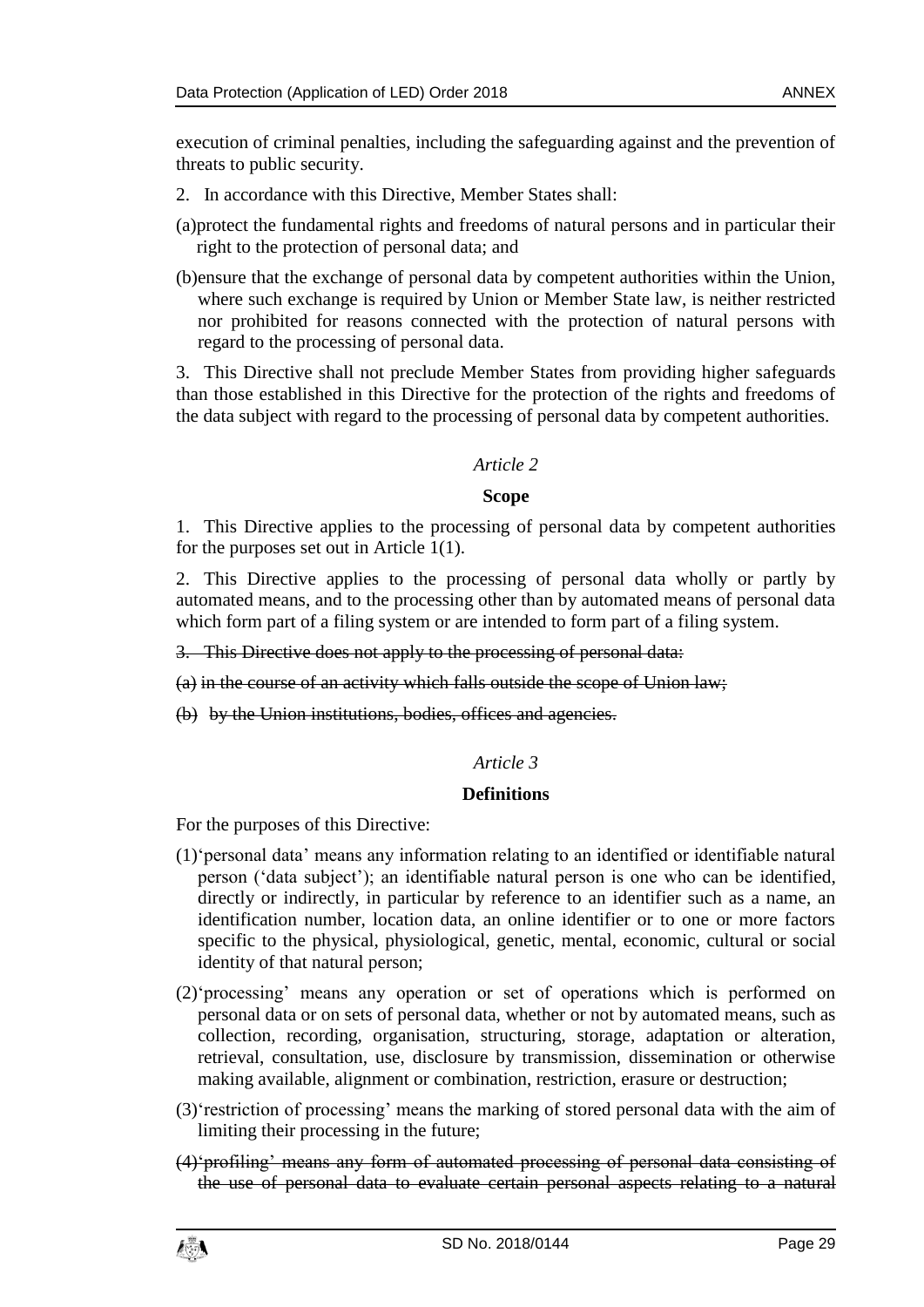person, in particular to analyse or predict aspects concerning that natural person's performance at work, economic situation, health, personal preferences, interests, reliability, behaviour, location or movements;

- (5)'pseudonymisation' means the processing of personal data in such a manner that the personal data can no longer be attributed to a specific data subject without the use of additional information, provided that such additional information is kept separately and is subject to technical and organisational measures to ensure that the personal data are not attributed to an identified or identifiable natural person;
- (6)'filing system' means any structured set of personal data which are accessible according to specific criteria, whether centralised, decentralised or dispersed on a functional or geographical basis;
- (7)'competent authority' means:
	- (a)any public authority competent for the prevention, investigation, detection or prosecution of criminal offences or the execution of criminal penalties, including the safeguarding against and the prevention of threats to public security; or
	- (b)any other body or entity entrusted by Member State law to exercise public authority and public powers for the purposes of the prevention, investigation, detection or prosecution of criminal offences or the execution of criminal penalties, including the safeguarding against and the prevention of threats to public security;
- (8)'controller' means the competent authority which, alone or jointly with others, determines the purposes and means of the processing of personal data; where the purposes and means of such processing are determined by Union or Member State law, the controller or the specific criteria for its nomination may be provided for by Union or Member State law;
- (9)'processor' means a natural or legal person, public authority, agency or other body which processes personal data on behalf of the controller;
- (10)'recipient' means a natural or legal person, public authority, agency or another body, to which the personal data are disclosed, whether a third party or not. However, public authorities which may receive personal data in the framework of a particular inquiry in accordance with Member State law shall not be regarded as recipients; the processing of those data by those public authorities shall be in compliance with the applicable data protection rules according to the purposes of the processing;
- (11)'personal data breach' means a breach of security leading to the accidental or unlawful destruction, loss, alteration, unauthorised disclosure of, or access to, personal data transmitted, stored or otherwise processed;
- (12)'genetic data' means personal data, relating to the inherited or acquired genetic characteristics of a natural person which give unique information about the physiology or the health of that natural person and which result, in particular, from an analysis of a biological sample from the natural person in question;
- (13)'biometric data' means personal data resulting from specific technical processing relating to the physical, physiological or behavioural characteristics of a natural person, which allow or confirm the unique identification of that natural person, such as facial images or dactyloscopic data;

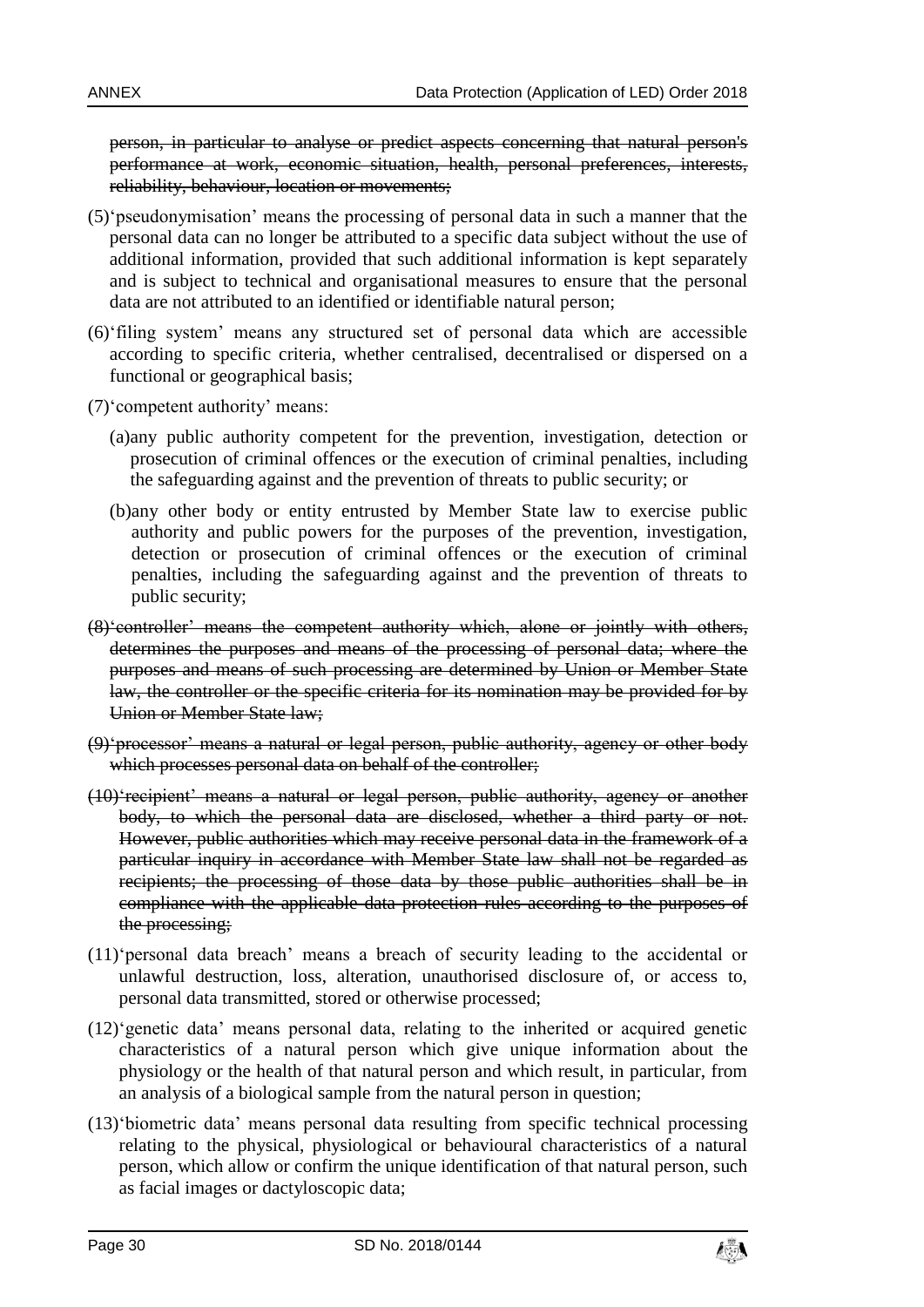- (14)'data concerning health' means personal data related to the physical or mental health of a natural person, including the provision of health care services, which reveal information about his or her health status;
- supervisory authority' means an independent public authority which is established by a Member State pursuant to Article 41
- (16) 'international organisation' means an organisation and its subordinate bodies governed by public international law, or any other body which is set up by, or on the basis of, an agreement between two or more countries;
- (17) 'Member State' includes the Island;
- (18) 'Member State law' includes Manx law;
- (19) 'Union' includes the Island;
- (20) 'Union law' has the usual meaning when used in respect of provisions that are directly applicable to the Island by virtue of Protocol 3 of the UK's Act of Accession to the Treaty of Rome; but where, by virtue of the said Protocol 3, a provision is not directly applicable to the Island, 'Union law' means Union law as applied to the Island by or under the authority of an Act of Tynwald.

### *CHAPTER II*

### *Principles*

### *Article 4*

### **Principles relating to processing of personal data**

- 1. Member States shall provide for personal data to be:
- (a) processed lawfully and fairly;
- (b)collected for specified, explicit and legitimate purposes and not processed in a manner that is incompatible with those purposes;
- (c)adequate, relevant and not excessive in relation to the purposes for which they are processed;
- (d)accurate and, where necessary, kept up to date; every reasonable step must be taken to ensure that personal data that are inaccurate, having regard to the purposes for which they are processed, are erased or rectified without delay;
- (e)kept in a form which permits identification of data subjects for no longer than is necessary for the purposes for which they are processed;
- (f)processed in a manner that ensures appropriate security of the personal data, including protection against unauthorised or unlawful processing and against accidental loss, destruction or damage, using appropriate technical or organisational measures.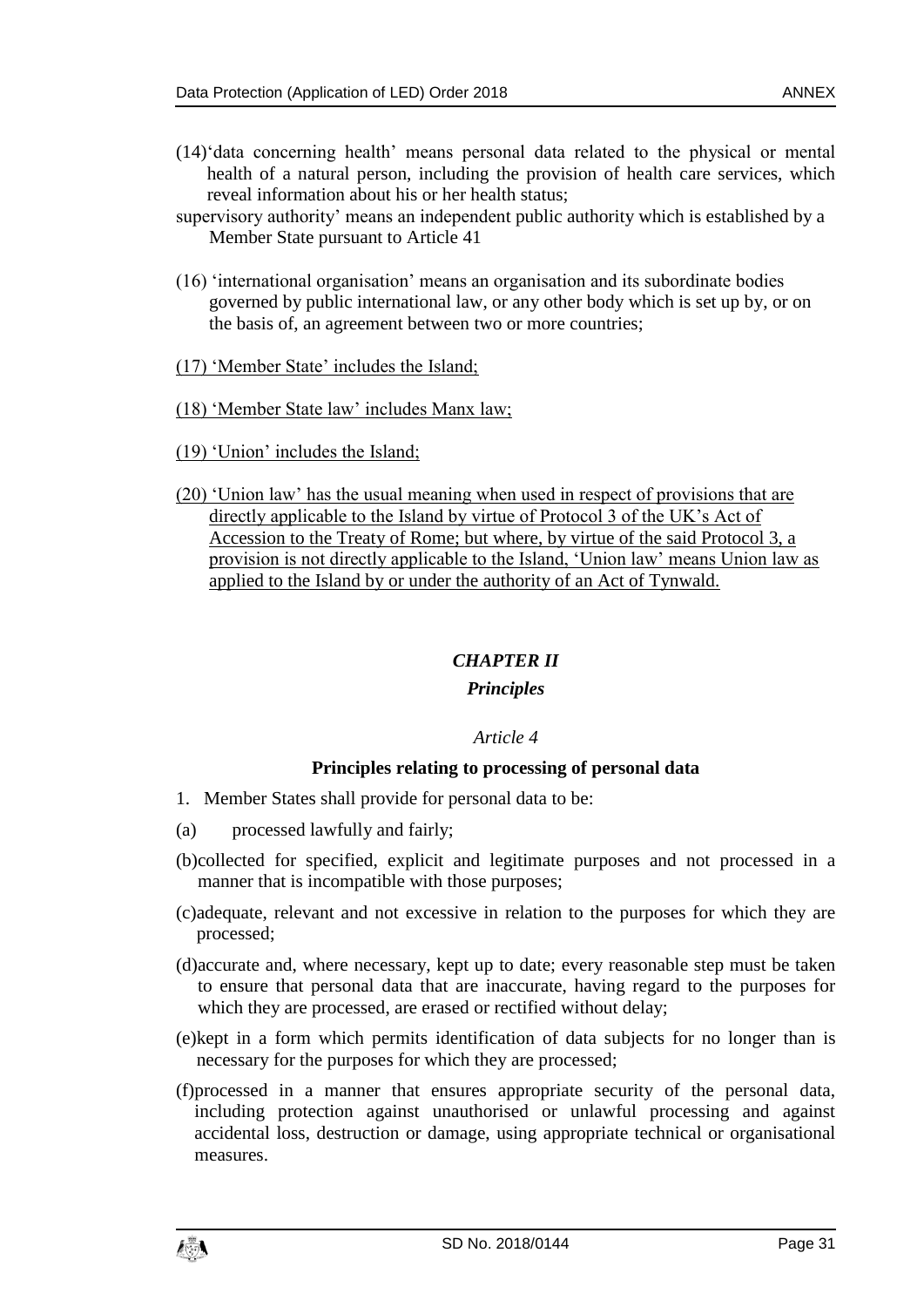2. Processing by the same or another controller for any of the purposes set out in Article 1(1) other than that for which the personal data are collected shall be permitted in so far as:

(a)the controller is authorised to process such personal data for such a purpose in accordance with Union or Member State law; and

(b)processing is necessary and proportionate to that other purpose in accordance with Union or Member State law.

3. Processing by the same or another controller may include archiving in the public interest, scientific, statistical or historical use, for the purposes set out in Article 1(1), subject to appropriate safeguards for the rights and freedoms of data subjects.

4. The controller shall be responsible for, and be able to demonstrate compliance with, paragraphs 1, 2 and 3.

### *Article 5*

### **Time-limits for storage and review**

Member States shall provide for appropriate time limits to be established for the erasure of personal data or for a periodic review of the need for the storage of personal data. Procedural measures shall ensure that those time limits are observed.

### *Article 6*

### **Distinction between different categories of data subject**

Member States shall provide for the controller, where applicable and as far as possible, to make a clear distinction between personal data of different categories of data subjects, such as:

- (a)persons with regard to whom there are serious grounds for believing that they have committed or are about to commit a criminal offence;
- (b) persons convicted of a criminal offence;
- (c)victims of a criminal offence or persons with regard to whom certain facts give rise to reasons for believing that he or she could be the victim of a criminal offence; and
- (d)other parties to a criminal offence, such as persons who might be called on to testify in investigations in connection with criminal offences or subsequent criminal proceedings, persons who can provide information on criminal offences, or contacts or associates of one of the persons referred to in points (a) and (b).

### *Article 7*

# **Distinction between personal data and verification of quality of personal data**

1. Member States shall provide for personal data based on facts to be distinguished, as far as possible, from personal data based on personal assessments.

2. Member States shall provide for the competent authorities to take all reasonable steps to ensure that personal data which are inaccurate, incomplete or no longer up to date are not transmitted or made available. To that end, each competent authority shall, as far as practicable, verify the quality of personal data before they are transmitted or

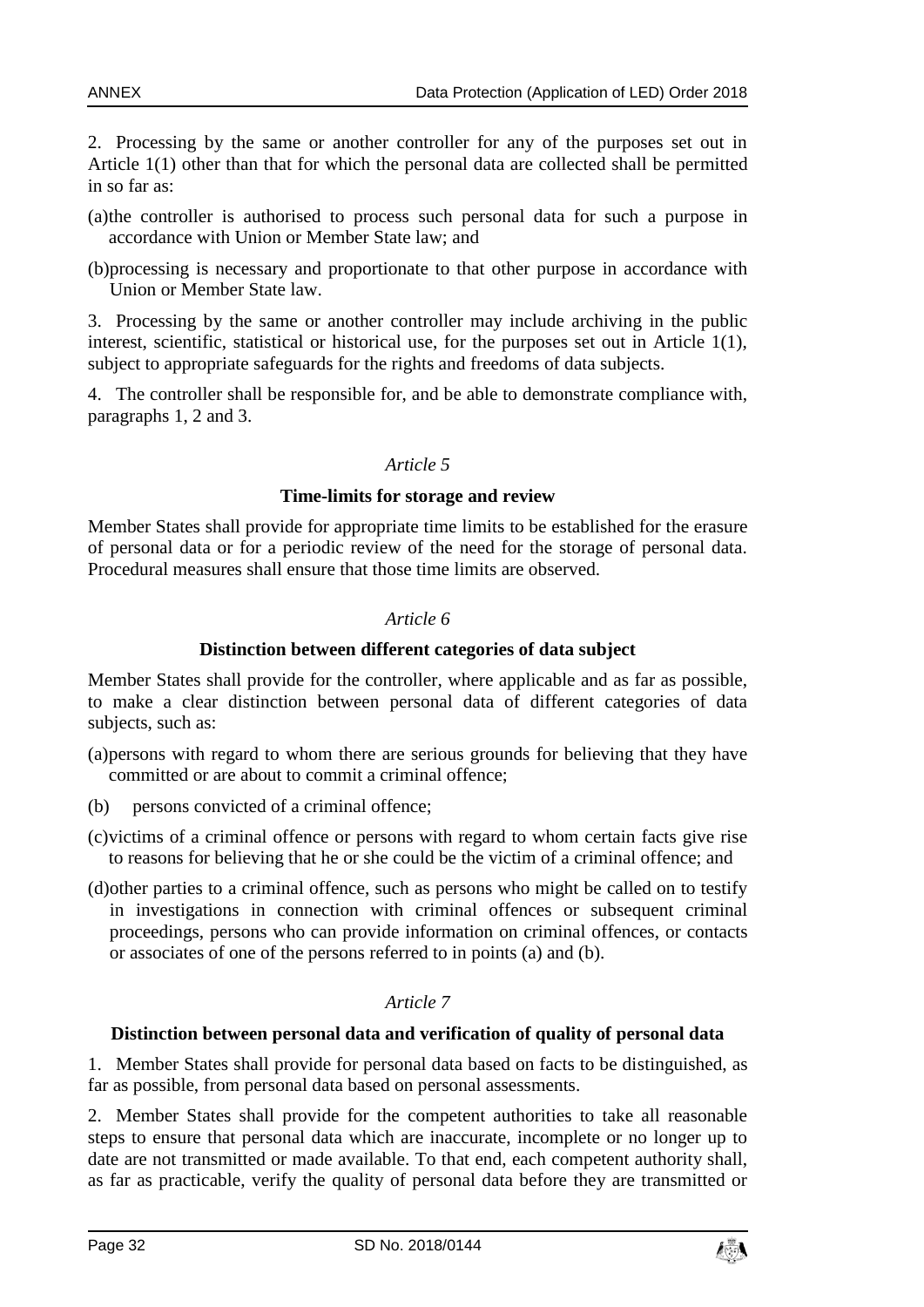made available. As far as possible, in all transmissions of personal data, necessary information enabling the receiving competent authority to assess the degree of accuracy, completeness and reliability of personal data, and the extent to which they are up to date shall be added.

3. If it emerges that incorrect personal data have been transmitted or personal data have been unlawfully transmitted, the recipient shall be notified without delay. In such a case, the personal data shall be rectified or erased or processing shall be restricted in accordance with Article 16.

### *Article 8*

### **Lawfulness of processing**

1. Member States shall provide for processing to be lawful only if and to the extent that processing is necessary for the performance of a task carried out by a competent authority for the purposes set out in Article 1(1) and that it is based on Union or Member State law.

2. Member State law regulating processing within the scope of this Directive and enacted after this order comes into operation shall specify at least the objectives of processing, the personal data to be processed and the purposes of the processing.

### *Article 9*

# **Specific processing conditions**

1. Personal data collected by competent authorities for the purposes set out in Article 1(1) shall not be processed for purposes other than those set out in Article 1(1) unless such processing is authorised by Union or Member State law. Where personal data are processed for such other purposes, Regulation (EU) 2016/679 shall apply unless the processing is carried out in an activity which falls outside the scope of Union law.

2. Where competent authorities are entrusted by Member State law with the performance of tasks other than those performed for the purposes set out in Article 1(1), Regulation (EU) 2016/679 shall apply to processing for such purposes, including for archiving purposes in the public interest, scientific or historical research purposes or statistical purposes, unless the processing is carried out in an activity which falls outside the scope of Union law.

3. Member States shall, where Union or Member State law applicable to the transmitting competent authority provides specific conditions for processing, provide for the transmitting competent authority to inform the recipient of such personal data of those conditions and the requirement to comply with them.

4. Member States shall provide for the transmitting competent authority not to apply conditions pursuant to paragraph 3 to recipients in other Member States or to agencies, offices and bodies established pursuant to Chapters 4 and 5 of Title V of the TFEU other than those applicable to similar transmissions of data within the Member State of the transmitting competent authority.

*Article 10*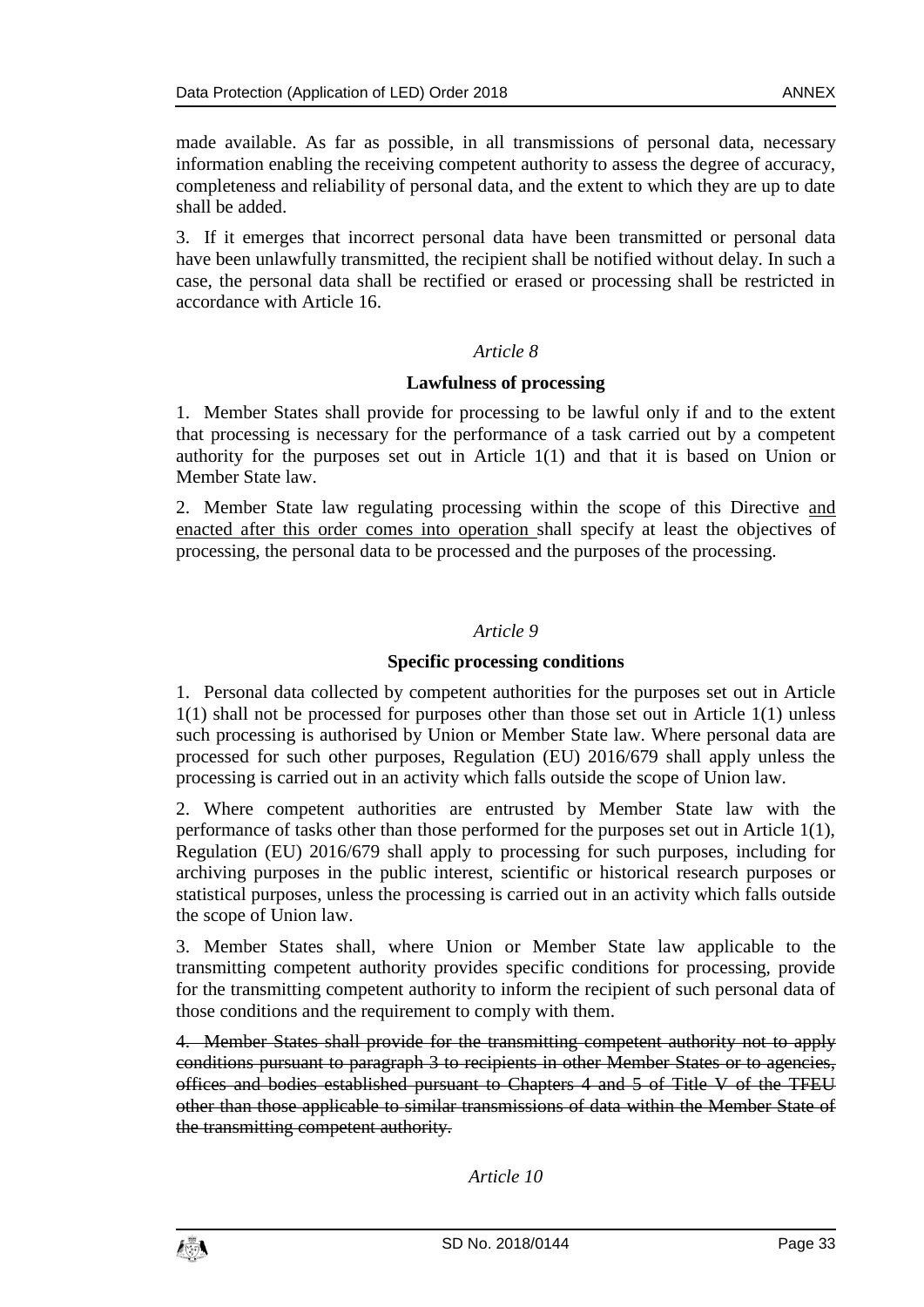# **Processing of special categories of personal data**

Processing of personal data revealing racial or ethnic origin, political opinions, religious or philosophical beliefs, or trade union membership, and the processing of genetic data, biometric data for the purpose of uniquely identifying a natural person, data concerning health or data concerning a natural person's sex life or sexual orientation shall be allowed only where strictly necessary, subject to appropriate safeguards for the rights and freedoms of the data subject, and only:

- (a) where authorised by Union or Member State law;
- (b)to protect the vital interests of the data subject or of another natural person; or
- (c)where such processing relates to data which are manifestly made public by the data subject.

# *Article 11*

# **Automated individual decision-making**

1. Member States shall provide for a decision based solely on automated processing, including profiling, which produces an adverse legal effect concerning the data subject or significantly affects him or her, to be prohibited unless authorised by Union or Member State law to which the controller is subject and which provides appropriate safeguards for the rights and freedoms of the data subject, at least the right to obtain human intervention on the part of the controller.

2. Decisions referred to in paragraph 1 of this Article shall not be based on special categories of personal data referred to in Article 10, unless suitable measures to safeguard the data subject's rights and freedoms and legitimate interests are in place.

3. Profiling that results in discrimination against natural persons on the basis of special categories of personal data referred to in Article 10 shall be prohibited, in accordance with Union law

# *CHAPTER III*

# *Rights of the data subject*

# *Article 12*

# **Communication and modalities for exercising the rights of the data subject**

1. Member States shall provide for the controller to take reasonable steps to provide any information referred to in Article 13 and make any communication with regard to Articles 11, 14 to 18 and 31 relating to processing to the data subject in a concise, intelligible and easily accessible form, using clear and plain language. The information shall be provided by any appropriate means, including by electronic means. As a general rule, the controller shall provide the information in the same form as the request.

2. Member States shall provide for the controller to facilitate the exercise of the rights of the data subject under Articles 11 and 14 to 18.

3. Member States shall provide for the controller to inform the data subject in writing about the follow up to his or her request without undue delay.

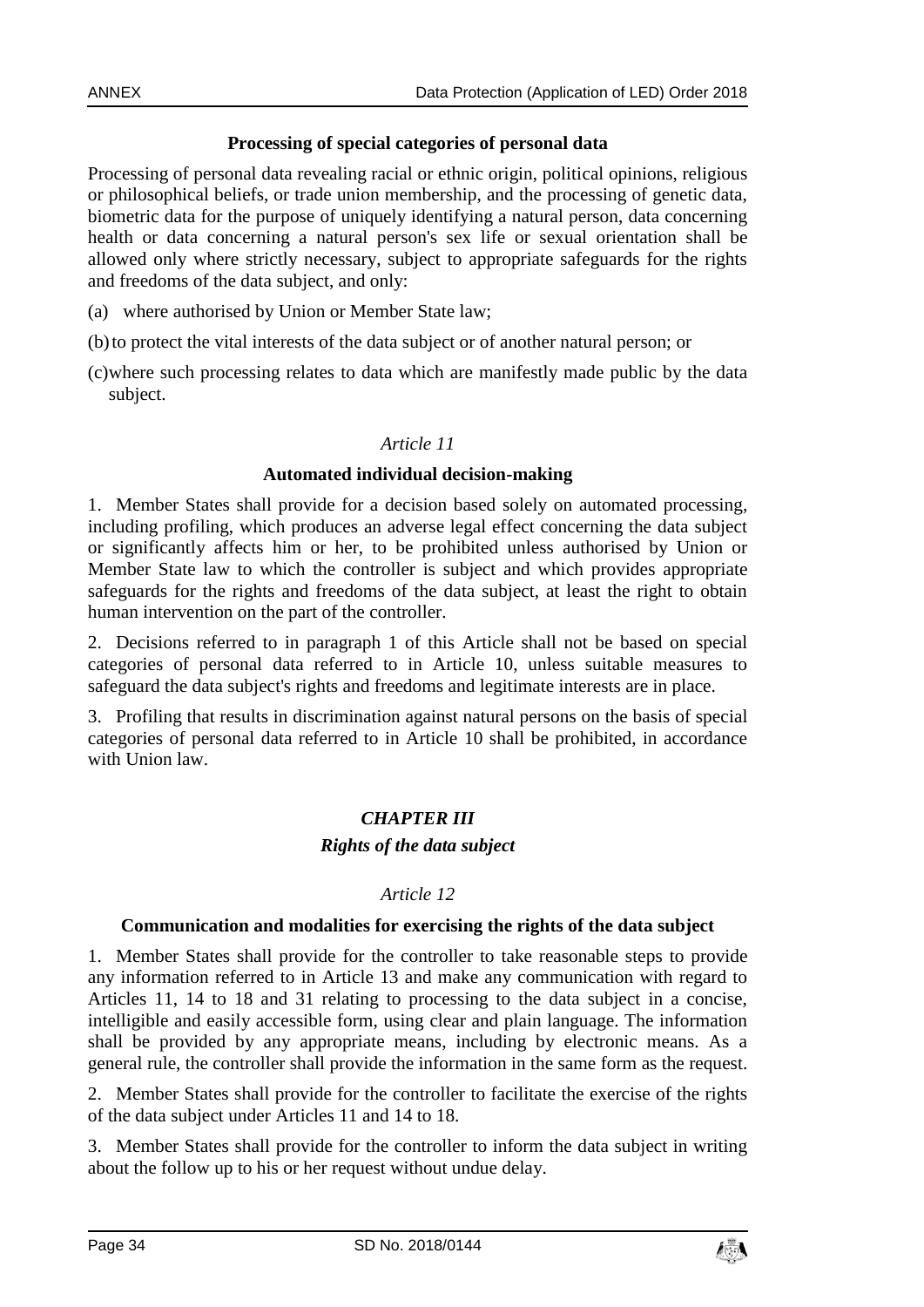4. Member States shall provide for the information provided under Article 13 and any communication made or action taken pursuant to Articles 11, 14 to 18 and 31 to be provided free of charge. Where requests from a data subject are manifestly unfounded or excessive, in particular because of their repetitive character, the controller may either:

(a)charge a reasonable fee, taking into account the administrative costs of providing the information or communication or taking the action requested; or

(b) refuse to act on the request.

The controller shall bear the burden of demonstrating the manifestly unfounded or excessive character of the request.

5. Where the controller has reasonable doubts concerning the identity of the natural person making a request referred to in Article 14 or 16, the controller may request the provision of additional information necessary to confirm the identity of the data subject.

### *Article 13*

### **Information to be made available or given to the data subject**

1. Member States shall provide for the controller to make available to the data subject at least the following information:

- (a) the identity and the contact details of the controller;
- (b) the contact details of the data protection officer, where applicable;
- (c) the purposes of the processing for which the personal data are intended;
- (d)the right to lodge a complaint with a supervisory authority and the contact details of the supervisory authority;
- (e)the existence of the right to request from the controller access to and rectification or erasure of personal data and restriction of processing of the personal data concerning the data subject.

2. In addition to the information referred to in paragraph 1, Member States shall provide by law for the controller to give to the data subject, in specific cases, the following further information to enable the exercise of his or her rights:

- (a) the legal basis for the processing;
- (b)the period for which the personal data will be stored, or, where that is not possible, the criteria used to determine that period;
- (c)where applicable, the categories of recipients of the personal data, including in third countries or international organisations;
- (d)where necessary, further information, in particular where the personal data are collected without the knowledge of the data subject.

3. Member States may adopt legislative measures delaying, restricting or omitting the provision of the information to the data subject pursuant to paragraph 2 to the extent that, and for as long as, such a measure constitutes a necessary and proportionate measure in a democratic society with due regard for the fundamental rights and the legitimate interests of the natural person concerned, in order to:

(a) avoid obstructing official or legal inquiries, investigations or procedures;

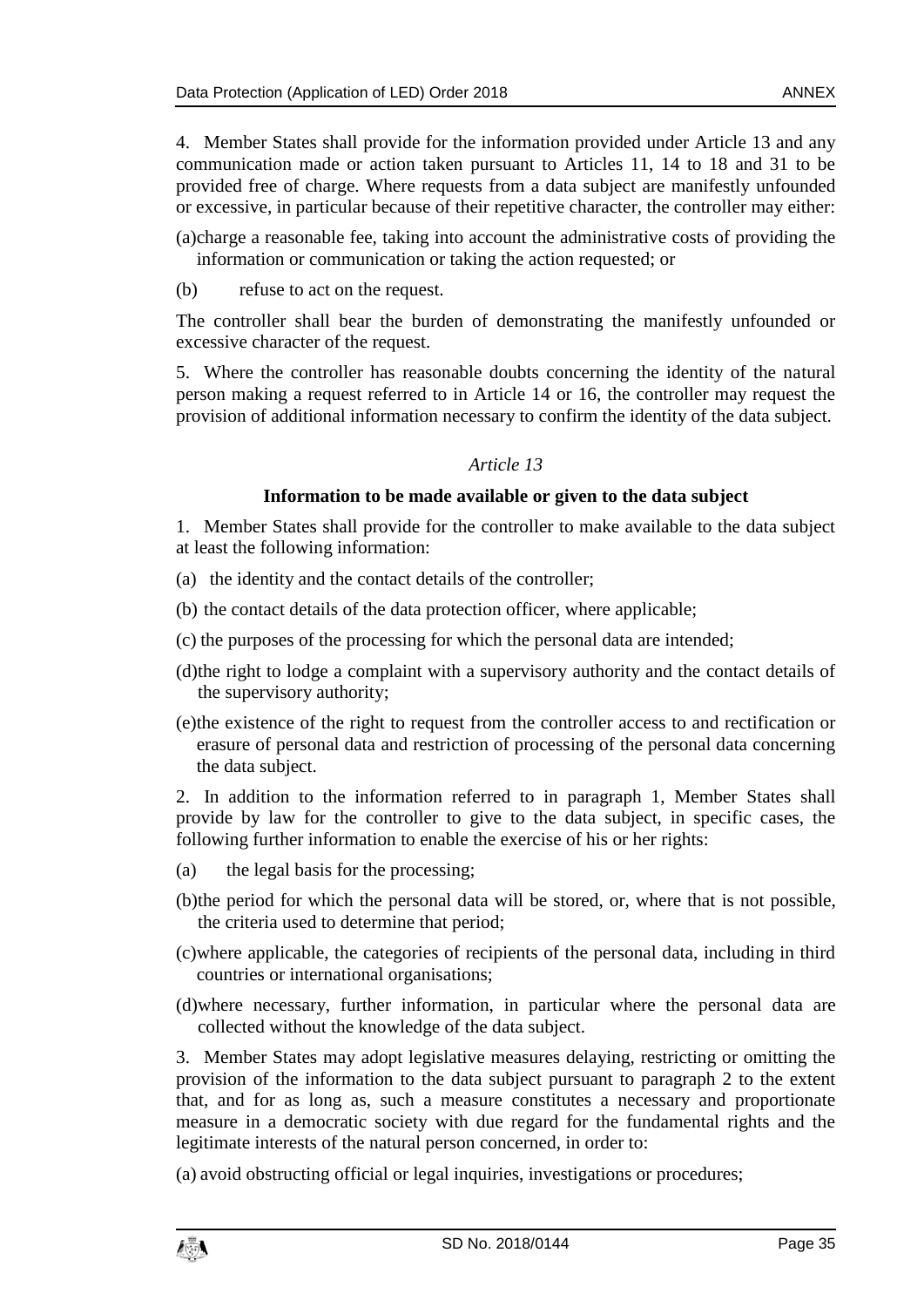(b)avoid prejudicing the prevention, detection, investigation or prosecution of criminal offences or the execution of criminal penalties;

- (c) protect public security;
- (d) protect national security;
- (e) protect the rights and freedoms of others.

4. Member States may adopt legislative measures in order to determine categories of processing which may wholly or partly fall under any of the points listed in paragraph 3.

### *Article 14*

### **Right of access by the data subject**

Subject to Article 15, Member States shall provide for the right of the data subject to obtain from the controller confirmation as to whether or not personal data concerning him or her are being processed, and, where that is the case, access to the personal data and the following information:

- (a) the purposes of and legal basis for the processing;
- (b) the categories of personal data concerned;
- (c)the recipients or categories of recipients to whom the personal data have been disclosed, in particular recipients in third countries or international organisations;
- (d)where possible, the envisaged period for which the personal data will be stored, or, if not possible, the criteria used to determine that period;
- (e)the existence of the right to request from the controller rectification or erasure of personal data or restriction of processing of personal data concerning the data subject;
- (f)the right to lodge a complaint with the supervisory authority and the contact details of the supervisory authority;
- (g)communication of the personal data undergoing processing and of any available information as to their origin.

#### *Article 15*

#### **Limitations to the right of access**

1. Member States may adopt legislative measures restricting, wholly or partly, the data subject's right of access to the extent that, and for as long as such a partial or complete restriction constitutes a necessary and proportionate measure in a democratic society with due regard for the fundamental rights and legitimate interests of the natural person concerned, in order to:

(a) avoid obstructing official or legal inquiries, investigations or procedures;

- (b)avoid prejudicing the prevention, detection, investigation or prosecution of criminal offences or the execution of criminal penalties;
- (c) protect public security;
- (d) protect national security;

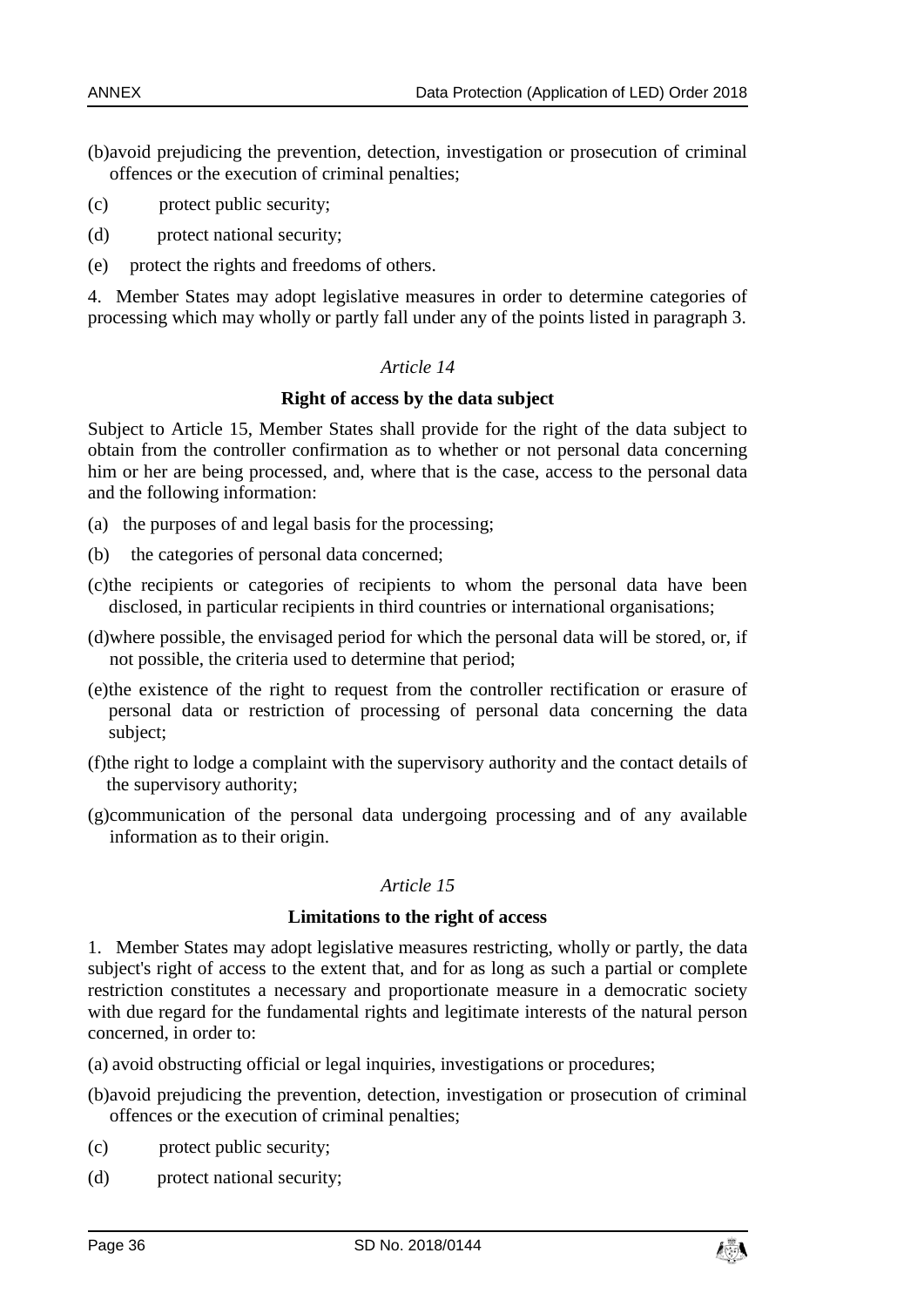(e) protect the rights and freedoms of others.

2. Member States may adopt legislative measures in order to determine categories of processing which may wholly or partly fall under points (a) to (e) of paragraph 1.

3. In the cases referred to in paragraphs 1 and 2, Member States shall provide for the controller to inform the data subject, without undue delay, in writing of any refusal or restriction of access and of the reasons for the refusal or the restriction. Such information may be omitted where the provision thereof would undermine a purpose under paragraph 1. Member States shall provide for the controller to inform the data subject of the possibility of lodging a complaint with a supervisory authority or seeking a judicial remedy.

4. Member States shall provide for the controller to document the factual or legal reasons on which the decision is based. That information shall be made available to the supervisory authorities.

### *Article 16*

### **Right to rectification or erasure of personal data and restriction of processing**

1. Member States shall provide for the right of the data subject to obtain from the controller without undue delay the rectification of inaccurate personal data relating to him or her. Taking into account the purposes of the processing, Member States shall provide for the data subject to have the right to have incomplete personal data completed, including by means of providing a supplementary statement.

2. Member States shall require the controller to erase personal data without undue delay and provide for the right of the data subject to obtain from the controller the erasure of personal data concerning him or her without undue delay where processing infringes the provisions adopted pursuant to Article 4, 8 or 10, or where personal data must be erased in order to comply with a legal obligation to which the controller is subject.

- 3. Instead of erasure, the controller shall restrict processing where:
- (a)the accuracy of the personal data is contested by the data subject and their accuracy or inaccuracy cannot be ascertained; or

(b) the personal data must be maintained for the purposes of evidence.

Where processing is restricted pursuant to point (a) of the first subparagraph, the controller shall inform the data subject before lifting the restriction of processing.

4. Member States shall provide for the controller to inform the data subject in writing of any refusal of rectification or erasure of personal data or restriction of processing and of the reasons for the refusal. Member States may adopt legislative measures restricting, wholly or partly, the obligation to provide such information to the extent that such a restriction constitutes a necessary and proportionate measure in a democratic society with due regard for the fundamental rights and legitimate interests of the natural person concerned in order to:

(a) avoid obstructing official or legal inquiries, investigations or procedures;

(b)avoid prejudicing the prevention, detection, investigation or prosecution of criminal offences or the execution of criminal penalties;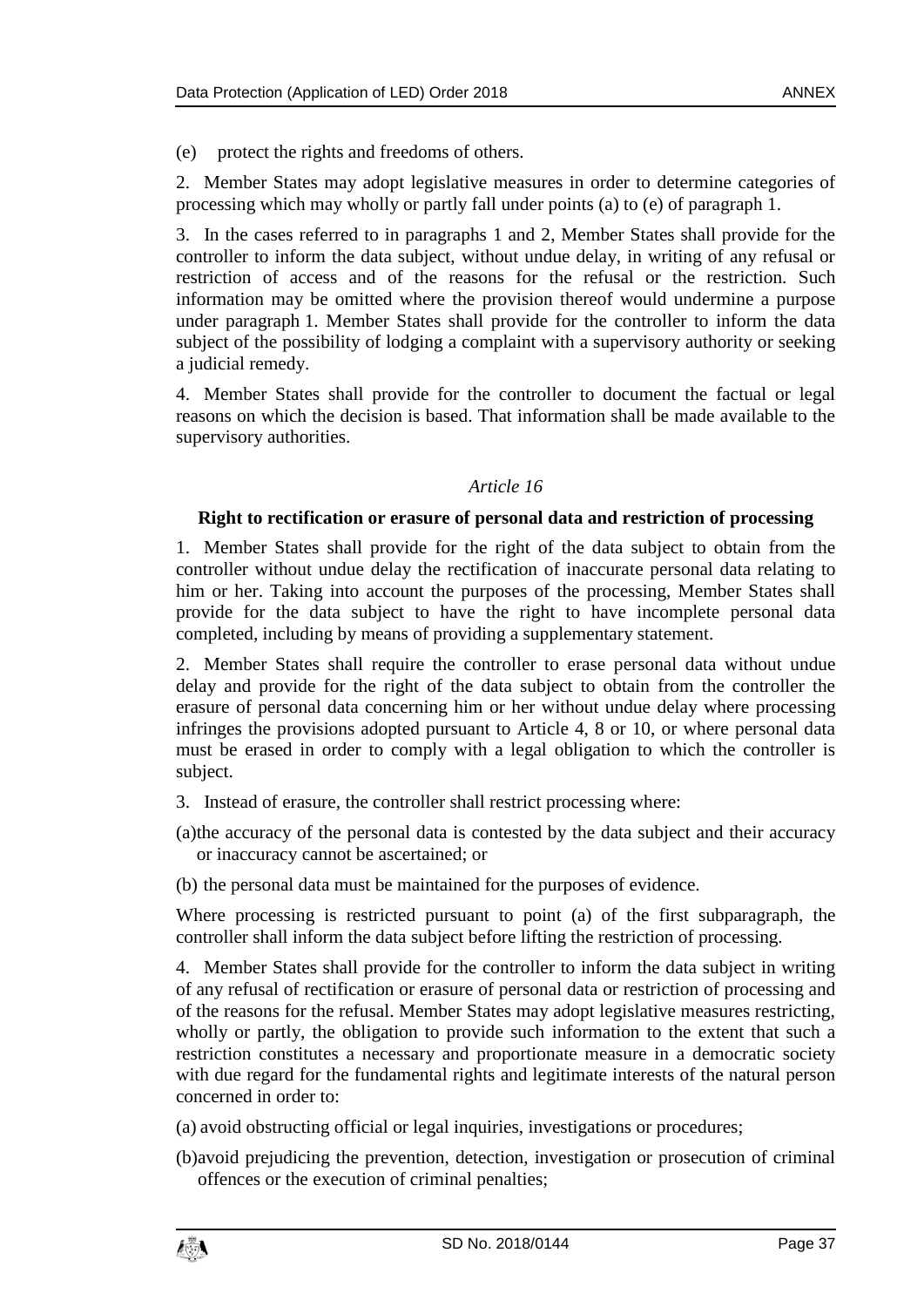- (c) protect public security;
- (d) protect national security;
- (e) protect the rights and freedoms of others.

Member States shall provide for the controller to inform the data subject of the possibility of lodging a complaint with a supervisory authority or seeking a judicial remedy.

5. Member States shall provide for the controller to communicate the rectification of inaccurate personal data to the competent authority from which the inaccurate personal data originate.

6. Member States shall, where personal data has been rectified or erased or processing has been restricted pursuant to paragraphs 1, 2 and 3, provide for the controller to notify the recipients and that the recipients shall rectify or erase the personal data or restrict processing of the personal data under their responsibility.

### *Article 17*

### **Exercise of rights by the data subject and verification by the supervisory authority**

1. In the cases referred to in Article 13(3), Article 15(3) and Article 16(4) Member States shall adopt measures providing that the rights of the data subject may also be exercised through the competent supervisory authority.

2. Member States shall provide for the controller to inform the data subject of the possibility of exercising his or her rights through the supervisory authority pursuant to paragraph 1.

3. Where the right referred to in paragraph 1 is exercised, the supervisory authority shall inform the data subject at least that all necessary verifications or a review by the supervisory authority have taken place. The supervisory authority shall also inform the data subject of his or her right to seek a judicial remedy.

### *Article 18*

### **Rights of the data subject in criminal investigations and proceedings**

Member States may provide for the exercise of the rights referred to in Articles 13, 14 and 16 to be carried out in accordance with Member State law where the personal data are contained in a judicial decision or record or case file processed in the course of criminal investigations and proceedings.

# *CHAPTER IV Controller and processor*

# **Section 1 General obligations**

*Article 19*

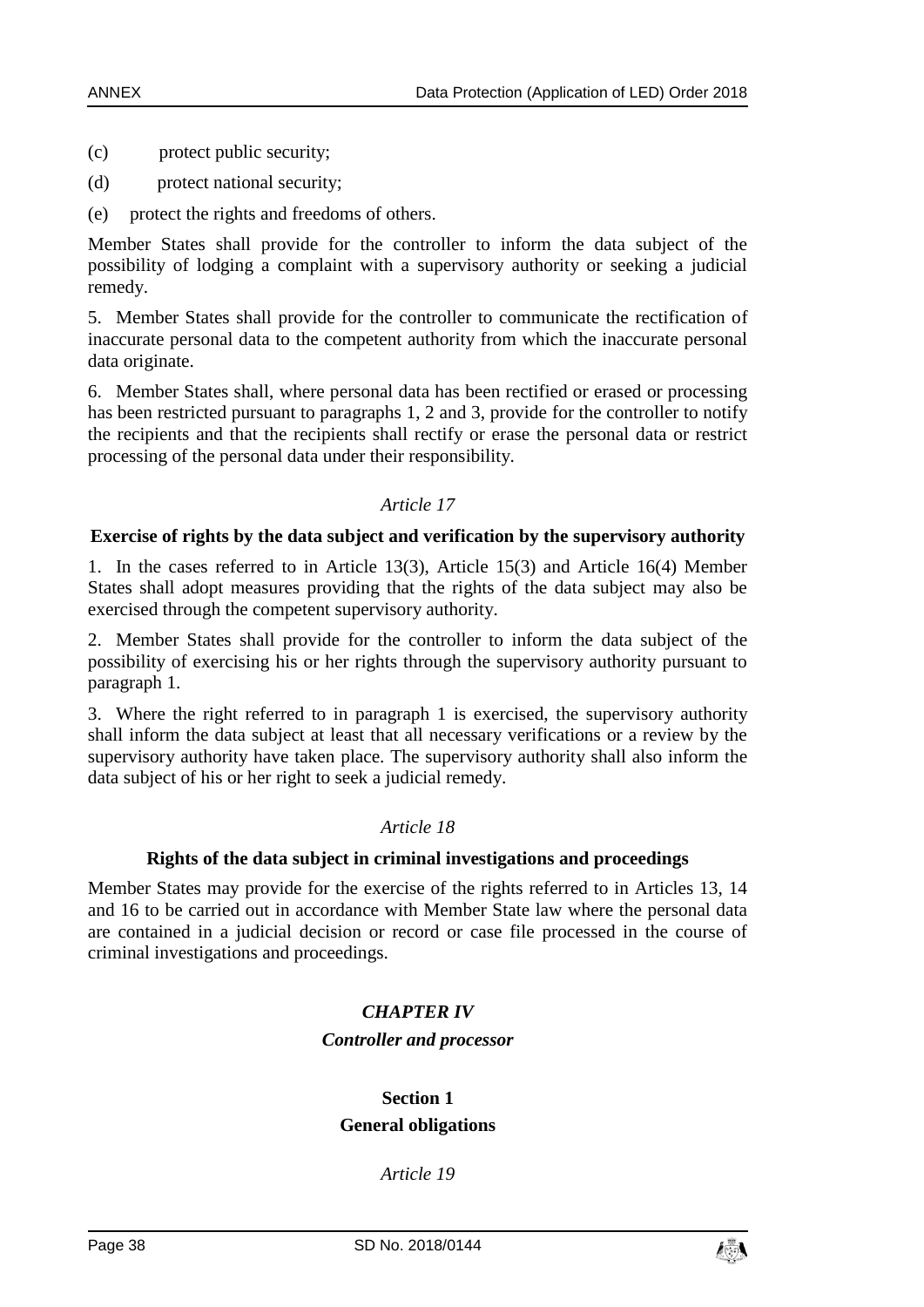# **Obligations of the controller**

1. Member States shall provide for the controller, taking into account the nature, scope, context and purposes of processing as well as the risks of varying likelihood and severity for the rights and freedoms of natural persons, to implement appropriate technical and organisational measures to ensure and to be able to demonstrate that processing is performed in accordance with this Directive. Those measures shall be reviewed and updated where necessary.

2. Where proportionate in relation to the processing activities, the measures referred to in paragraph 1 shall include the implementation of appropriate data protection policies by the controller.

# *Article 20*

# **Data protection by design and by default**

1. Member States shall provide for the controller, taking into account the state of the art, the cost of implementation and the nature, scope, context and purposes of processing, as well as the risks of varying likelihood and severity for rights and freedoms of natural persons posed by the processing, both at the time of the determination of the means for processing and at the time of the processing itself, to implement appropriate technical and organisational measures, such as pseudonymisation, which are designed to implement data protection principles, such as data minimisation, in an effective manner and to integrate the necessary safeguards into the processing, in order to meet the requirements of this Directive and protect the rights of data subjects.

2. Member States shall provide for the controller to implement appropriate technical and organisational measures ensuring that, by default, only personal data which are necessary for each specific purpose of the processing are processed. That obligation applies to the amount of personal data collected, the extent of their processing, the period of their storage and their accessibility. In particular, such measures shall ensure that by default personal data are not made accessible without the individual's intervention to an indefinite number of natural persons.

# *Article 21*

# **Joint controllers**

1. Member States shall, where two or more controllers jointly determine the purposes and means of processing, provide for them to be joint controllers. They shall, in a transparent manner, determine their respective responsibilities for compliance with this Directive, in particular as regards the exercise of the rights of the data subject and their respective duties to provide the information referred to in Article 13, by means of an arrangement between them unless, and in so far as, the respective responsibilities of the controllers are determined by Union or Member State law to which the controllers are subject. The arrangement shall designate the contact point for data subjects. Member States may designate which of the joint controllers can act as a single contact point for data subjects to exercise their rights.

2. Irrespective of the terms of the arrangement referred to in paragraph 1, Member States may provide for the data subject to exercise his or her rights under the provisions adopted pursuant to this Directive in respect of and against each of the controllers.

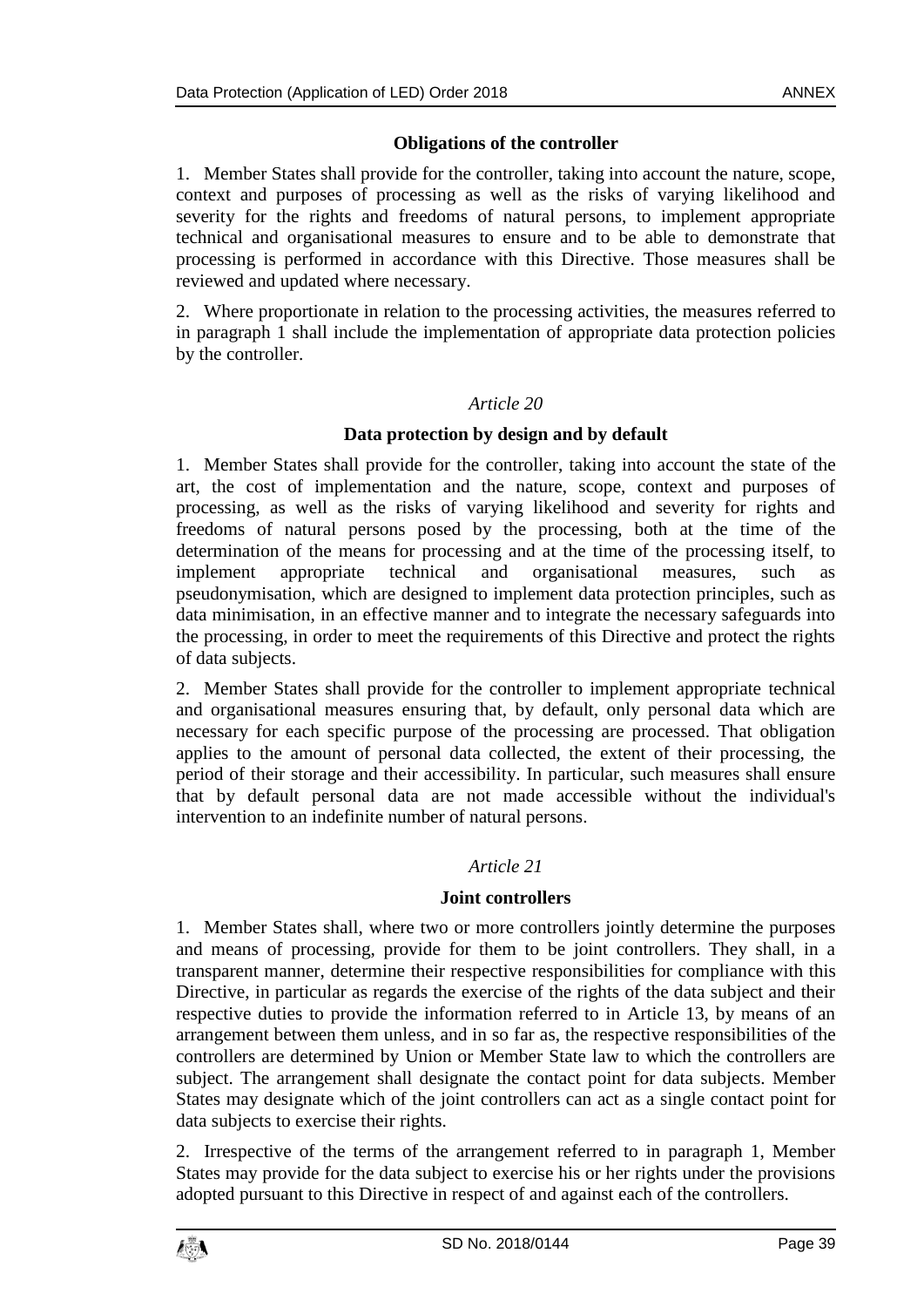### *Article 22*

### **Processor**

1. Member States shall, where processing is to be carried out on behalf of a controller, provide for the controller to use only processors providing sufficient guarantees to implement appropriate technical and organisational measures in such a manner that the processing will meet the requirements of this Directive and ensure the protection of the rights of the data subject.

2. Member States shall provide for the processor not to engage another processor without prior specific or general written authorisation by the controller. In the case of general written authorisation, the processor shall inform the controller of any intended changes concerning the addition or replacement of other processors, thereby giving the controller the opportunity to object to such changes.

3. Member States shall provide for the processing by a processor to be governed by a contract or other legal act under Union or Member State law, that is binding on the processor with regard to the controller and that sets out the subject-matter and duration of the processing, the nature and purpose of the processing, the type of personal data and categories of data subjects and the obligations and rights of the controller. That contract or other legal act shall stipulate, in particular, that the processor:

- (a) acts only on instructions from the controller;
- (b)ensures that persons authorised to process the personal data have committed themselves to confidentiality or are under an appropriate statutory obligation of confidentiality;
- (c)assists the controller by any appropriate means to ensure compliance with the provisions on the data subject's rights;
- (d)at the choice of the controller, deletes or returns all the personal data to the controller after the end of the provision of data processing services, and deletes existing copies unless Union or Member State law requires storage of the personal data;
- (e)makes available to the controller all information necessary to demonstrate compliance with this Article;
- (f)complies with the conditions referred to in paragraphs 2 and 3 for engaging another processor.

4. The contract or the other legal act referred to in paragraph 3 shall be in writing, including in an electronic form.

5. If a processor determines, in infringement of this Directive, the purposes and means of processing, that processor shall be considered to be a controller in respect of that processing.

### *Article 23*

### **Processing under the authority of the controller or processor**

Member States shall provide for the processor and any person acting under the authority of the controller or of the processor, who has access to personal data, not to process those data except on instructions from the controller, unless required to do so by Union or Member State law.

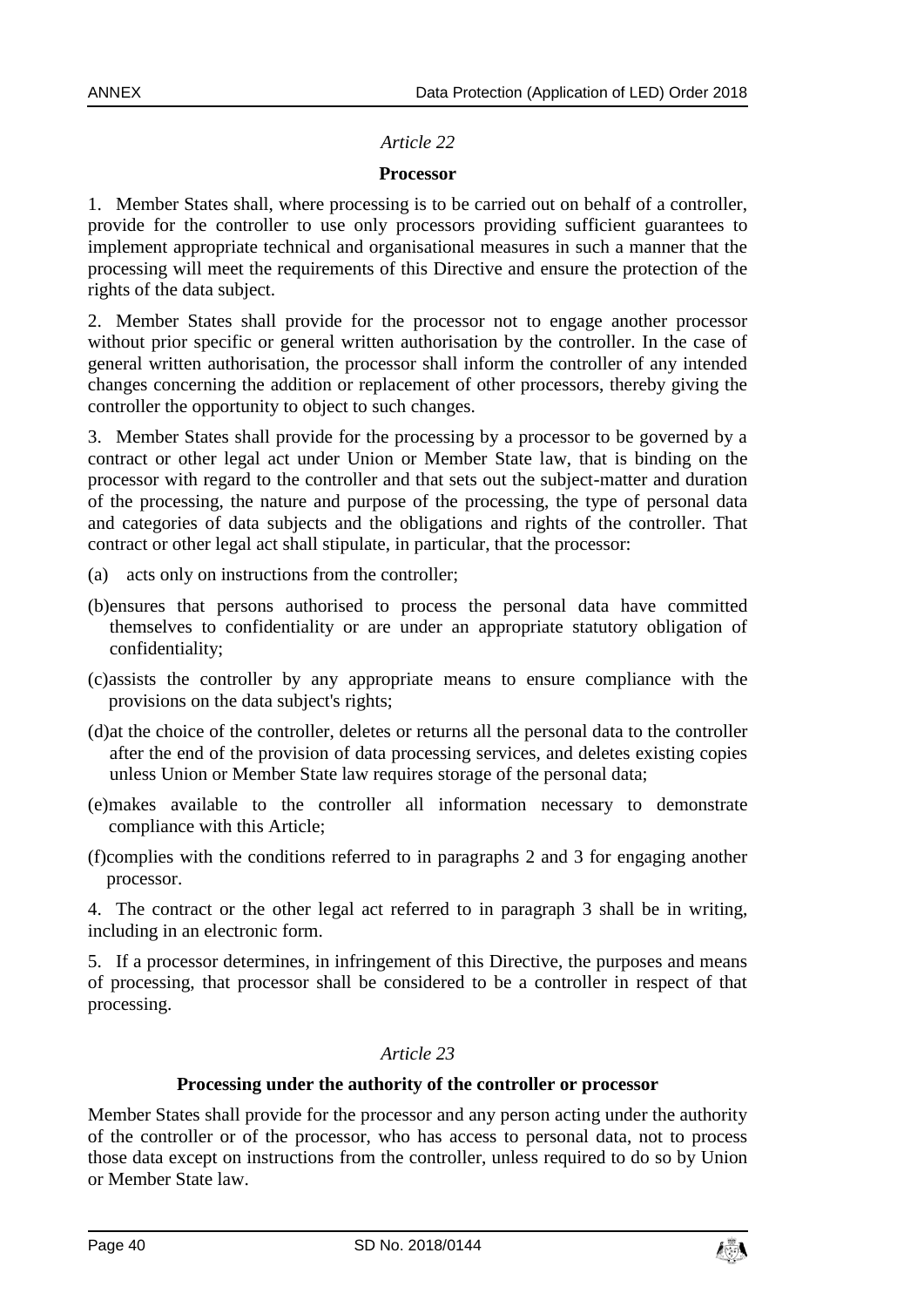### *Article 24*

### **Records of processing activities**

1. Member States shall provide for controllers to maintain a record of all categories of processing activities under their responsibility. That record shall contain all of the following information:

- (a)the name and contact details of the controller and, where applicable, the joint controller and the data protection officer;
- (b) the purposes of the processing;
- (c)the categories of recipients to whom the personal data have been or will be disclosed including recipients in third countries or international organisations;
- (d)a description of the categories of data subject and of the categories of personal data;
- (e) where applicable, the use of profiling;
- (f)where applicable, the categories of transfers of personal data to a third country or an international organisation;
- (g)an indication of the legal basis for the processing operation, including transfers, for which the personal data are intended;
- (h)where possible, the envisaged time limits for erasure of the different categories of personal data;
- (i)where possible, a general description of the technical and organisational security measures referred to in Article 29(1).
- 2. Member States shall provide for each processor to maintain a record of all categories of processing activities carried out on behalf of a controller, containing:
- (a)the name and contact details of the processor or processors, of each controller on behalf of which the processor is acting and, where applicable, the data protection officer;
- (b) the categories of processing carried out on behalf of each controller;
- (c)where applicable, transfers of personal data to a third country or an international organisation where explicitly instructed to do so by the controller, including the identification of that third country or international organisation;
- (d)where possible, a general description of the technical and organisational security measures referred to in Article 29(1).

3. The records referred to in paragraphs 1 and 2 shall be in writing, including in electronic form.

The controller and the processor shall make those records available to the supervisory authority on request.

# *Article 25*

# **Logging**

1. Member States shall provide for logs to be kept for at least the following processing operations in automated processing systems: collection, alteration, consultation, disclosure including transfers, combination and erasure. The logs of consultation and

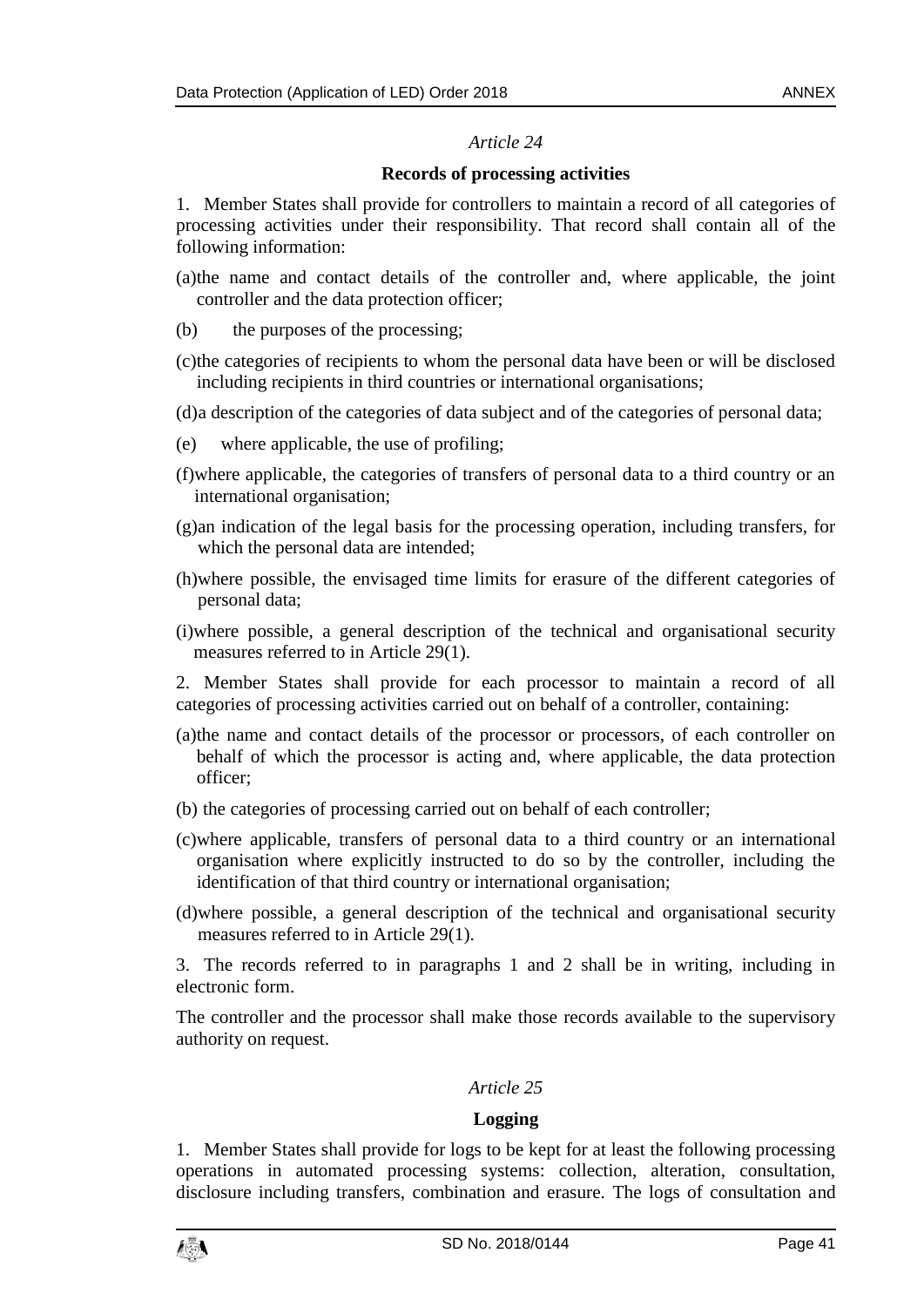disclosure shall make it possible to establish the justification, date and time of such operations and, as far as possible, the identification of the person who consulted or disclosed personal data, and the identity of the recipients of such personal data.

2. The logs shall be used solely for verification of the lawfulness of processing, selfmonitoring, ensuring the integrity and security of the personal data, and for criminal proceedings.

3. The controller and the processor shall make the logs available to the supervisory authority on request.

### *Article 26*

### **Cooperation with the supervisory authority**

Member States shall provide for the controller and the processor to cooperate, on request, with the supervisory authority in the performance of its tasks on request.

### *Article 27*

### **Data protection impact assessment**

1. Where a type of processing, in particular, using new technologies, and taking into account the nature, scope, context and purposes of the processing is likely to result in a high risk to the rights and freedoms of natural persons, Member States shall provide for the controller to carry out, prior to the processing, an assessment of the impact of the envisaged processing operations on the protection of personal data.

2. The assessment referred to in paragraph 1 shall contain at least a general description of the envisaged processing operations, an assessment of the risks to the rights and freedoms of data subjects, the measures envisaged to address those risks, safeguards, security measures and mechanisms to ensure the protection of personal data and to demonstrate compliance with this Directive, taking into account the rights and legitimate interests of the data subjects and other persons concerned.

### *Article 28*

### **Prior consultation of the supervisory authority**

1. Member States shall provide for the controller or processor to consult the supervisory authority prior to processing which will form part of a new filing system to be created, where:

- (a)a data protection impact assessment as provided for in Article 27 indicates that the processing would result in a high risk in the absence of measures taken by the controller to mitigate the risk; or
- (b)the type of processing, in particular, where using new technologies, mechanisms or procedures, involves a high risk to the rights and freedoms of data subjects.

2. Member States shall provide for the supervisory authority to be consulted during the preparation of a proposal for a legislative measure to be adopted by a national parliament or of a regulatory measure based on such a legislative measure, which relates to processing.

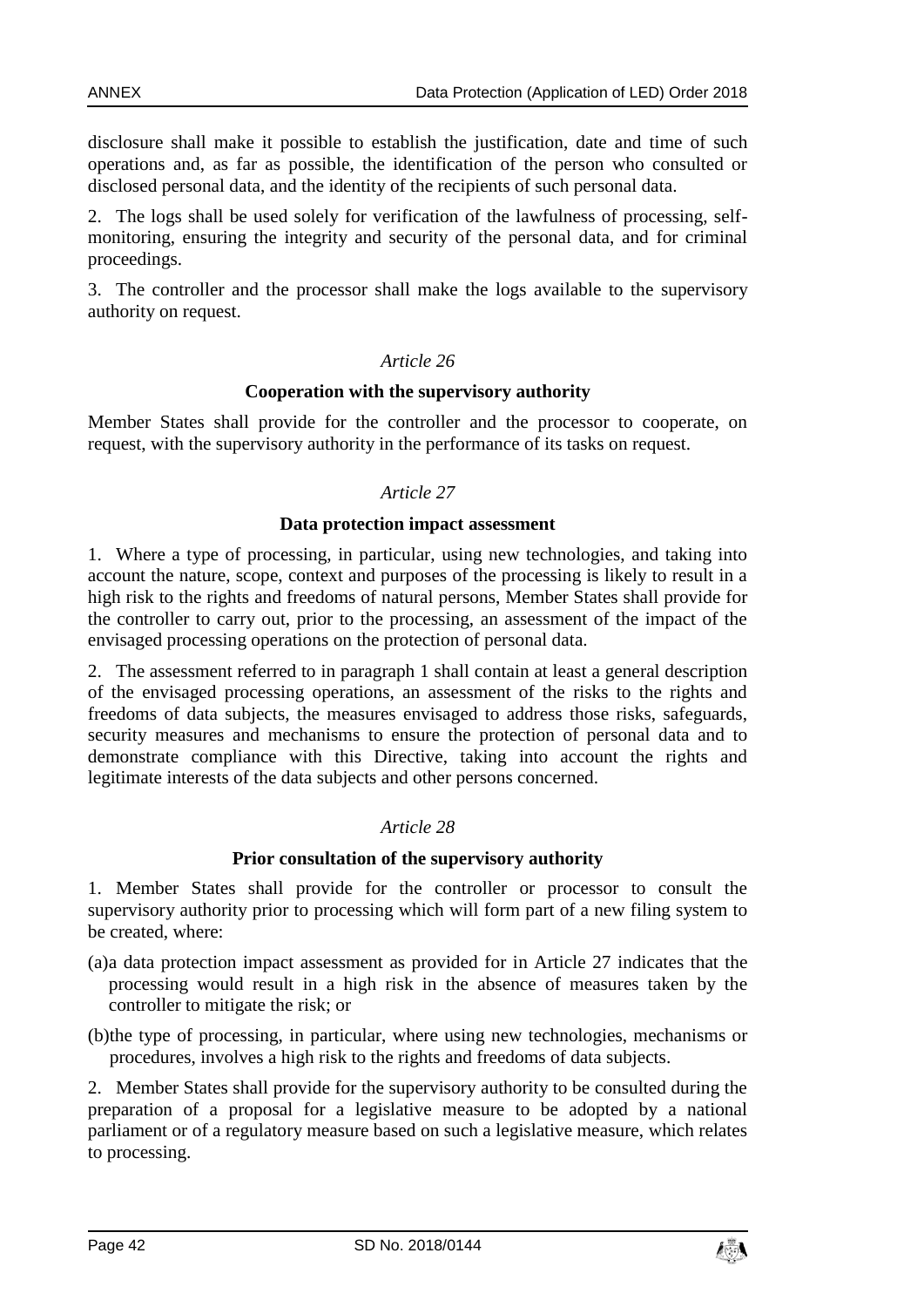3. Member States shall provide that the supervisory authority may establish a list of the processing operations which are subject to prior consultation pursuant to paragraph 1.

4. Member States shall provide for the controller to provide the supervisory authority with the data protection impact assessment pursuant to Article 27 and, on request, with any other information to allow the supervisory authority to make an assessment of the compliance of the processing and in particular of the risks for the protection of personal data of the data subject and of the related safeguards.

5. Member States shall, where the supervisory authority is of the opinion that the intended processing referred to in paragraph 1 of this Article would infringe the provisions adopted pursuant to this Directive, in particular where the controller has insufficiently identified or mitigated the risk, provide for the supervisory authority to provide, within a period of up to six weeks of receipt of the request for consultation, written advice to the controller and, where applicable, to the processor, and may use any of its powers referred to in Article 47. That period may be extended by a month, taking into account the complexity of the intended processing. The supervisory authority shall inform the controller and, where applicable, the processor of any such extension within one month of receipt of the request for consultation, together with the reasons for the delay.

# **Section 2 Security of personal data**

### *Article 29*

# **Security of processing**

1. Member States shall provide for the controller and the processor, taking into account the state of the art, the costs of implementation and the nature, scope, context and purposes of the processing as well as the risk of varying likelihood and severity for the rights and freedoms of natural persons, to implement appropriate technical and organisational measures to ensure a level of security appropriate to the risk, in particular as regards the processing of special categories of personal data referred to in Article 10.

2. In respect of automated processing, each Member State shall provide for the controller or processor, following an evaluation of the risks, to implement measures designed to:

- (a)deny unauthorised persons access to processing equipment used for processing ('equipment access control');
- (b)prevent the unauthorised reading, copying, modification or removal of data media ('data media control');
- (c)prevent the unauthorised input of personal data and the unauthorised inspection, modification or deletion of stored personal data ('storage control');
- (d)prevent the use of automated processing systems by unauthorised persons using data communication equipment ('user control');
- (e)ensure that persons authorised to use an automated processing system have access only to the personal data covered by their access authorisation ('data access control');

(f)ensure that it is possible to verify and establish the bodies to which personal data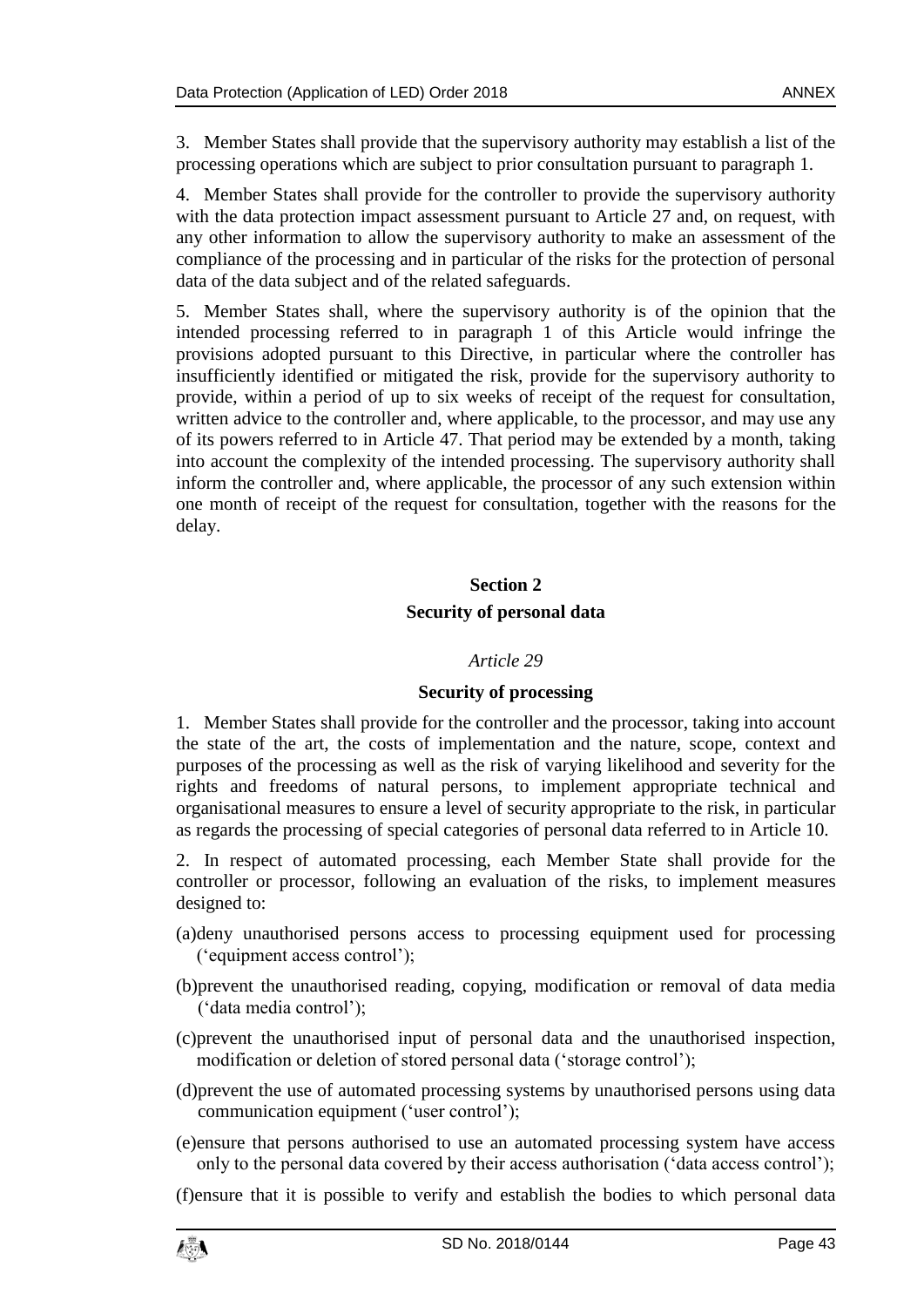have been or may be transmitted or made available using data communication equipment ('communication control');

- (g)ensure that it is subsequently possible to verify and establish which personal data have been input into automated processing systems and when and by whom the personal data were input ('input control');
- (h)prevent the unauthorised reading, copying, modification or deletion of personal data during transfers of personal data or during transportation of data media ('transport control');
- (i)ensure that installed systems may, in the case of interruption, be restored ('recovery');
- (j)ensure that the functions of the system perform, that the appearance of faults in the functions is reported ('reliability') and that stored personal data cannot be corrupted by means of a malfunctioning of the system ('integrity').

# *Article 30*

# **Notification of a personal data breach to the supervisory authority**

1. Member States shall, in the case of a personal data breach, provide for the controller to notify without undue delay and, where feasible, not later than 72 hours after having become aware of it, the personal data breach to the supervisory authority, unless the personal data breach is unlikely to result in a risk to the rights and freedoms of natural persons. Where the notification to the supervisory authority is not made within 72 hours, it shall be accompanied by reasons for the delay.

2. The processor shall notify the controller without undue delay after becoming aware of a personal data breach.

- 3. The notification referred to in paragraph 1 shall at least:
- (a)describe the nature of the personal data breach including, where possible, the categories and approximate number of data subjects concerned and the categories and approximate number of personal data records concerned;
- (b)communicate the name and contact details of the data protection officer or other contact point where more information can be obtained;
- (c) describe the likely consequences of the personal data breach;
- (d)describe the measures taken or proposed to be taken by the controller to address the personal data breach, including, where appropriate, measures to mitigate its possible adverse effects.

4. Where, and in so far as, it is not possible to provide the information at the same time, the information may be provided in phases without undue further delay.

5. Member States shall provide for the controller to document any personal data breaches referred to in paragraph 1, comprising the facts relating to the personal data breach, its effects and the remedial action taken. That documentation shall enable the supervisory authority to verify compliance with this Article.

6. Member States shall, where the personal data breach involves personal data that have been transmitted by or to the controller of another Member State, provide for the information referred to in paragraph 3 to be communicated to the controller of that Member State without undue delay.

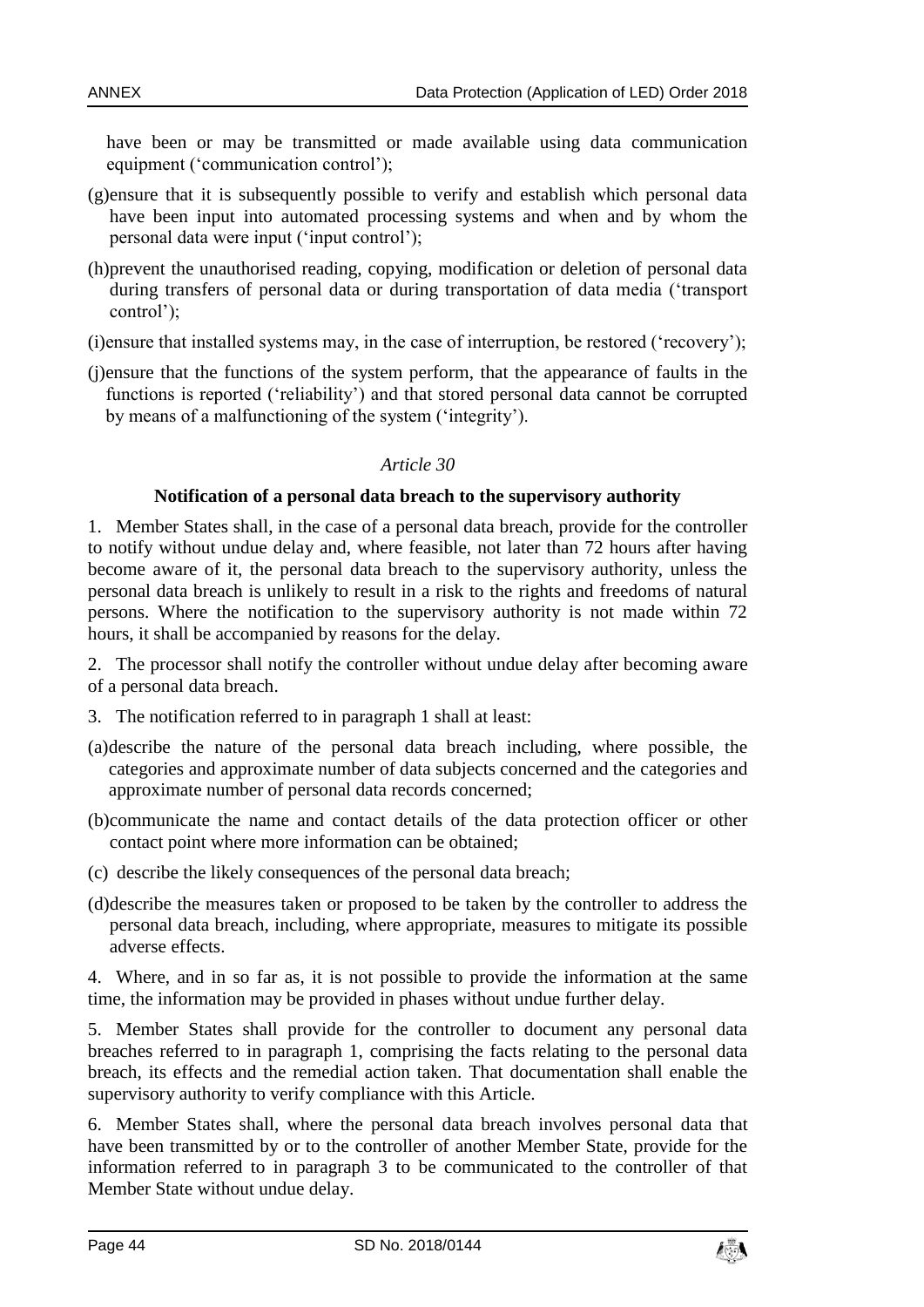### *Article 31*

### **Communication of a personal data breach to the data subject**

1. Member States shall, where the personal data breach is likely to result in a high risk to the rights and freedoms of natural persons, provide for the controller to communicate the personal data breach to the data subject without undue delay.

2. The communication to the data subject referred to in paragraph 1 of this Article shall describe in clear and plain language the nature of the personal data breach and shall contain at least the information and measures referred to in points (b), (c) and (d) of Article 30(3).

3. The communication to the data subject referred to in paragraph 1 shall not be required if any of the following conditions are met:

- (a)the controller has implemented appropriate technological and organisational protection measures, and those measures were applied to the personal data affected by the personal data breach, in particular those that render the personal data unintelligible to any person who is not authorised to access it, such as encryption;
- (b)the controller has taken subsequent measures which ensure that the high risk to the rights and freedoms of data subjects referred to in paragraph 1 is no longer likely to materialise;
- (c)it would involve a disproportionate effort. In such a case, there shall instead be a public communication or a similar measure whereby the data subjects are informed in an equally effective manner.

4. If the controller has not already communicated the personal data breach to the data subject, the supervisory authority, having considered the likelihood of the personal data breach resulting in a high risk, may require it to do so, or may decide that any of the conditions referred to in paragraph 3 are met.

5. The communication to the data subject referred to in paragraph 1 of this Article may be delayed, restricted or omitted subject to the conditions and on the grounds referred to in Article 13(3).

# **Section 3**

### **Data protection officer**

# *Article 32*

# **Designation of the data protection officer**

1. Member States shall provide for the controller to designate a data protection officer. Member States may exempt courts and other independent judicial authorities when acting in their judicial capacity from that obligation.

2. The data protection officer shall be designated on the basis of his or her professional qualities and, in particular, his or her expert knowledge of data protection law and practice and ability to fulfil the tasks referred to in Article 34.

3. A single data protection officer may be designated for several competent authorities, taking account of their organisational structure and size.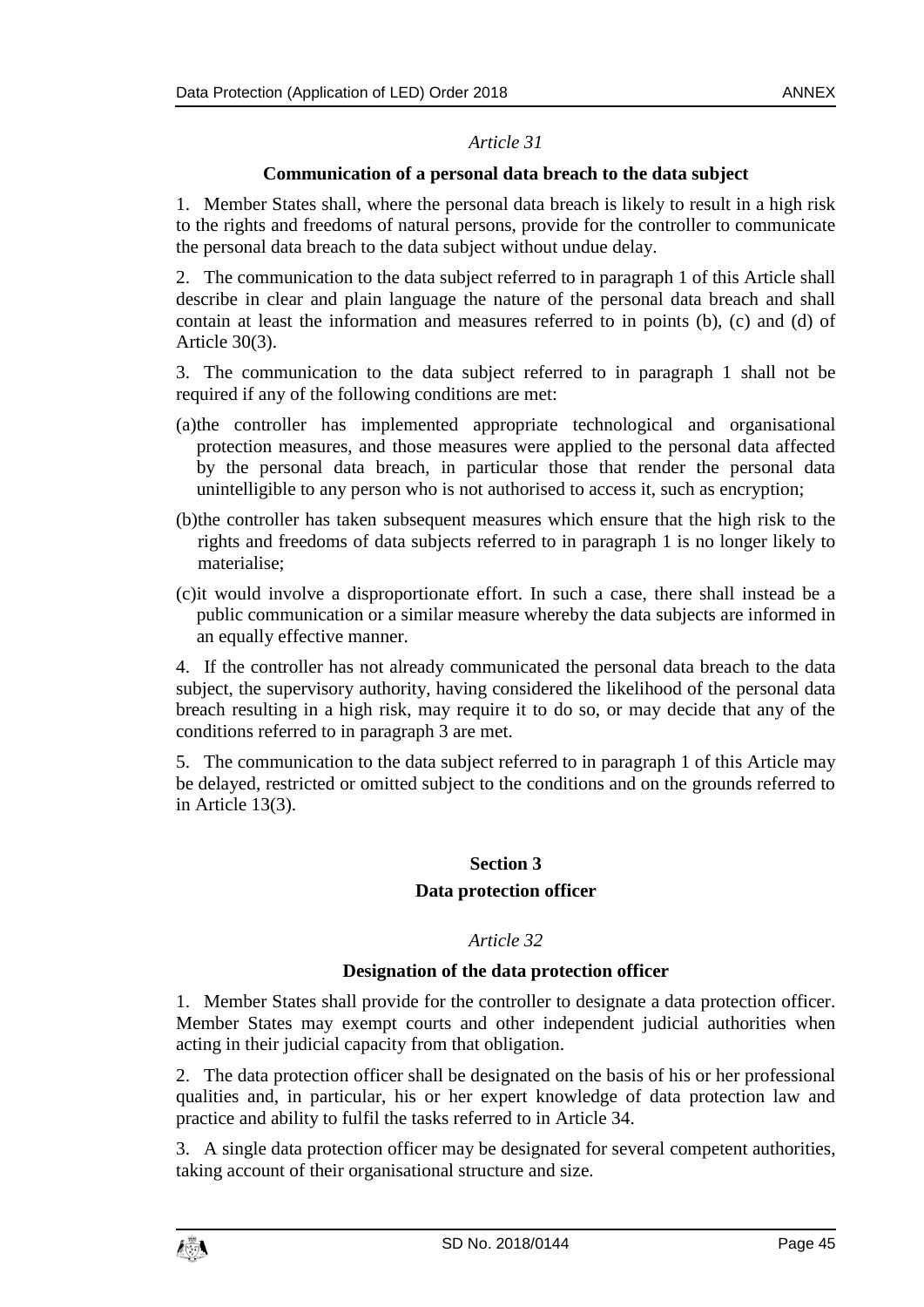4. Member States shall provide for the controller to publish the contact details of the data protection officer and communicate them to the supervisory authority.

### *Article 33*

### **Position of the data protection officer**

1. Member States shall provide for the controller to ensure that the data protection officer is involved, properly and in a timely manner, in all issues which relate to the protection of personal data.

2. The controller shall support the data protection officer in performing the tasks referred to in Article 34 by providing resources necessary to carry out those tasks and access to personal data and processing operations, and to maintain his or her expert knowledge.

### *Article 34*

### **Tasks of the data protection officer**

Member States shall provide for the controller to entrust the data protection officer at least with the following tasks:

- (a)to inform and advise the controller and the employees who carry out processing of their obligations pursuant to this Directive and to other Union or Member State data protection provisions;
- (b)to monitor compliance with this Directive, with other Union or Member State data protection provisions and with the policies of the controller in relation to the protection of personal data, including the assignment of responsibilities, awarenessraising and training of staff involved in processing operations, and the related audits;
- (c)to provide advice where requested as regards the data protection impact assessment and monitor its performance pursuant to Article 27;
- (d) to cooperate with the supervisory authority;
- (e)to act as the contact point for the supervisory authority on issues relating to processing, including the prior consultation referred to in Article 28, and to consult, where appropriate, with regard to any other matter.

# *CHAPTER V*

# *Transfers of personal data to third countries or international organisations*

### *Article 35*

# **General principles for transfers of personal data**

1. Member States shall provide for any transfer by competent authorities of personal data which are undergoing processing or are intended for processing after transfer to a third country or to an international organisation including for onward transfers to another third country or international organisation to take place, subject to compliance with the national provisions adopted pursuant to other provisions of this Directive, only where the conditions laid down in this Chapter are met, namely:

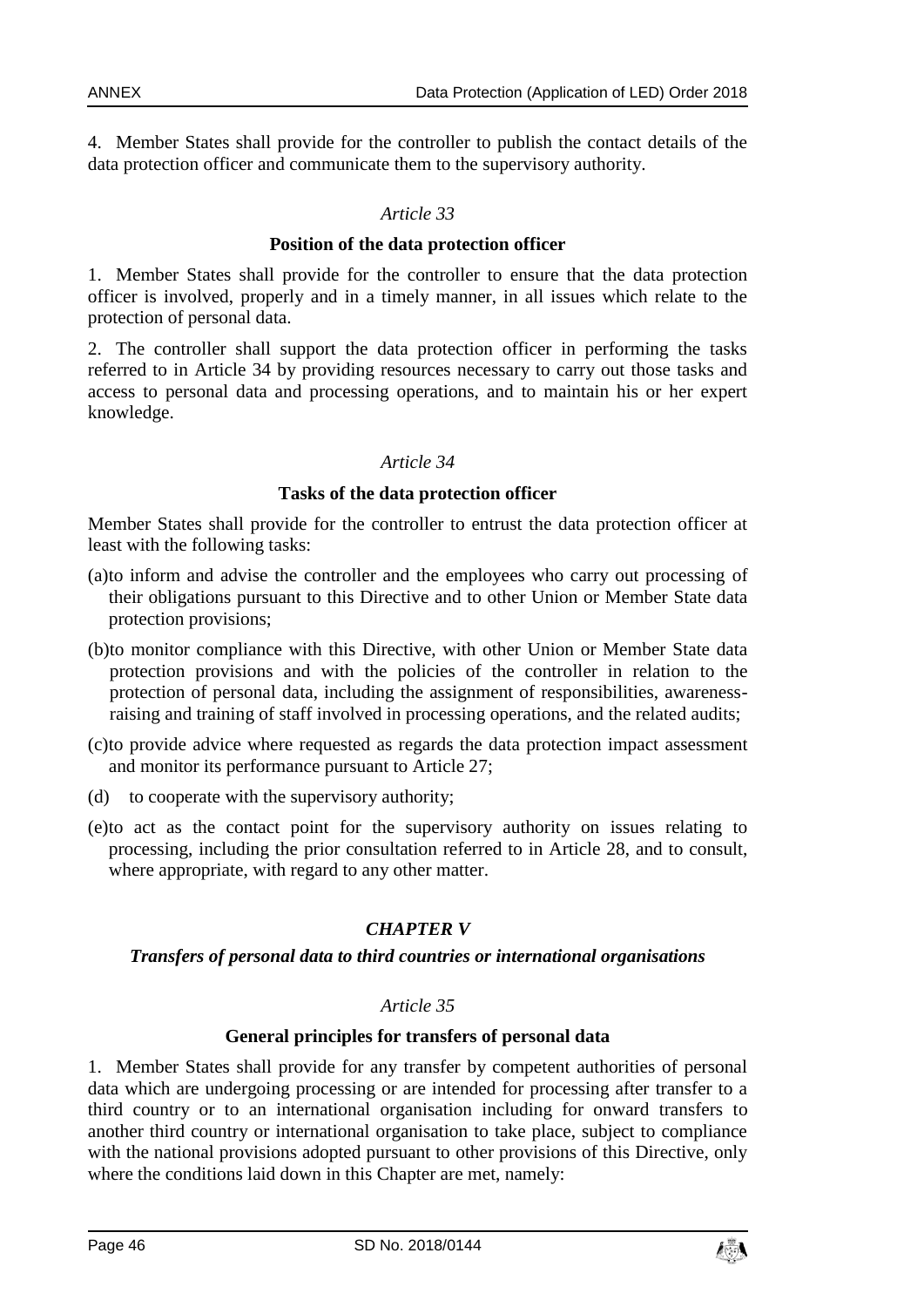- (a) the transfer is necessary for the purposes set out in Article 1(1);
- (b)the personal data are transferred to a controller in a third country or international organisation that is an authority competent for the purposes referred to in Article 1(1);
- (c)where personal data are transmitted or made available from another Member State, that Member State has given its prior authorisation to the transfer in accordance with its national law;
- (d)the Commission has adopted an adequacy decision pursuant to Article 36, or, in the absence of such a decision, appropriate safeguards have been provided or exist pursuant to Article 37, or, in the absence of an adequacy decision pursuant to Article 36 and of appropriate safeguards in accordance with Article 37, derogations for specific situations apply pursuant to Article 38; and
- (e)in the case of an onward transfer to another third country or international organisation, the competent authority that carried out the original transfer or another competent authority of the same Member State authorises the onward transfer, after taking into due account all relevant factors, including the seriousness of the criminal offence, the purpose for which the personal data was originally transferred and the level of personal data protection in the third country or an international organisation to which personal data are onward transferred.

2. Member States shall provide for transfers without the prior authorisation by another Member State in accordance with point (c) of paragraph 1 to be permitted only if the transfer of the personal data is necessary for the prevention of an immediate and serious threat to public security of a Member State or a third country or to essential interests of a Member State and the prior authorisation cannot be obtained in good time. The authority responsible for giving prior authorisation shall be informed without delay.

3. All provisions in this Chapter shall be applied in order to ensure that the level of protection of natural persons ensured by this Directive is not undermined.

# *Article 36*

# **Transfers on the basis of an adequacy decision**

1. Member States shall provide that a transfer of personal data to a third country or an international organisation may take place where the Commission has decided that the third country, a territory or one or more specified sectors within that third country, or the international organisation in question ensures an adequate level of protection. Such a transfer shall not require any specific authorisation.

2. When assessing the adequacy of the level of protection, the Commission shall, in particular, take account of the following elements:

(a)the rule of law, respect for human rights and fundamental freedoms, relevant legislation, both general and sectoral, including concerning public security, defence, national security and criminal law and the access of public authorities to personal data, as well as the implementation of such legislation, data protection rules, professional rules and security measures, including rules for the onward transfer of personal data to another third country or international organisation, which are complied with in that country or international organisation, case-law, as well as effective and enforceable data subject rights and effective administrative and judicial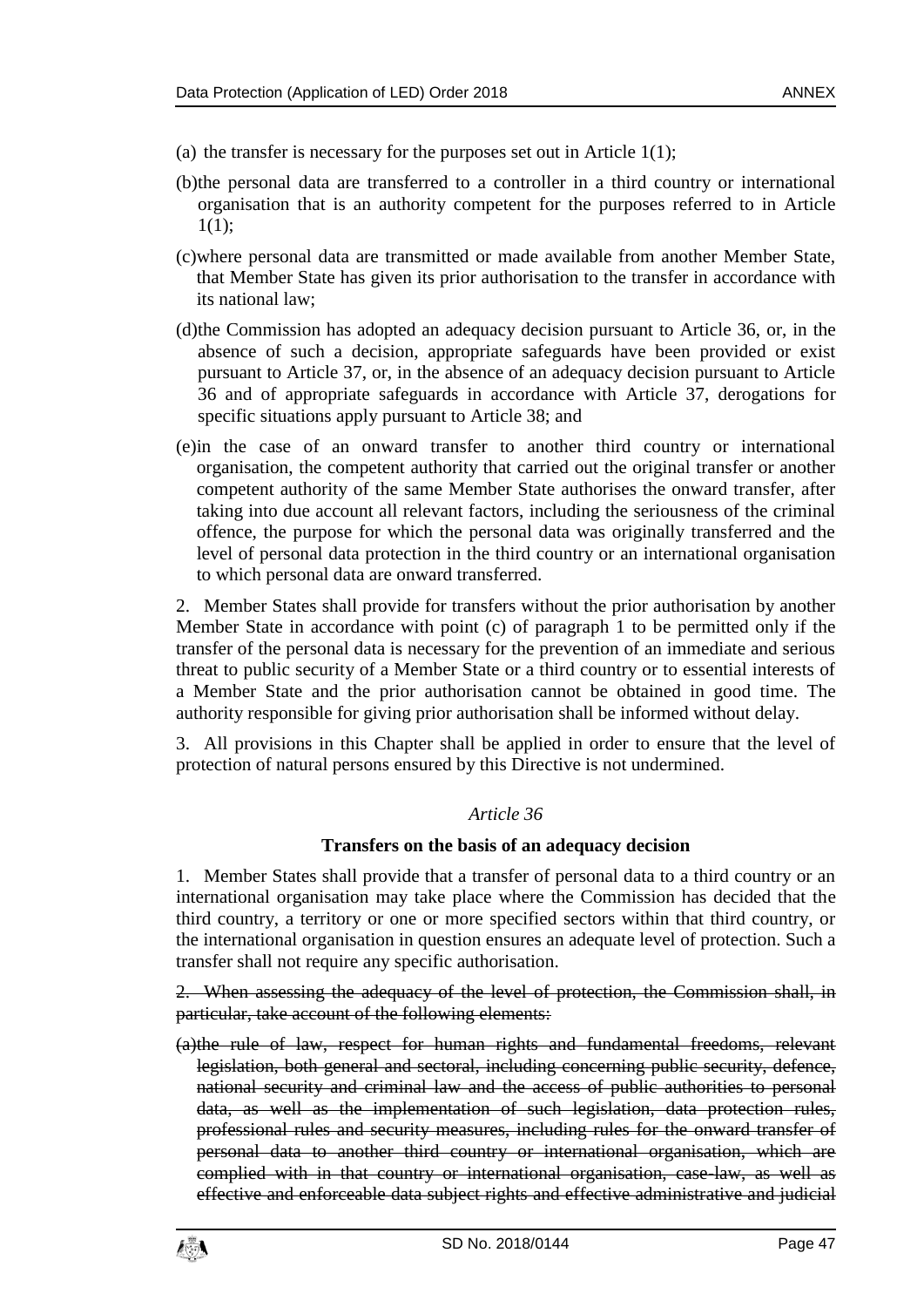redress for the data subjects whose personal data are transferred;

- (b)the existence and effective functioning of one or more independent supervisory authorities in the third country or to which an international organisation is subject, with responsibility for ensuring and enforcing compliance with data protection rules, including adequate enforcement powers, for assisting and advising data subjects in exercising their rights and for cooperation with the supervisory authorities of the Member States; and
- (c)the international commitments the third country or international organisation concerned has entered into, or other obligations arising from legally binding conventions or instruments as well as from its participation in multilateral or regional systems, in particular in relation to the protection of personal data.

3. The Commission, after assessing the adequacy of the level of protection, may decide, by means of implementing act, that a third country, a territory or one or more specified sectors within a third country, or an international organisation ensures an adequate level of protection within the meaning of paragraph 2 of this Article. The implementing act shall provide a mechanism for periodic review, at least every four years, which shall take into account all relevant developments in the third country or international organisation. The implementing act shall specify its territorial and sectoral application and, where applicable, identify the supervisory authority or authorities referred to in point (b) of paragraph 2 of this Article. The implementing act shall be adopted in accordance with the examination procedure referred to in Article 58(2).

4. The Commission shall, on an ongoing basis, monitor developments in third countries and international organisations that could affect the functioning of decisions adopted pursuant to paragraph 3.

5. The Commission shall, where available information reveals, in particular following the review referred to in paragraph 3 of this Article, that a third country, a territory or one or more specified sectors within a third country, or an international organisation no longer ensures an adequate level of protection within the meaning of paragraph 2 of this Article, to the extent necessary, repeal, amend or suspend the decision referred to in paragraph 3 of this Article by means of implementing acts without retro-active effect. Those implementing acts shall be adopted in accordance with the examination procedure referred to in Article 58(2).

On duly justified imperative grounds of urgency, the Commission shall adopt immediately applicable implementing acts in accordance with the procedure referred to in Article 58(3).

6. The Commission shall enter into consultations with the third country or international organisation with a view to remedying the situation giving rise to the decision made pursuant to paragraph 5.

7. Member States shall provide for a decision pursuant to paragraph 5 to be without prejudice to transfers of personal data to the third country, the territory or one or more specified sectors within that third country, or the international organisation in question pursuant to Articles 37 and 38.

8. The Commission shall publish in the *Official Journal of the European Union* and on its website a list of the third countries, territories and specified sectors within a third country and international organisations for which it has decided that an adequate level of protection is or is no longer ensured.

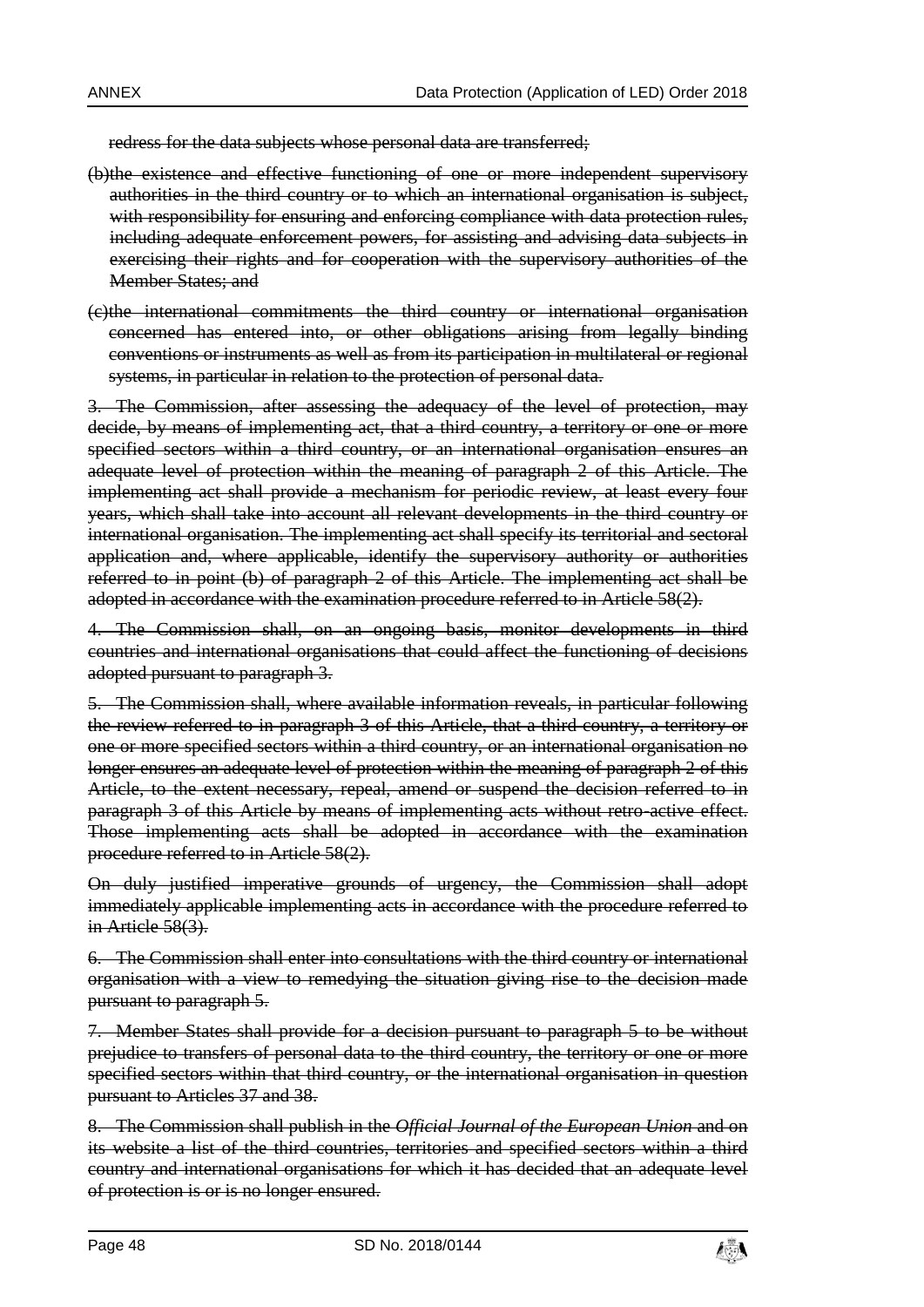### *Article 37*

# **Transfers subject to appropriate safeguards**

1. In the absence of a decision pursuant to Article 36(3), Member States shall provide that a transfer of personal data to a third country or an international organisation may take place where:

(a)appropriate safeguards with regard to the protection of personal data are provided for in a legally binding instrument; or

(b)the controller has assessed all the circumstances surrounding the transfer of personal data and concludes that appropriate safeguards exist with regard to the protection of personal data.

2. The controller shall inform the supervisory authority about categories of transfers under point (b) of paragraph 1.

3. When a transfer is based on point (b) of paragraph 1, such a transfer shall be documented and the documentation shall be made available to the supervisory authority on request, including the date and time of the transfer, information about the receiving competent authority, the justification for the transfer and the personal data transferred.

### *Article 38*

# **Derogations for specific situations**

1. In the absence of an adequacy decision pursuant to Article 36, or of appropriate safeguards pursuant to Article 37, Member States shall provide that a transfer or a category of transfers of personal data to a third country or an international organisation may take place only on the condition that the transfer is necessary:

- (a) in order to protect the vital interests of the data subject or another person;
- (b)to safeguard legitimate interests of the data subject, where the law of the Member State transferring the personal data so provides;
- (c)for the prevention of an immediate and serious threat to public security of a Member State or a third country;
- (d) in individual cases for the purposes set out in Article 1(1); or
- (e)in an individual case for the establishment, exercise or defence of legal claims relating to the purposes set out in Article 1(1).

2. Personal data shall not be transferred if the transferring competent authority determines that fundamental rights and freedoms of the data subject concerned override the public interest in the transfer set out in points (d) and (e) of paragraph 1.

3. Where a transfer is based on paragraph 1, such a transfer shall be documented and the documentation shall be made available to the supervisory authority on request, including the date and time of the transfer, information about the receiving competent authority, the justification for the transfer and the personal data transferred.

# *Article 39*

# **Transfers of personal data to recipients established in third countries**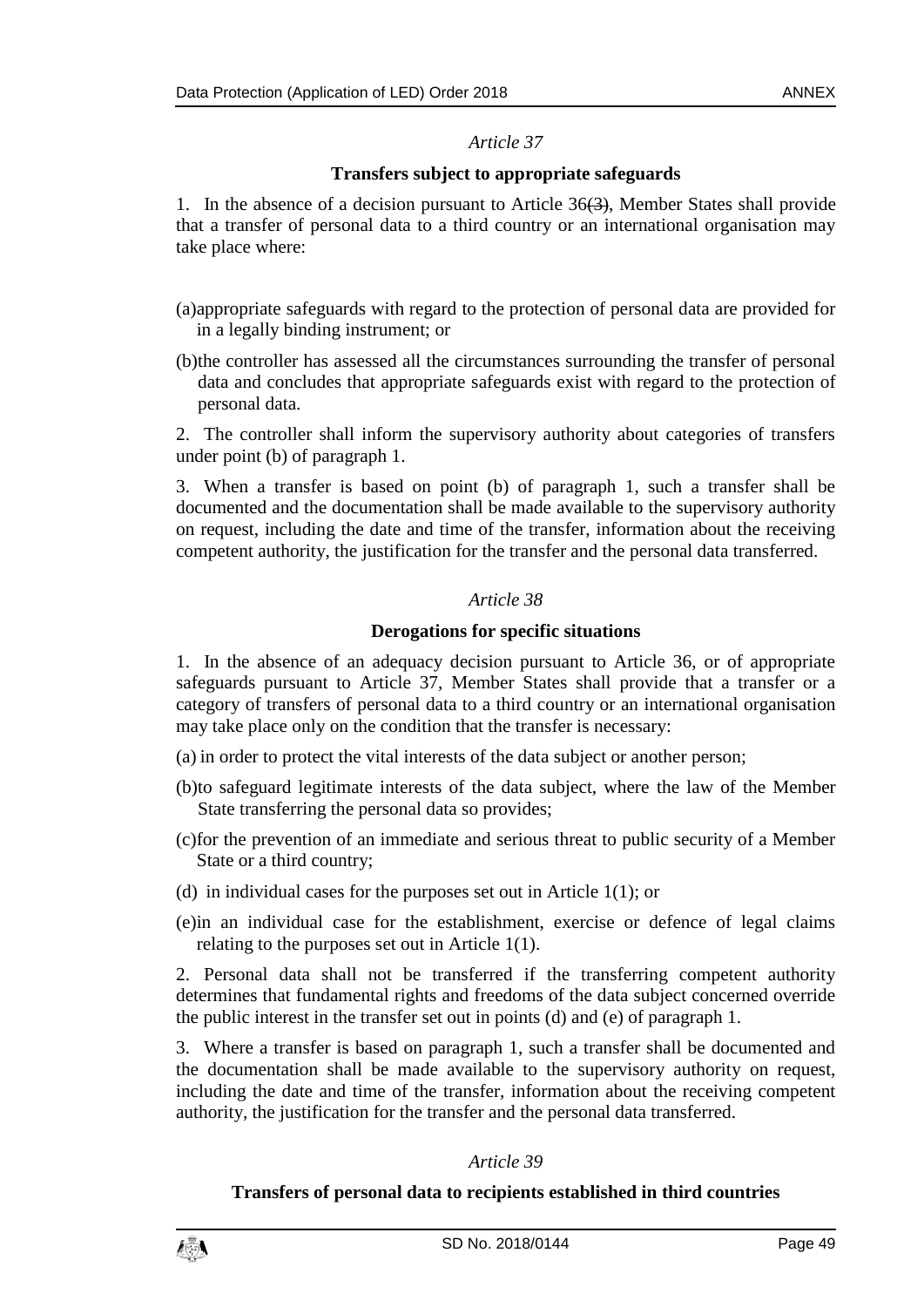1. By way of derogation from point (b) of Article 35(1) and without prejudice to any international agreement referred to in paragraph 2 of this Article, Union or Member State law may provide for the competent authorities referred to in point (7)(a) of Article 3, in individual and specific cases, to transfer personal data directly to recipients established in third countries only if the other provisions of this Directive are complied with and all of the following conditions are fulfilled:

- (a)the transfer is strictly necessary for the performance of a task of the transferring competent authority as provided for by Union or Member State law for the purposes set out in Article 1(1);
- (b)the transferring competent authority determines that no fundamental rights and freedoms of the data subject concerned override the public interest necessitating the transfer in the case at hand;
- (c)the transferring competent authority considers that the transfer to an authority that is competent for the purposes referred to in Article 1(1) in the third country is ineffective or inappropriate, in particular because the transfer cannot be achieved in good time;
- (d)the authority that is competent for the purposes referred to in Article 1(1) in the third country is informed without undue delay, unless this is ineffective or inappropriate;
- (e)the transferring competent authority informs the recipient of the specified purpose or purposes for which the personal data are only to be processed by the latter provided that such processing is necessary.

2. An international agreement referred to in paragraph 1 shall be any bilateral or multilateral international agreement in force between Member States and third countries in the field of judicial cooperation in criminal matters and police cooperation.

3. The transferring competent authority shall inform the supervisory authority about transfers under this Article.

4. Where a transfer is based on paragraph 1, such a transfer shall be documented.

# *Article 40*

# **International cooperation for the protection of personal data**

In relation to third countries and international organisations, the Commission and Member States shall take appropriate steps to:

- (a)develop international cooperation mechanisms to facilitate the effective enforcement of legislation for the protection of personal data;
- (b)provide international mutual assistance in the enforcement of legislation for the protection of personal data, including through notification, complaint referral, investigative assistance and information exchange, subject to appropriate safeguards for the protection of personal data and other fundamental rights and freedoms;
- (c)engage relevant stakeholders in discussion and activities aimed at furthering international cooperation in the enforcement of legislation for the protection of personal data;
- (d)promote the exchange and documentation of personal data protection legislation and practice, including on jurisdictional conflicts with third countries.

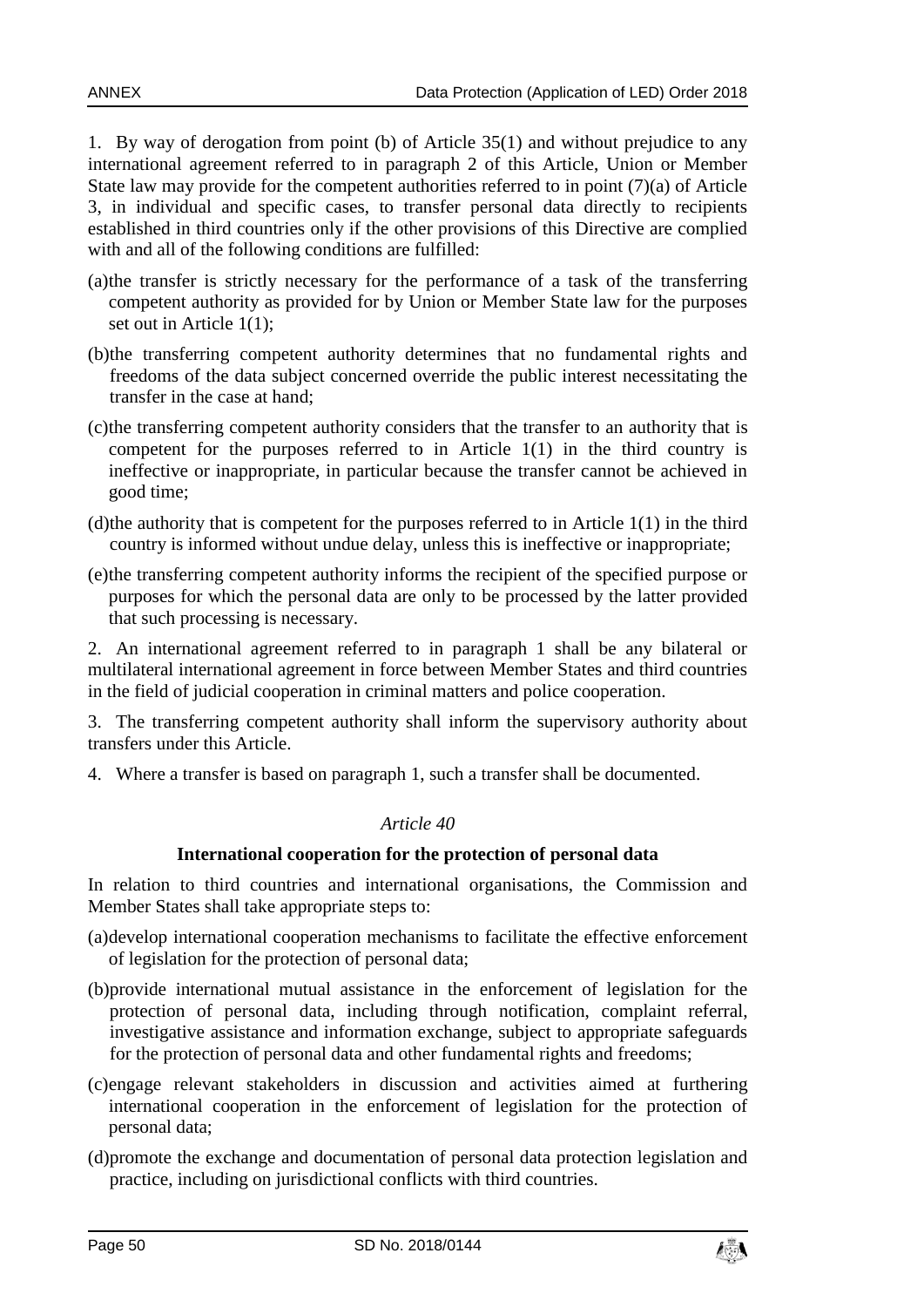# *CHAPTER VI Independent supervisory authorities*

### **Section 1**

### **Independent status**

### *Article 41*

### **Supervisory authority**

1. Each Member State shall provide for one or more independent public authorities to be responsible for monitoring the application of this Directive, in order to protect the fundamental rights and freedoms of natural persons in relation to processing and to facilitate the free flow of personal data within the Union ('supervisory authority').

2. Each supervisory authority shall contribute to the consistent application of this Directive throughout the Union. For that purpose, the supervisory authorities shall cooperate with each other and with the Commission in accordance with Chapter VII.

3. Member States may provide for a supervisory authority established under Regulation (EU) 2016/679 to be the supervisory authority referred to in this Directive and to assume responsibility for the tasks of the supervisory authority to be established under paragraph 1 of this Article.

4. Where more than one supervisory authority is established in a Member State, that Member State shall designate the supervisory authority which are to represent those authorities in the Board referred to in Article 51.

# *Article 42*

### **Independence**

1. Each Member State shall provide for each supervisory authority to act with complete independence in performing its tasks and exercising its powers in accordance with this Directive.

2. Member States shall provide for the member or members of their supervisory authorities in the performance of their tasks and exercise of their powers in accordance with this Directive, to remain free from external influence, whether direct or indirect, and that they shall neither seek nor take instructions from anybody.

3. Members of Member States' supervisory authorities shall refrain from any action incompatible with their duties and shall not, during their term of office, engage in any incompatible occupation, whether gainful or not.

4. Each Member State shall ensure that each supervisory authority is provided with the human, technical and financial resources, premises and infrastructure necessary for the effective performance of its tasks and exercise of its powers, including those to be carried out in the context of mutual assistance, cooperation and participation in the Board.

5. Each Member State shall ensure that each supervisory authority chooses and has its own staff which shall be subject to the exclusive direction of the member or members of the supervisory authority concerned.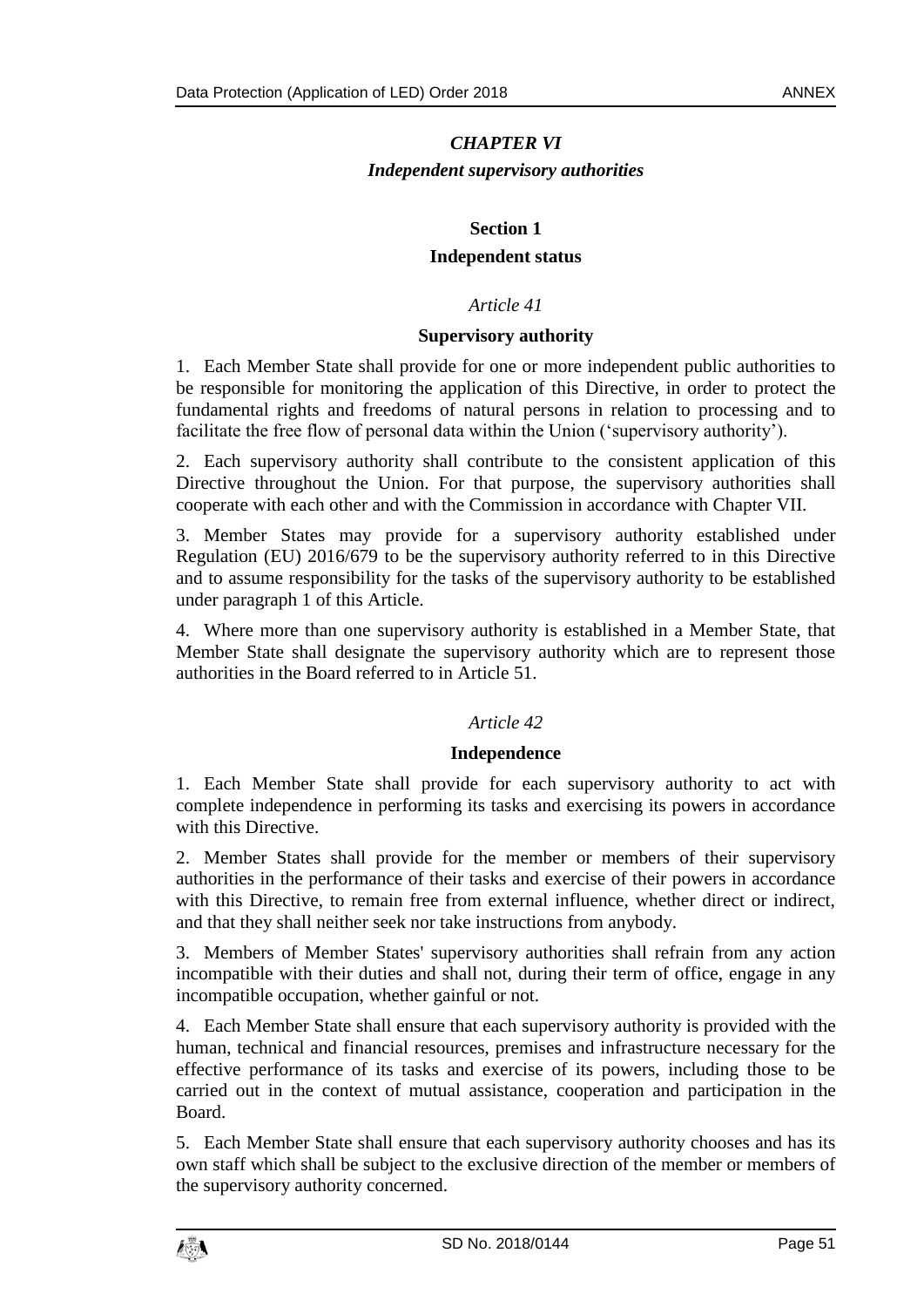6. Each Member State shall ensure that each supervisory authority is subject to financial control which does not affect its independence and that it has separate, public annual budgets, which may be part of the overall state or national budget.

### *Article 43*

### **General conditions for the members of the supervisory authority**

1. Member States shall provide for each member of their supervisory authorities to be appointed by means of a transparent procedure by:

their parliament;

their government;

their head of State; or

—an independent body entrusted with the appointment under Member State law.

2. Each member shall have the qualifications, experience and skills, in particular in the area of the protection of personal data, required to perform their duties and exercise their powers.

3. The duties of a member shall end in the event of the expiry of the term of office, resignation or compulsory retirement, in accordance with the law of the Member State concerned.

4. A member shall be dismissed only in cases of serious misconduct or if the member no longer fulfils the conditions required for the performance of the duties.

### *Article 44*

### **Rules on the establishment of the supervisory authority**

- 1. Each Member State shall provide by law for all of the following:
- (a) the establishment of each supervisory authority;
- (b)the qualifications and eligibility conditions required to be appointed as a member of each supervisory authority;
- (c)the rules and procedures for the appointment of the member or members of each supervisory authority;
- (d)the duration of the term of the member or members of each supervisory authority of not less than four years, except for the first appointment after 6 May 2016, part of which may take place for a shorter period where that is necessary to protect the independence of the supervisory authority by means of a staggered appointment procedure;
- (e)whether and, if so, for how many terms the member or members of each supervisory authority is eligible for reappointment;
- (f)the conditions governing the obligations of the member or members and staff of each supervisory authority, prohibitions on actions, occupations and benefits incompatible therewith during and after the term of office and rules governing the cessation of employment.

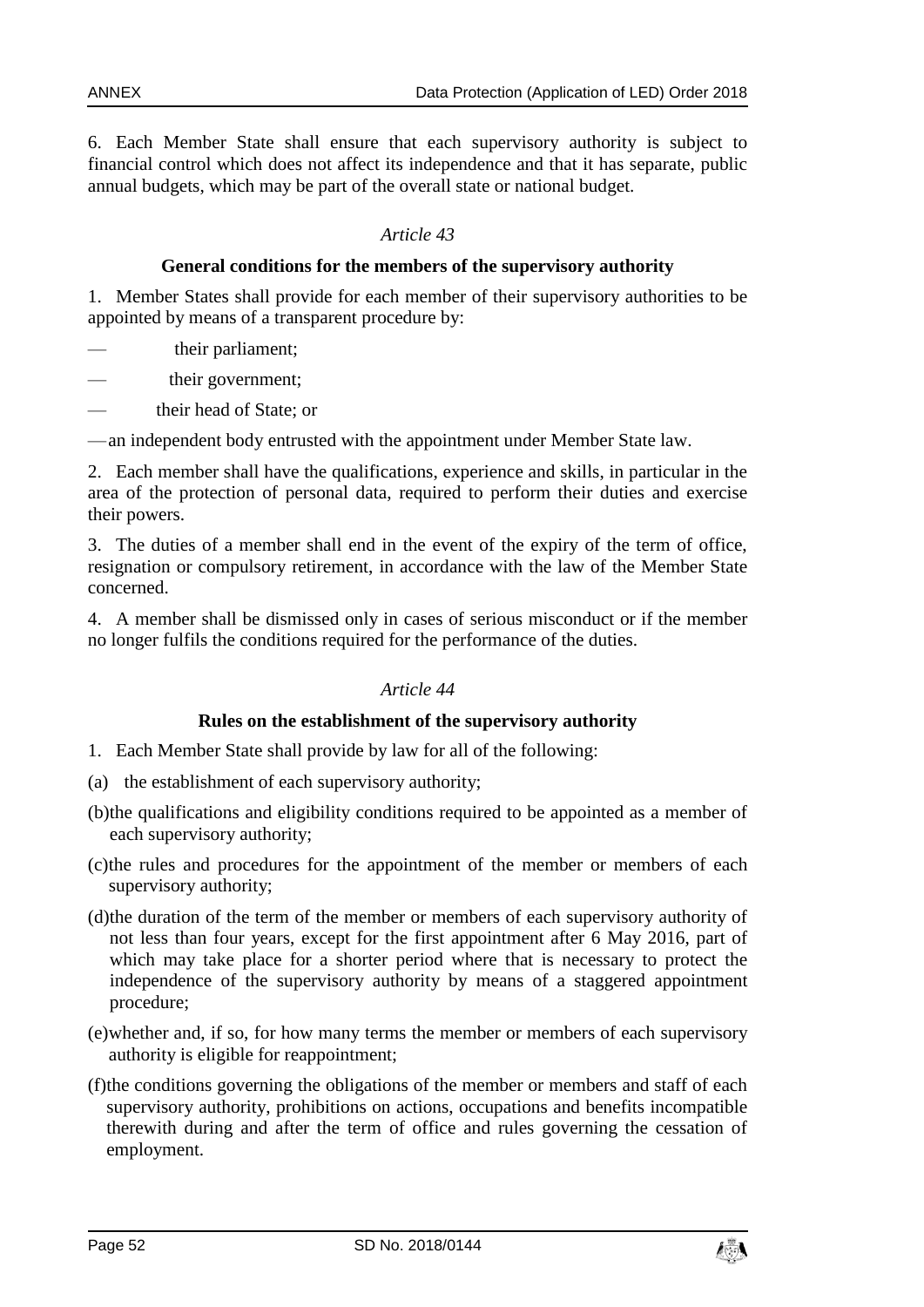2. The member or members and the staff of each supervisory authority shall, in accordance with Union or Member State law, be subject to a duty of professional secrecy both during and after their term of office, with regard to any confidential information which has come to their knowledge in the course of the performance of their tasks or the exercise of their powers. During their term of office, that duty of professional secrecy shall in particular apply to reporting by natural persons of infringements of this Directive.

### **Section 2**

### **Competence, tasks and powers**

### *Article 45*

### **Competence**

1. Each Member State shall provide for each supervisory authority to be competent for the performance of the tasks assigned to, and for the exercise of the powers conferred on, it in accordance with this Directive on the territory of its own Member State.

2. Each Member State shall provide for each supervisory authority not to be competent for the supervision of processing operations of courts when acting in their judicial capacity. Member States may provide for their supervisory authority not to be competent to supervise processing operations of other independent judicial authorities when acting in their judicial capacity.

### *Article 46*

### **Tasks**

- 1. Each Member State shall provide, on its territory, for each supervisory authority to:
- (a)monitor and enforce the application of the provisions adopted pursuant to this Directive and its implementing measures;
- (b)promote public awareness and understanding of the risks, rules, safeguards and rights in relation to processing;
- (c)advise, in accordance with Member State law, the national parliament, the government and other institutions and bodies on legislative and administrative measures relating to the protection of natural persons' rights and freedoms with regard to processing;
- (d)promote the awareness of controllers and processors of their obligations under this Directive;
- (e)upon request, provide information to any data subject concerning the exercise of their rights under this Directive and, if appropriate, cooperate with the supervisory authorities in other Member States to that end;
- (f)deal with complaints lodged by a data subject, or by a body, organisation or association in accordance with Article 55, and investigate, to the extent appropriate, the subject-matter of the complaint and inform the complainant of the progress and the outcome of the investigation within a reasonable period, in particular if further investigation or coordination with another supervisory authority is necessary;

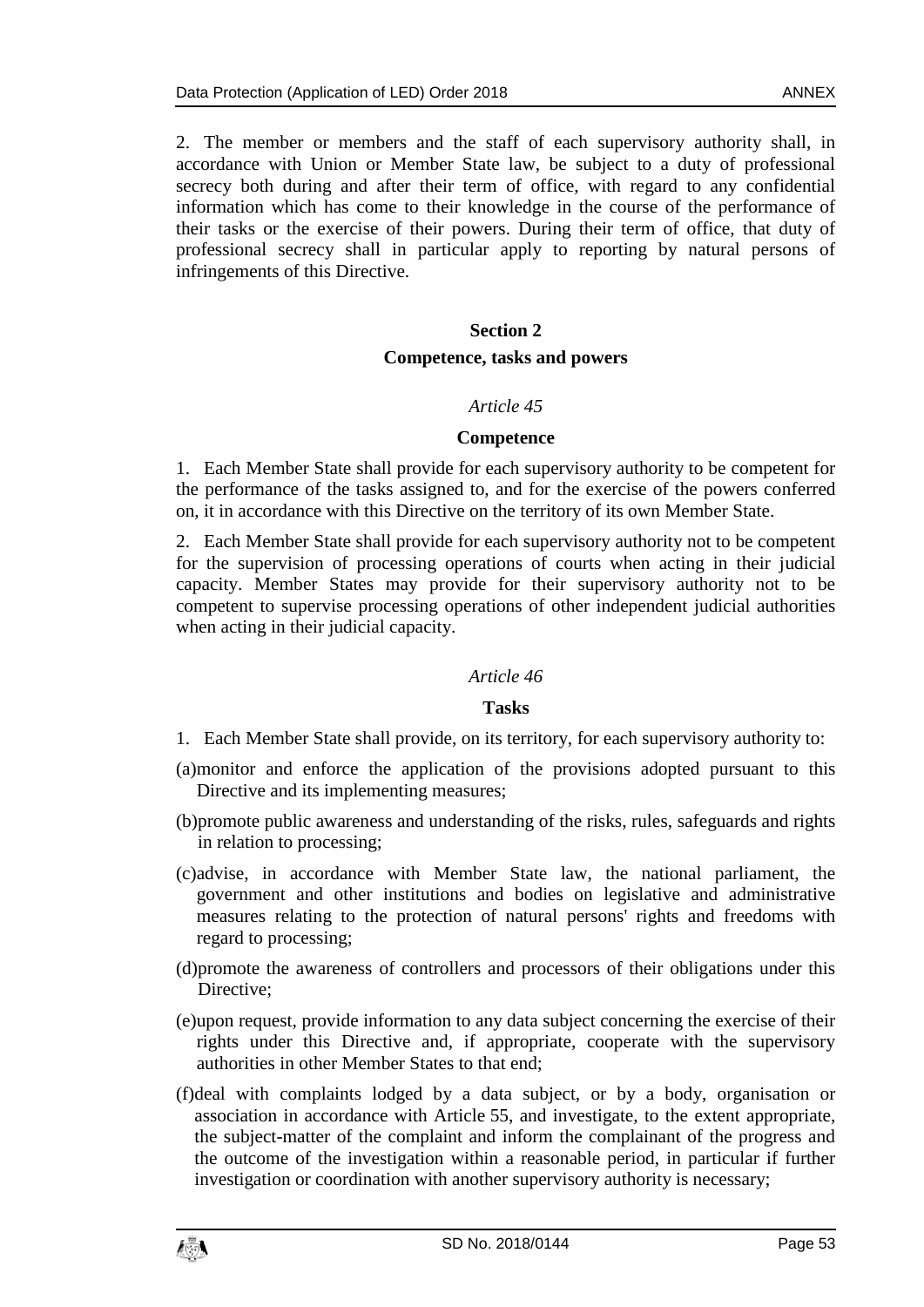- (g)check the lawfulness of processing pursuant to Article 17, and inform the data subject within a reasonable period of the outcome of the check pursuant to paragraph 3 of that Article or of the reasons why the check has not been carried out;
- (h)cooperate with, including by sharing information, and provide mutual assistance to other supervisory authorities, with a view to ensuring the consistency of application and enforcement of this Directive;
- (i)conduct investigations on the application of this Directive, including on the basis of information received from another supervisory authority or other public authority;
- (j)monitor relevant developments insofar as they have an impact on the protection of personal data, in particular the development of information and communication technologies;

(k) provide advice on the processing operations referred to in Article  $28.\div$  and

(l) contribute to the activities of the Board.

2. Each supervisory authority shall facilitate the submission of complaints referred to in point (f) of paragraph 1 by measures such as providing a complaint submission form which can also be completed electronically, without excluding other means of communication.

3. The performance of the tasks of each supervisory authority shall be free of charge for the data subject and for the data protection officer.

4. Where a request is manifestly unfounded or excessive, in particular because it is repetitive, the supervisory authority may charge a reasonable fee based on its administrative costs, or may refuse to act on the request. The supervisory authority shall bear the burden of demonstrating that the request is manifestly unfounded or excessive.

# *Article 47*

#### **Powers**

1. Each Member State shall provide by law for each supervisory authority to have effective investigative powers. Those powers shall include at least the power to obtain from the controller and the processor access to all personal data that are being processed and to all information necessary for the performance of its tasks.

2. Each Member State shall provide by law for each supervisory authority to have effective corrective powers such as, for example:

(a)to issue warnings to a controller or processor that intended processing operations are likely to infringe the provisions adopted pursuant to this Directive;

(b)to order the controller or processor to bring processing operations into compliance with the provisions adopted pursuant to this Directive, where appropriate, in a specified manner and within a specified period, in particular by ordering the rectification or erasure of personal data or restriction of processing pursuant to Article 16;

(c)to impose a temporary or definitive limitation, including a ban, on processing.

3. Each Member State shall provide by law for each supervisory authority to have effective advisory powers to advise the controller in accordance with the prior consultation procedure referred to in Article 28 and to issue, on its own initiative or on

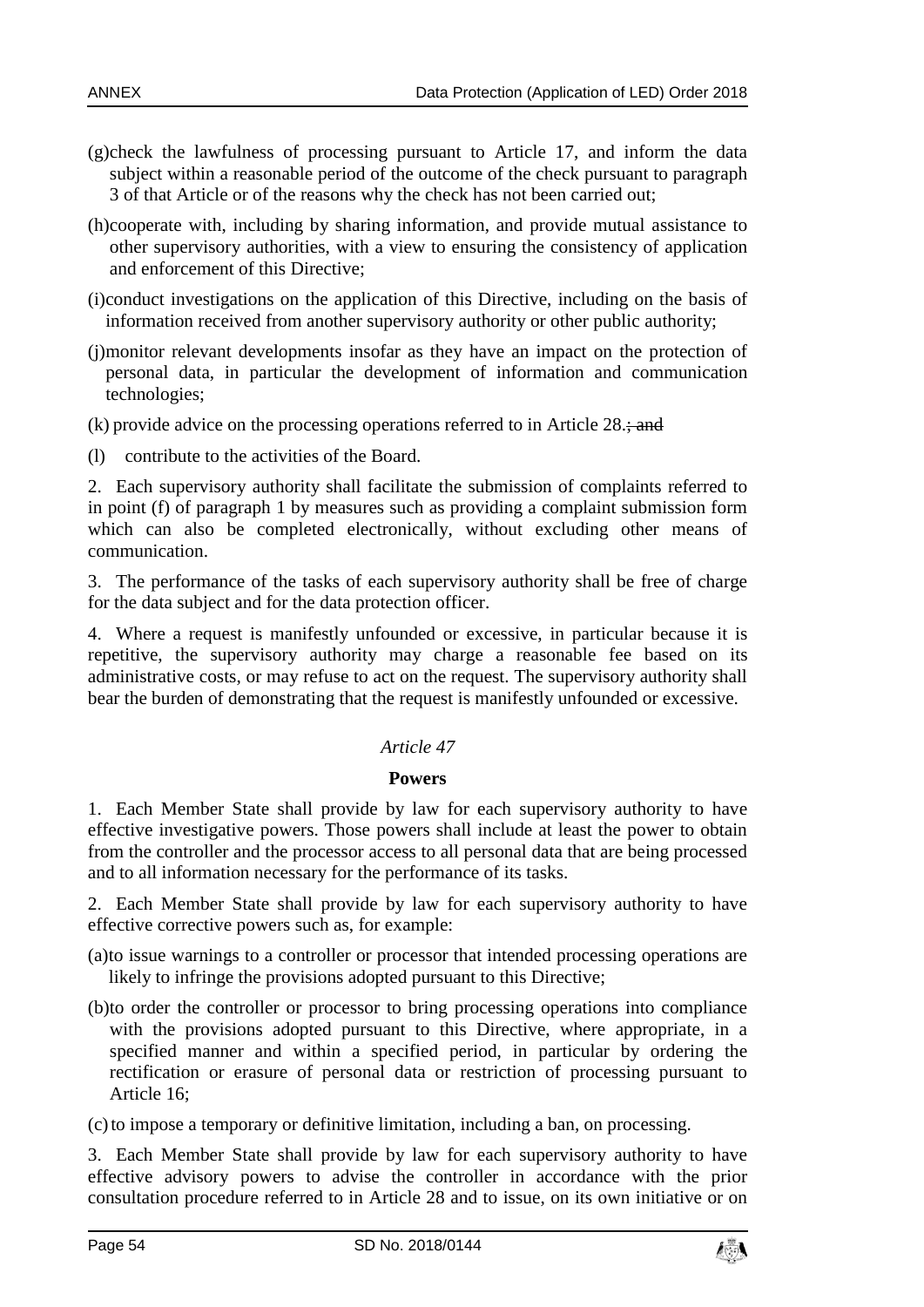request, opinions to its national parliament and its government or, in accordance with its national law, to other institutions and bodies as well as to the public on any issue related to the protection of personal data.

4. The exercise of the powers conferred on the supervisory authority pursuant to this Article shall be subject to appropriate safeguards, including effective judicial remedy and due process, as set out in Union and Member State law in accordance with the **Charter** 

5. Each Member State shall provide by law for each supervisory authority to have the power to bring infringements of provisions adopted pursuant to this Directive to the attention of judicial authorities and, where appropriate, to commence or otherwise engage in legal proceedings, in order to enforce the provisions adopted pursuant to this Directive.

### *Article 48*

### **Reporting of infringements**

Member States shall provide for competent authorities to put in place effective mechanisms to encourage confidential reporting of infringements of this Directive.

### *Article 49*

### **Activity reports**

Each supervisory authority shall draw up an annual report on its activities, which may include a list of types of infringement notified and types of penalties imposed. Those reports shall be transmitted to the national parliament, the government and other authorities as designated by Member State law. They shall be made available to the public. , the Commission and the Board.

# *CHAPTER VII*

# *Cooperation*

### *Article 50*

### **Mutual assistance**

1. Each Member State shall provide for their supervisory authorities to provide each other with relevant information and mutual assistance in order to implement and apply this Directive in a consistent manner, and to put in place measures for effective cooperation with one another. Mutual assistance shall cover, in particular, information requests and supervisory measures, such as requests to carry out consultations, inspections and investigations.

2. Each Member States shall provide for each supervisory authority to take all appropriate measures required to reply to a request of another supervisory authority without undue delay and no later than one month after receiving the request. Such measures may include, in particular, the transmission of relevant information on the conduct of an investigation.

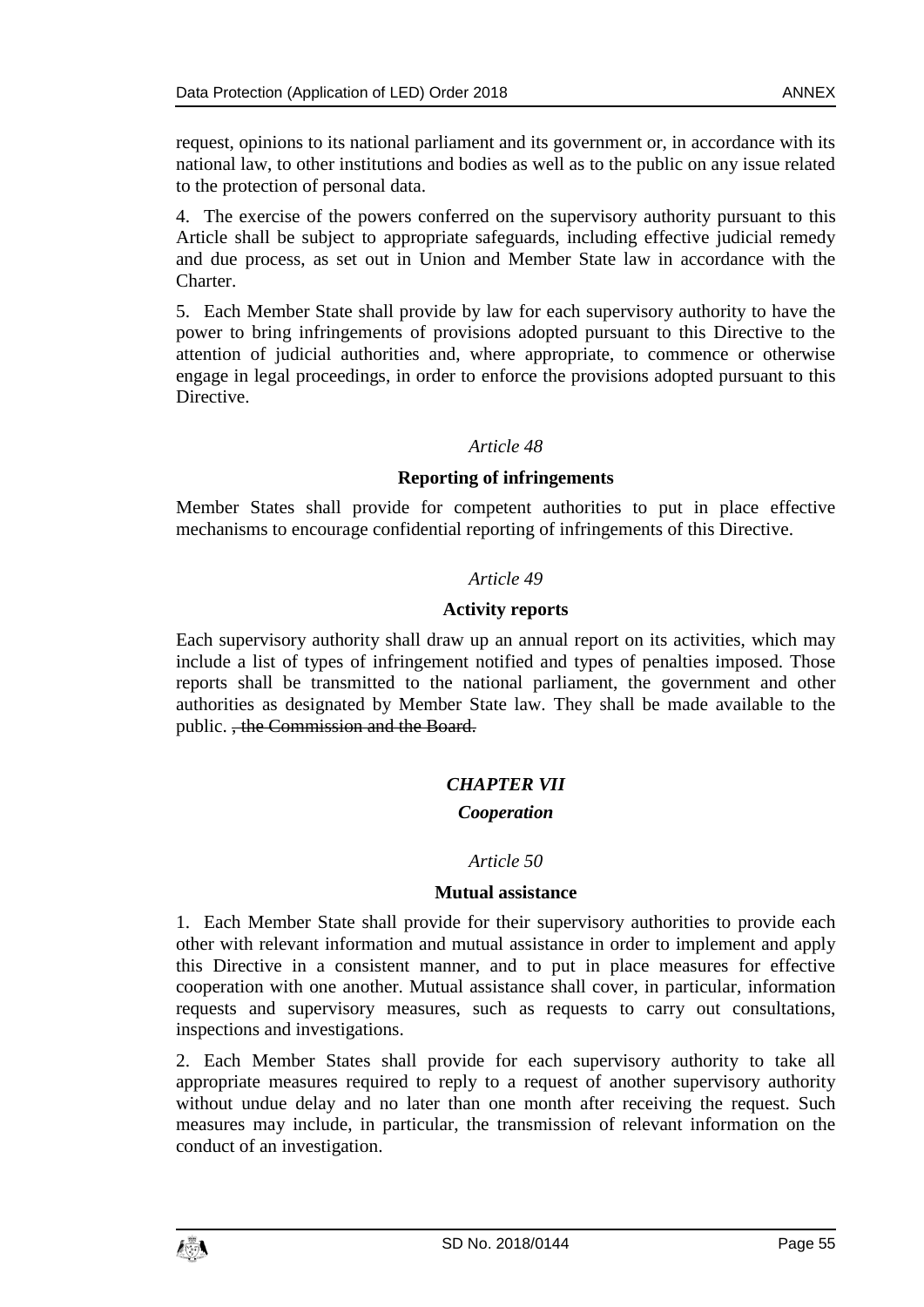3. Requests for assistance shall contain all the necessary information, including the purpose of and reasons for the request. Information exchanged shall be used only for the purpose for which it was requested.

4. The requested supervisory authority shall not refuse to comply with the request unless:

(a)it is not competent for the subject-matter of the request or for the measures it is requested to execute; or

(b)compliance with the request would infringe this Directive or Union or Member State law to which the supervisory authority receiving the request is subject.

5. The requested supervisory authority shall inform the requesting supervisory authority of the results or, as the case may be, of the progress of the measures taken in order to respond to the request. The requested supervisory authority shall provide reasons for any refusal to comply with a request pursuant to paragraph 4.

6. Requested supervisory authorities shall, as a rule, supply the information requested by other supervisory authorities by electronic means, using a standardised format.

7. Requested supervisory authorities shall not charge a fee for any action taken by them pursuant to a request for mutual assistance. Supervisory authorities may agree on rules to indemnify each other for specific expenditure arising from the provision of mutual assistance in exceptional circumstances.

8. The Commission may, by means of implementing acts, specify the format and procedures for mutual assistance referred to in this Article and the arrangements for the exchange of information by electronic means between supervisory authorities, and between supervisory authorities and the Board. Those implementing acts shall be adopted in accordance with the examination procedure referred to in Article 58(2).

### *Article 51*

### **Tasks of the Board**

1. The Board established by Regulation (EU) 2016/679 shall perform all of the following tasks in relation to processing within the scope of this Directive:

(a)advise the Commission on any issue related to the protection of personal data in the Union, including on any proposed amendment of this Directive;

- (b)examine, on its own initiative, on request of one of its members or on request of the Commission, any question covering the application of this Directive and issue guidelines, recommendations and best practices in order to encourage consistent application of this Directive;
- (c)draw up guidelines for supervisory authorities concerning the application of measures referred to in Article 47(1) and (3);
- (d)issue guidelines, recommendations and best practices in accordance with point (b) of this subparagraph for establishing personal data breaches and determining the undue delay referred to in Article 30(1) and (2) and for the particular circumstances in which a controller or a processor is required to notify the personal data breach;
- (e)issue guidelines, recommendations and best practices in accordance with point (b) of this subparagraph as to the circumstances in which a personal data breach is likely to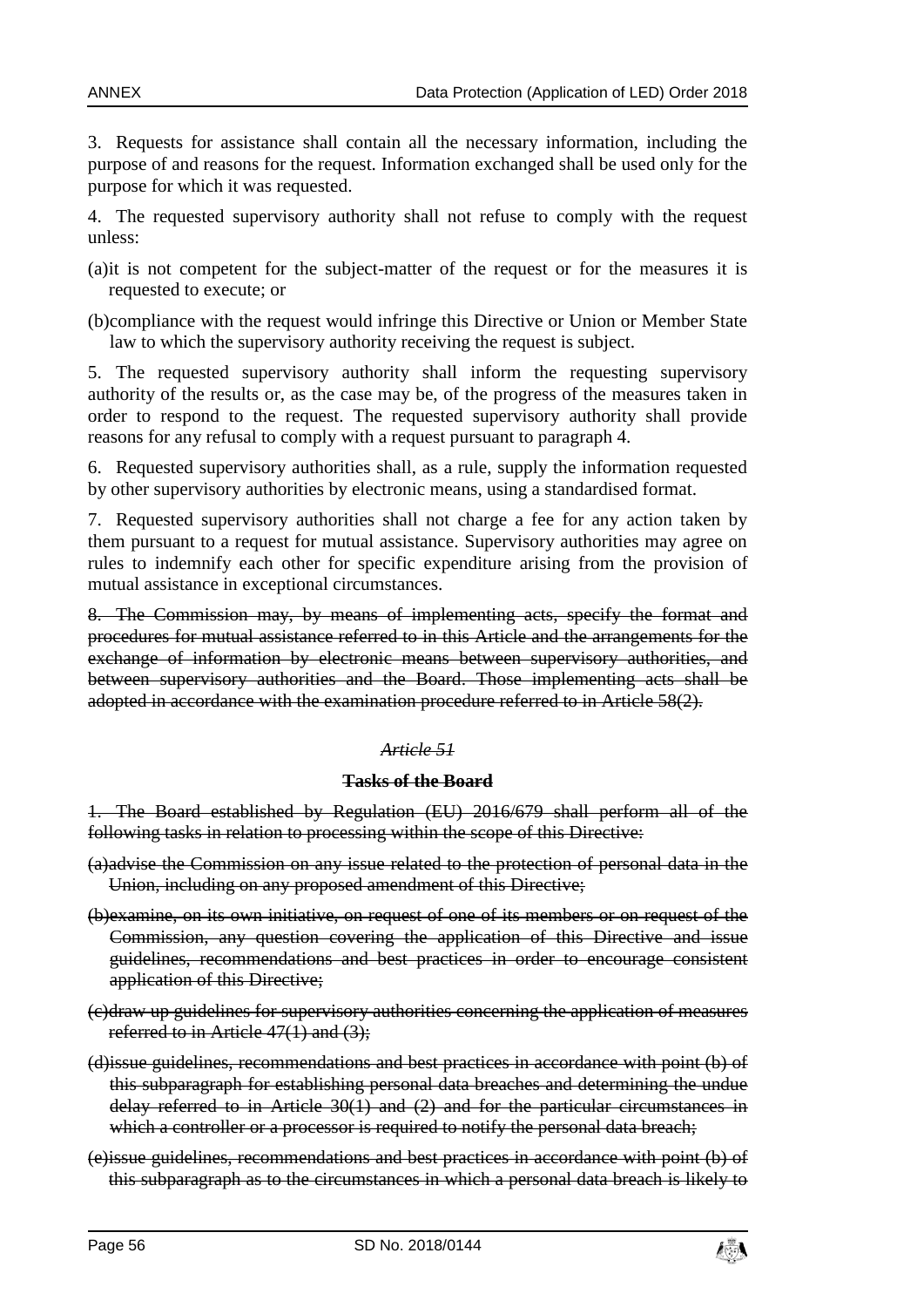result in a high risk to the rights and freedoms of natural persons as referred to in Article 31(1):

- (f)review the practical application of the guidelines, recommendations and best practices referred to in points (b) and (c);
- (g)provide the Commission with an opinion for the assessment of the adequacy of the level of protection in a third country, a territory or one or more specified sectors within a third country, or an international organisation, including for the assessment whether such a third country, territory, specified sector, or international organisation no longer ensures an adequate level of protection;
- (h)promote the cooperation and the effective bilateral and multilateral exchange of information and best practices between the supervisory authorities;
- (i)promote common training programmes and facilitate personnel exchanges between the supervisory authorities and, where appropriate, with the supervisory authorities of third countries or with international organisations;
- (j)promote the exchange of knowledge and documentation on data protection law and practice with data protection supervisory authorities worldwide.

With regard to point (g) of the first subparagraph, the Commission shall provide the Board with all necessary documentation, including correspondence with the government of the third country, with the territory or specified sector within that third country, or with the international organisation.

2. Where the Commission requests advice from the Board, it may indicate a time limit, taking into account the urgency of the matter.

3. The Board shall forward its opinions, guidelines, recommendations and best practices to the Commission and to the committee referred to in Article 58(1) and make them public.

4. The Commission shall inform the Board of the action it has taken following opinions, guidelines, recommendations and best practices issued by the Board.

# *CHAPTER VIII*

### *Remedies, liability and penalties*

# *Article 52*

### **Right to lodge a complaint with a supervisory authority**

1. Without prejudice to any other administrative or judicial remedy, Member States shall provide for every data subject to have the right to lodge a complaint with a single supervisory authority, if the data subject considers that the processing of personal data relating to him or her infringes provisions adopted pursuant to this Directive.

2. Member States shall provide for the supervisory authority with which the complaint has been lodged to transmit it to the competent supervisory authority, without undue delay if the complaint is not lodged with the supervisory authority that is competent pursuant to Article 45(1). The data subject shall be informed about the transmission.

3. Member States shall provide for the supervisory authority with which the complaint has been lodged to provide further assistance on request of the data subject.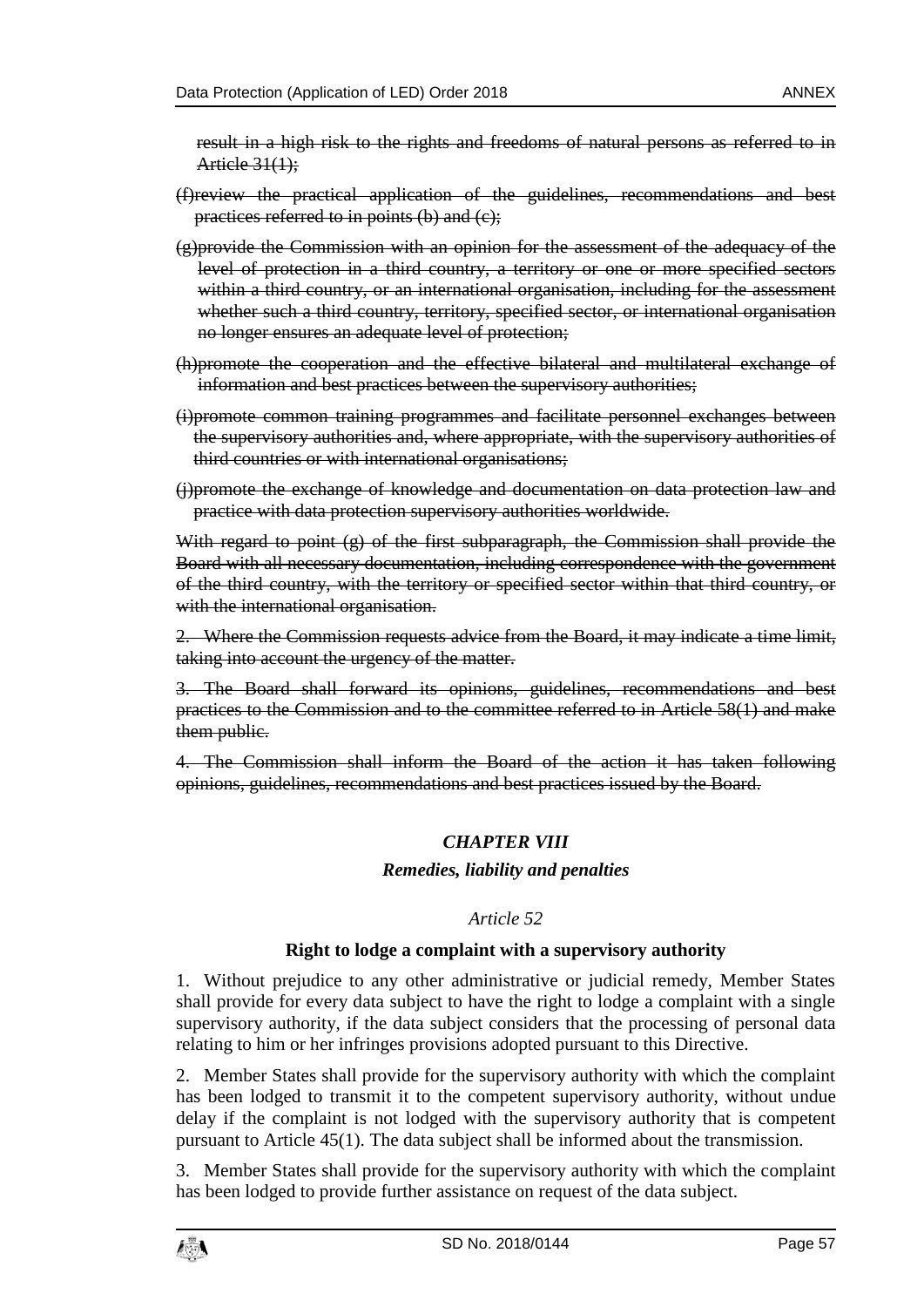4. The data subject shall be informed by the competent supervisory authority of the progress and the outcome of the complaint, including of the possibility of a judicial remedy pursuant to Article 53.

### *Article 53*

### **Right to an effective judicial remedy against a supervisory authority**

1. Without prejudice to any other administrative or non-judicial remedy, Member States shall provide for the right of a natural or legal person to an effective judicial remedy against a legally binding decision of a supervisory authority concerning them.

2. Without prejudice to any other administrative or non-judicial remedy, each data subject shall have the right to an effective judicial remedy where the supervisory authority which is competent pursuant to Article 45(1) does not handle a complaint or does not inform the data subject within three months of the progress or outcome of the complaint lodged pursuant to Article 52.

3. Member States shall provide for proceedings against a supervisory authority to be brought before the courts of the Member State where the supervisory authority is established.

### *Article 54*

### **Right to an effective judicial remedy against a controller or processor**

Without prejudice to any available administrative or non-judicial remedy, including the right to lodge a complaint with a supervisory authority pursuant to Article 52, Member States shall provide for the right of a data subject to an effective judicial remedy where he or she considers that his or her rights laid down in provisions adopted pursuant to this Directive have been infringed as a result of the processing of his or her personal data in non-compliance with those provisions.

### *Article 55*

### **Representation of data subjects**

Member States shall, in accordance with Member State procedural law, provide for the data subject to have the right to mandate a not-for-profit body, organisation or association which has been properly constituted in accordance with Member State law, has statutory objectives which are in the public interest and is active in the field of protection of data subject's rights and freedoms with regard to the protection of their personal data to lodge the complaint on his or her behalf and to exercise the rights referred to in Articles 52, 53 and 54 on his or her behalf.

# *Article 56*

### **Right to compensation**

Member States shall provide for any person who has suffered material or non-material damage as a result of an unlawful processing operation or of any act infringing national provisions adopted pursuant to this Directive to have the right to receive compensation for the damage suffered from the controller or any other authority competent under Member State law.

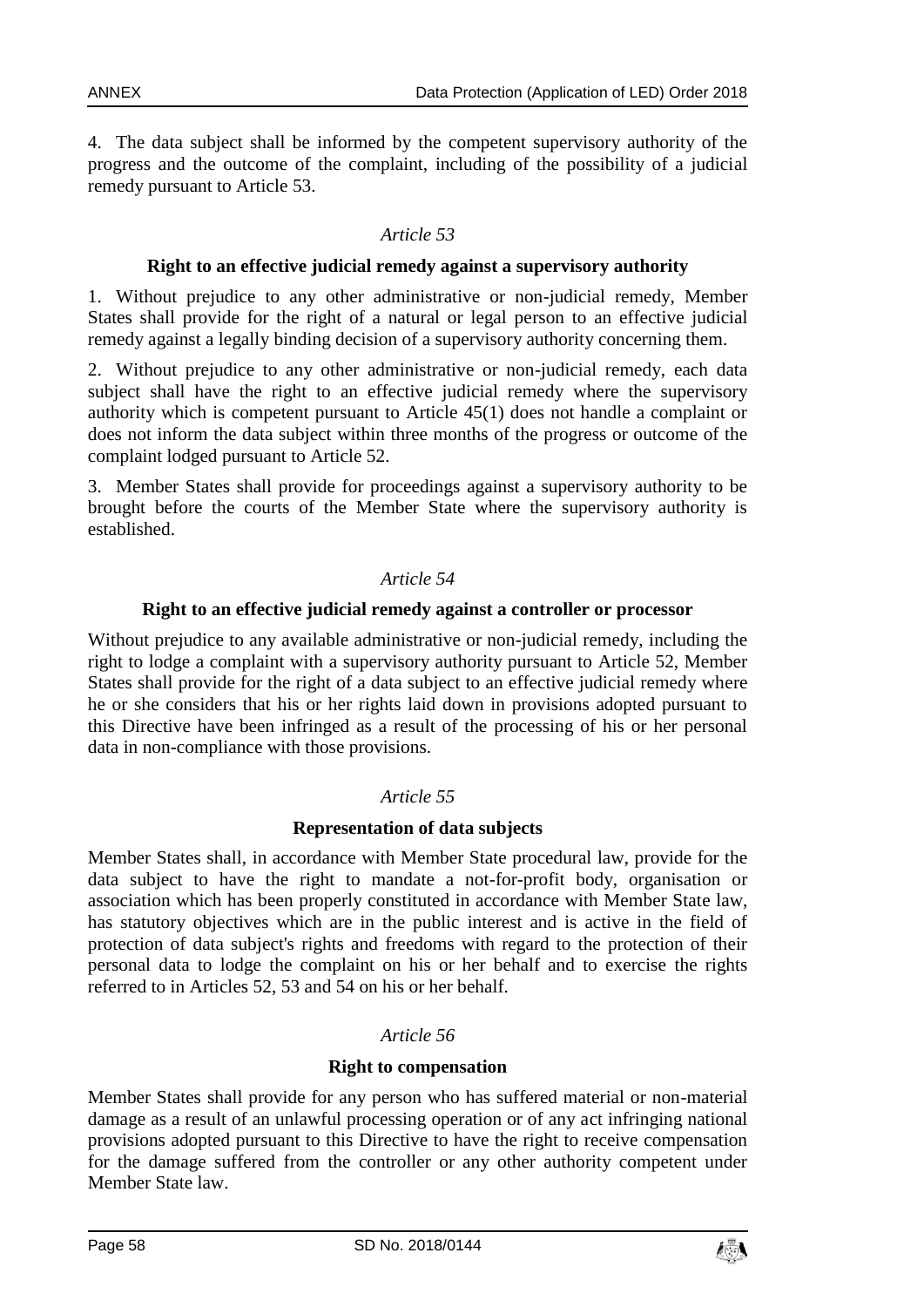### *Article 57*

### **Penalties**

Member States shall lay down the rules on penalties applicable to infringements of the provisions adopted pursuant to this Directive and shall take all measures necessary to ensure that they are implemented. The penalties provided for shall be effective, proportionate and dissuasive.

# *CHAPTER IX*

### *Implementing acts*

### *Article 58*

### **Committee procedure**

1. The Commission shall be assisted by the committee established by Article 93 of Regulation (EU) 2016/679. That committee shall be a committee within the meaning of Regulation (EU) No 182/2011.

2. Where reference is made to this paragraph, Article 5 of Regulation (EU) No 182/2011 shall apply.

Where reference is made to this paragraph, Article 8 of Regulation (EU) No 182/2011, in conjunction with Article 5 thereof, shall apply.

# *CHAPTER X*

### *Final provisions*

### *Article 59*

### **Repeal of Framework Decision 2008/977/JHA**

1. Framework Decision 2008/977/JHA is repealed with effect from 6 May 2018.

2. References to the repealed Decision referred to in paragraph 1 shall be construed as references to this Directive.

### *Article 60*

### **Union legal acts already in force**

The specific provisions for the protection of personal data in Union legal acts that entered into force on or before 6 May 2016 in the field of judicial cooperation in criminal matters and police cooperation, which regulate processing between Member States and the access of designated authorities of Member States to information systems established pursuant to the Treaties within the scope of this Directive, shall remain unaffected.

# *Article 61*

**Relationship with previously concluded international agreements in the field of judicial cooperation in criminal matters and police cooperation**

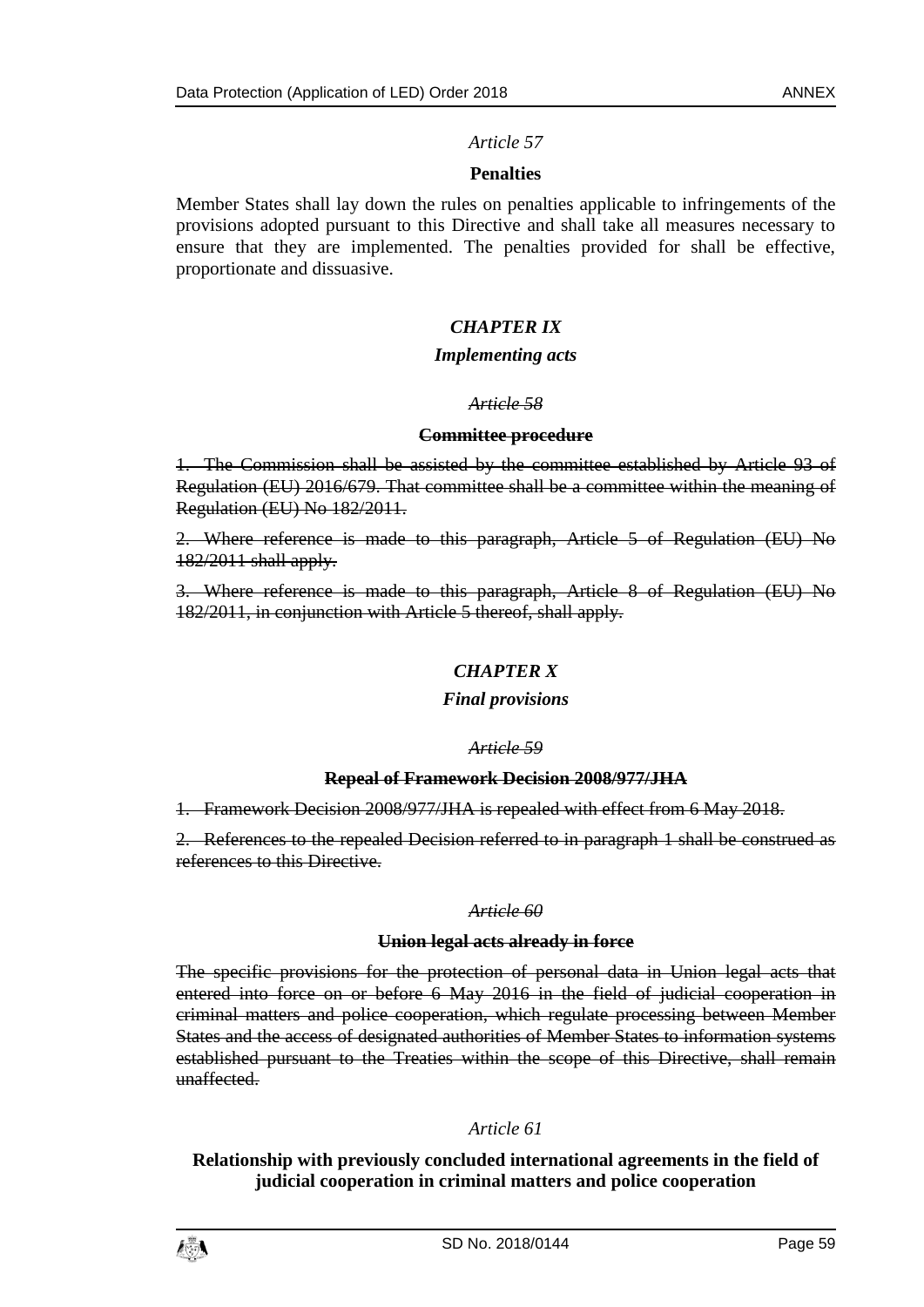International agreements involving the transfer of personal data to third countries or international organisations which were concluded by Member States prior to 6 May 2016 and which comply with Union law as applicable prior to that date shall remain in force until amended, replaced or revoked.

# *Article 62*

### **Commission reports**

1. By 6 May 2022, and every four years thereafter, the Commission shall submit a report on the evaluation and review of this Directive to the European Parliament and to the Council. The reports shall be made public.

2. In the context of the evaluations and reviews referred to in paragraph 1, the Commission shall examine, in particular, the application and functioning of Chapter V on the transfer of personal data to third countries or international organisations with particular regard to decisions adopted pursuant to Article 36(3) and Article 39.

3. For the purposes of paragraphs 1 and 2, the Commission may request information from Member States and supervisory authorities.

4. In carrying out the evaluations and reviews referred to in paragraphs 1 and 2, the Commission shall take into account the positions and findings of the European Parliament, of the Council and of other relevant bodies or sources.

5. The Commission shall, if necessary, submit appropriate proposals with a view to amending this Directive, in particular taking account of developments in information technology and in the light of the state of progress in the information society.

6. By 6 May 2019, the Commission shall review other legal acts adopted by the Union which regulate processing by the competent authorities for the purposes set out in Article 1(1) including those referred to in Article 60, in order to assess the need to align them with this Directive and to make, where appropriate, the necessary proposals to amend those acts to ensure a consistent approach to the protection of personal data within the scope of this Directive.

#### *Article 63*

#### **Transposition**

1. Member States shall adopt and publish, by 6 May 2018, the laws, regulations and administrative provisions necessary to comply with this Directive. They shall forthwith notify to the Commission the text of those provisions. They shall apply those provisions from 6 May 2018.

When Member States adopt those provisions, they shall contain a reference to this Directive or shall be accompanied by such a reference on the occasion of their official publication. Member States shall determine how such reference is to be made.

2. By way of derogation from paragraph 1, a Member State may provide, exceptionally, where it involves disproportionate effort, for automated processing systems set up before 6 May 2016 to be brought into conformity with Article 25(1) by 6 May 2023.

3. By way of derogation from paragraphs 1 and 2 of this Article, a Member State may, in exceptional circumstances, bring an automated processing system as referred to in

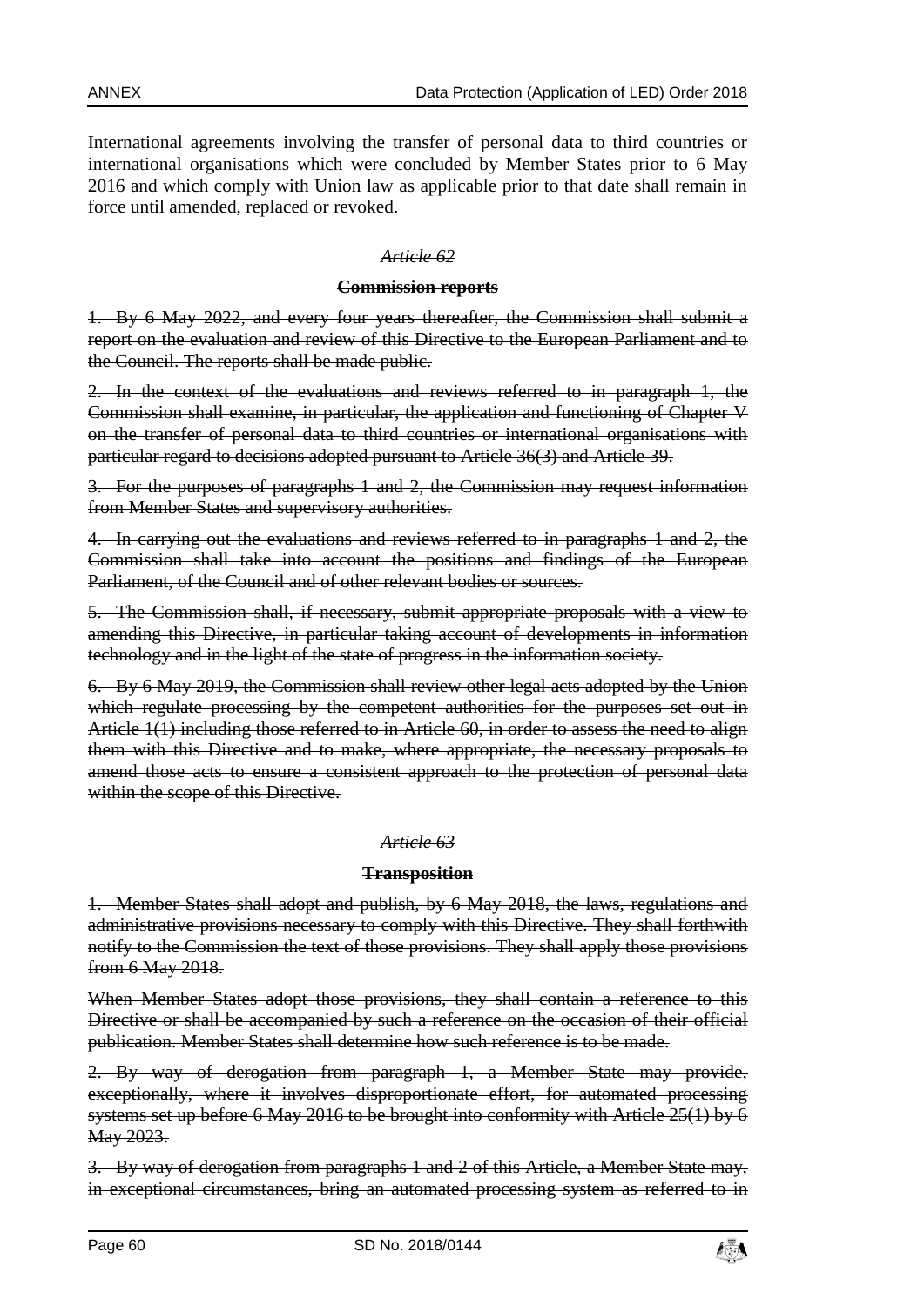paragraph 2 of this Article into conformity with Article 25(1) within a specified period after the period referred to in paragraph 2 of this Article, if it would otherwise cause serious difficulties for the operation of that particular automated processing system. The Member State concerned shall notify the Commission of the grounds for those serious difficulties and the grounds for the specified period within which it shall bring that particular automated processing system into conformity with Article 25(1). The specified period shall in any event not be later than 6 May 2026.

4. Member States shall communicate to the Commission the text of the main provisions of national law which they adopt in the field covered by this Directive.

### *Article 64*

#### **Entry into force**

This Directive shall enter into force on the day following that of its publication in the *Official Journal of the European Union*.

### *Article 65*

### **Addressees**

This Directive is addressed to the Member States.

The portions of this Directive through which there are no strikethrough lines shall be binding in the Island.

Done at Brussels, 27 April 2016.

*For the European Parliament The President* M. SCHULZ *For the Council The President* J.A. HENNIS-PLASSCHAERT



<sup>(1</sup>[\)](http://eur-lex.europa.eu/legal-content/EN/TXT/HTML/?uri=CELEX:32016L0680&qid=1499938031420&from=EN#ntc1-L_2016119EN.01008901-E0001) OJ C [391, 18.12.2012, p.](http://eur-lex.europa.eu/legal-content/EN/AUTO/?uri=OJ:C:2012:391:TOC) 127.

<sup>(</sup> 2 [\)](http://eur-lex.europa.eu/legal-content/EN/TXT/HTML/?uri=CELEX:32016L0680&qid=1499938031420&from=EN#ntc2-L_2016119EN.01008901-E0002) Position of the European Parliament of 12 March 2014 (not yet published in the Official Journal) and position of the Council at first reading of 8 April 2016 (not yet published in the Official Journal). Position of the European Parliament of 14 April 2016.

<sup>(&</sup>lt;sup>3</sup>[\)](http://eur-lex.europa.eu/legal-content/EN/TXT/HTML/?uri=CELEX:32016L0680&qid=1499938031420&from=EN#ntc3-L_2016119EN.01008901-E0003) Directive 95/46/EC of the European Parliament and of the Council of 24 October 1995 on the protection of individuals with regard to the processing of personal data and on the free movement of such data  $(OL L 281, 100)$ [23.11.1995, p.](http://eur-lex.europa.eu/legal-content/EN/AUTO/?uri=OJ:L:1995:281:TOC) 31).

<sup>(</sup> 4 [\)](http://eur-lex.europa.eu/legal-content/EN/TXT/HTML/?uri=CELEX:32016L0680&qid=1499938031420&from=EN#ntc4-L_2016119EN.01008901-E0004) Council Framework Decision 2008/977/JHA of 27 November 2008 on the protection of personal data processed in the framework of police and judicial cooperation in criminal matters (OJ L [350, 30.12.2008,](http://eur-lex.europa.eu/legal-content/EN/AUTO/?uri=OJ:L:2008:350:TOC)  p. [60\)](http://eur-lex.europa.eu/legal-content/EN/AUTO/?uri=OJ:L:2008:350:TOC).

<sup>(</sup> 5 [\)](http://eur-lex.europa.eu/legal-content/EN/TXT/HTML/?uri=CELEX:32016L0680&qid=1499938031420&from=EN#ntc5-L_2016119EN.01008901-E0005) Regulation (EU) 2016/679 of the European Parliament and of the Council of 27 April 2016 on the protection of natural persons with regard to the processing of personal data and on the free movement of such data and repealing Directive 95/46/EC (General Data Protection Regulation) (see page 1 of this Official Journal).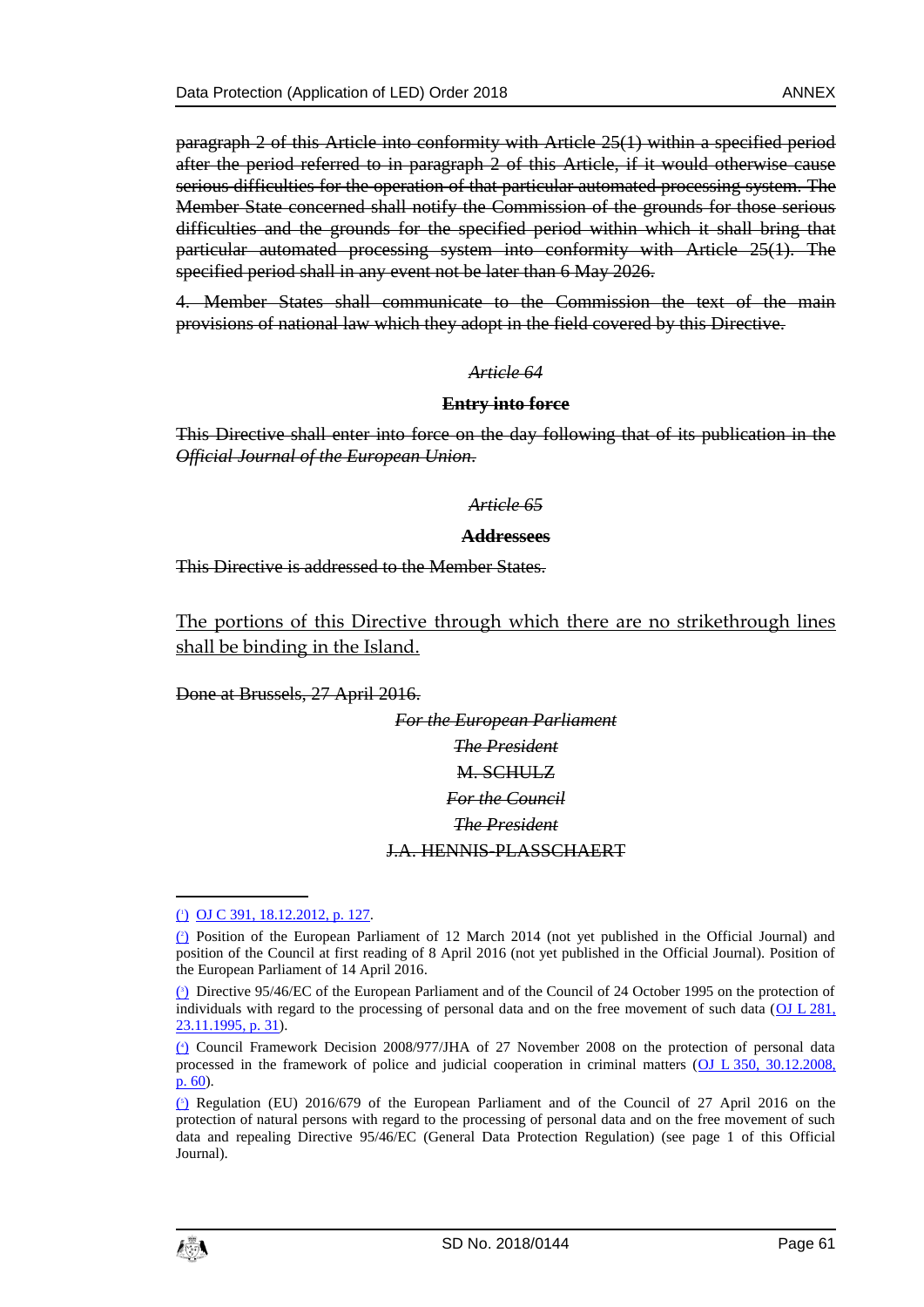(<sup>6</sup>[\)](http://eur-lex.europa.eu/legal-content/EN/TXT/HTML/?uri=CELEX:32016L0680&qid=1499938031420&from=EN#ntc6-L_2016119EN.01008901-E0006) Regulation (EC) No 45/2001 of the European Parliament and of the Council of 18 December 2000 on the protection of individuals with regard to the processing of personal data by the Community institutions and bodies and on the free movement of such data (OJ L [8, 12.1.2001, p.](http://eur-lex.europa.eu/legal-content/EN/AUTO/?uri=OJ:L:2001:008:TOC) 1).

(<sup>2</sup>[\)](http://eur-lex.europa.eu/legal-content/EN/TXT/HTML/?uri=CELEX:32016L0680&qid=1499938031420&from=EN#ntc7-L_2016119EN.01008901-E0007) Directive 2011/24/EU of the European Parliament and of the Council of 9 March 2011 on the application of patients' rights in cross-border healthcare (OJ L [88, 4.4.2011, p.](http://eur-lex.europa.eu/legal-content/EN/AUTO/?uri=OJ:L:2011:088:TOC) 45).

(8[\)](http://eur-lex.europa.eu/legal-content/EN/TXT/HTML/?uri=CELEX:32016L0680&qid=1499938031420&from=EN#ntc8-L_2016119EN.01008901-E0008) Council Common Position 2005/69/JHA of 24 January 2005 on exchanging certain data with Interpol (OJ L [27, 29.1.2005, p.](http://eur-lex.europa.eu/legal-content/EN/AUTO/?uri=OJ:L:2005:027:TOC) 61).

( $\degree$ [\)](http://eur-lex.europa.eu/legal-content/EN/TXT/HTML/?uri=CELEX:32016L0680&qid=1499938031420&from=EN#ntc9-L_2016119EN.01008901-E0009) Council Decision 2007/533/JHA of 12 June 2007 on the establishment, operation and use of the second generation Schengen Information System (SIS II) (OJ L [205, 7.8.2007, p.](http://eur-lex.europa.eu/legal-content/EN/AUTO/?uri=OJ:L:2007:205:TOC) 63).

 $\frac{(0)}{2}$  Council Directive 77/249/EEC of 22 March 1977 to facilitate the effective exercise by lawyers of freedom to provide services (OJ L [78, 26.3.1977, p.](http://eur-lex.europa.eu/legal-content/EN/AUTO/?uri=OJ:L:1977:078:TOC) 17).

 $\frac{11}{2}$  Regulation (EU[\)](http://eur-lex.europa.eu/legal-content/EN/TXT/HTML/?uri=CELEX:32016L0680&qid=1499938031420&from=EN#ntc11-L_2016119EN.01008901-E0011) No 182/2011 of the European Parliament and of the Council of 16 February 2011 laying down the rules and general principles concerning mechanisms for control by the Member States of the Commission's exercise of implementing powers (OJ L [55, 28.2.2011, p.](http://eur-lex.europa.eu/legal-content/EN/AUTO/?uri=OJ:L:2011:055:TOC) 13).

(<sup>2</sup>[\)](http://eur-lex.europa.eu/legal-content/EN/TXT/HTML/?uri=CELEX:32016L0680&qid=1499938031420&from=EN#ntc12-L_2016119EN.01008901-E0012) Council Decision 2008/615/JHA of 23 June 2008 on the stepping up of cross-border cooperation, particularly in combating terrorism and cross-border crime (OJ L [210, 6.8.2008, p.](http://eur-lex.europa.eu/legal-content/EN/AUTO/?uri=OJ:L:2008:210:TOC) 1).

 $\frac{1}{2}$  Council Act of 29 May 2000 establishing in accordance with Article 34 of the Treaty on European Union the Convention on Mutual Assistance in Criminal Matters between the Member States of the European Union (OJ C [197, 12.7.2000, p.](http://eur-lex.europa.eu/legal-content/EN/AUTO/?uri=OJ:C:2000:197:TOC) 1).

 $(4)$  Directive 2011/93/EU of the European Parliament and of the Council of 13 December 2011 on combating the sexual abuse and sexual exploitation of children and child pornography, and replacing Council Framework Decision 2004/68/JHA (OJ L [335, 17.12.2011, p.](http://eur-lex.europa.eu/legal-content/EN/AUTO/?uri=OJ:L:2011:335:TOC) 1).

(<sup>15</sup>[\)](http://eur-lex.europa.eu/legal-content/EN/TXT/HTML/?uri=CELEX:32016L0680&qid=1499938031420&from=EN#ntc15-L_2016119EN.01008901-E0015) OJ L [176, 10.7.1999, p.](http://eur-lex.europa.eu/legal-content/EN/AUTO/?uri=OJ:L:1999:176:TOC) 36.

(<sup>16</sup>[\)](http://eur-lex.europa.eu/legal-content/EN/TXT/HTML/?uri=CELEX:32016L0680&qid=1499938031420&from=EN#ntc16-L_2016119EN.01008901-E0016) OJ L [53, 27.2.2008, p.](http://eur-lex.europa.eu/legal-content/EN/AUTO/?uri=OJ:L:2008:053:TOC) 52.

 $($ <sup>17</sup>[\)](http://eur-lex.europa.eu/legal-content/EN/TXT/HTML/?uri=CELEX:32016L0680&qid=1499938031420&from=EN#ntc17-L_2016119EN.01008901-E0017) OJ L 160, [18.6.2011, p.](http://eur-lex.europa.eu/legal-content/EN/AUTO/?uri=OJ:L:2011:160:TOC) 21.

(<sup>18</sup>[\)](http://eur-lex.europa.eu/legal-content/EN/TXT/HTML/?uri=CELEX:32016L0680&qid=1499938031420&from=EN#ntc18-L_2016119EN.01008901-E0018) OJ C [192, 30.6.2012, p.](http://eur-lex.europa.eu/legal-content/EN/AUTO/?uri=OJ:C:2012:192:TOC) 7.